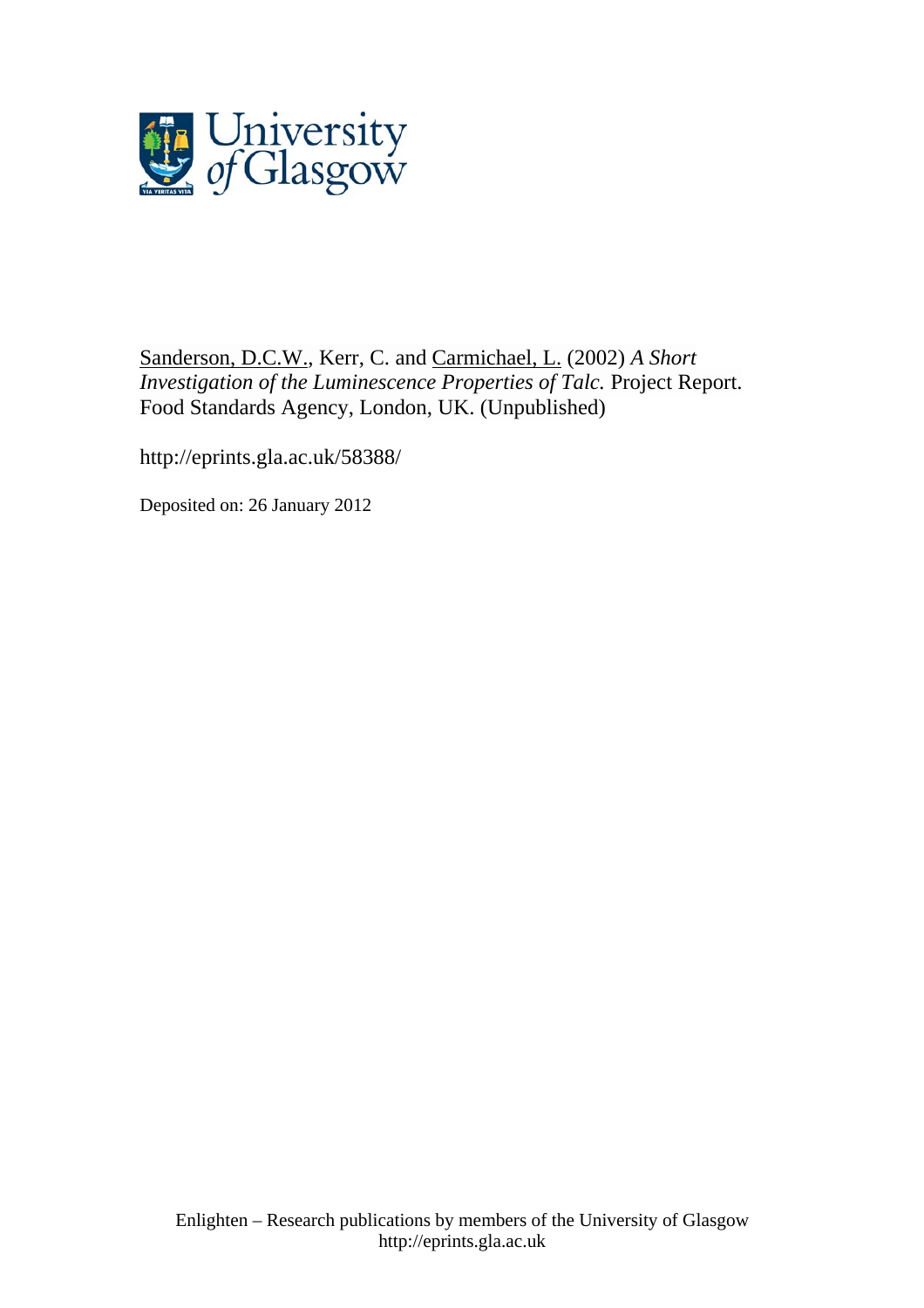



East Kilbride Glasgow G75 OQF Telephone: 01355 223332 Fax: 01355 229898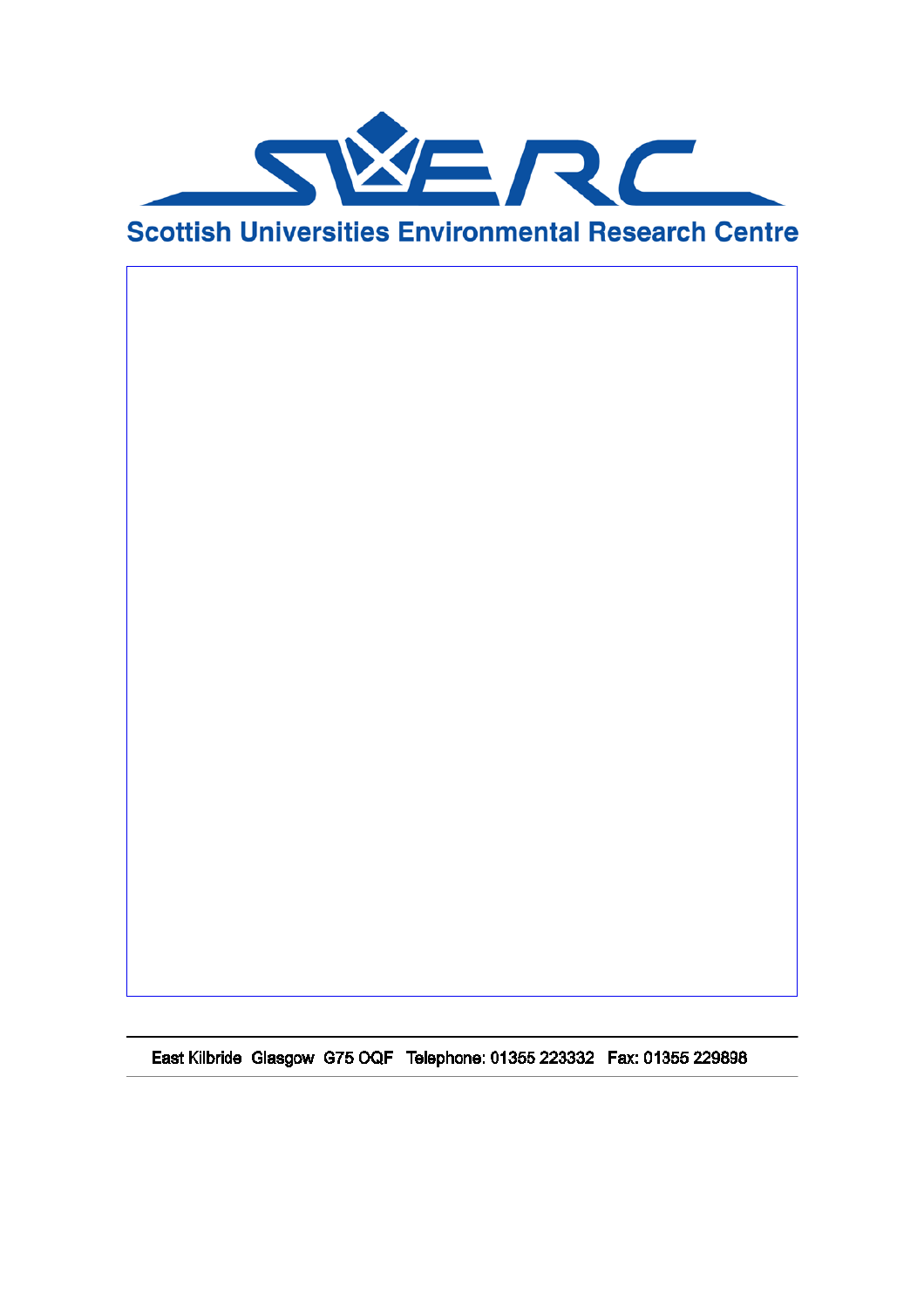#### **SUMMARY**

This report presents results of a short study of the thermoluminescence TL properties of talc. Talc is a magnesium silicate mineral utilised widely in industrial and pharmaceutical applications. It occurs in well defined geological situations with several known formation processes, and is extracted by quarrying and mining. The use in foods and dietary supplements is mainly as a filler. The work was initiated to address questions as to the possible impact of talc on application of EN1788 methods to detect irradiated foods.

Authentic samples were obtained from extraction and processing facilities in France and Italy. Supplementary samples from Sardinia, China, Mexico and Australia were obtained indirectly. Irradiated pharmaceutical grade talc was obtained from a UK commercial source for comparison. All samples were characterised by TL analysis after initial preparation, and also following irradiation to a 200 Gy dose. The dose response and behaviour under storage at ambient and elevated temperatures and in a light box, were investigated for two samples in detail. Exploratory kinetic analysis was performed to provide first order estimates of trap parameters.

All samples of talc exhibited measurable TL response in the 0-500°C region, with at least four recognisable TL peaks present in response to radiation. Sensitivities vary by some 3 or more orders of magnitude from sample to sample, accompanied by less pronounced changes in glow shape following radiation. The dose response increases progressively in the 100-6400 Gy range investigated. At higher dose levels the response is non-linear with the onset of saturation occurring in the kGy region for the majority of signals. Radiation induced signals from all four peaks were stable at ambient temperatures over the duration of the study. Samples stored at 50°C showed some thermal erosion of the low temperature signals. This observation together with analysis of the distribution of natural TL and the kinetic analyses confirms that lower temperature signals have comparable stability with other silicates, and that higher temperature signals are the dominant components of geologically induced signals. The stability requirements to explain natural signals in terms of simple production mechanisms have been defined. Exploratory kinetic analysis confirms that there are multi-trap contributions to the main TL peaks, but provides broad support for a simple explanation of the natural TL.

The TL response following high dose irradiation can be distinguished from geological signals by 1-2 orders of magnitude in low temperature peaks. There may be scope for further investigation of phototransfer effects, but these would clearly be overtaken by bleaching in prolonged exposures to light. Thermal processing of pharmaceutical grades of talc reduces residual low temperature signals by some 1-2 orders of magnitude leading to product with negligible low temperature natural signals. TL could in principle be used to verify the effectiveness of such thermal treatment, and potentially to authenticate commercial products. It can also quite clearly be used to identify irradiated talc, providing the amount of prior exposure to light is limited. In samples containing talc in extreme dilution with other unirradiated products, there might be ambiguity in interpretation of glow curves with minor low temperature peaks dominated by high temperature signals. Care would be needed in interpreting EN1788 results of this sort.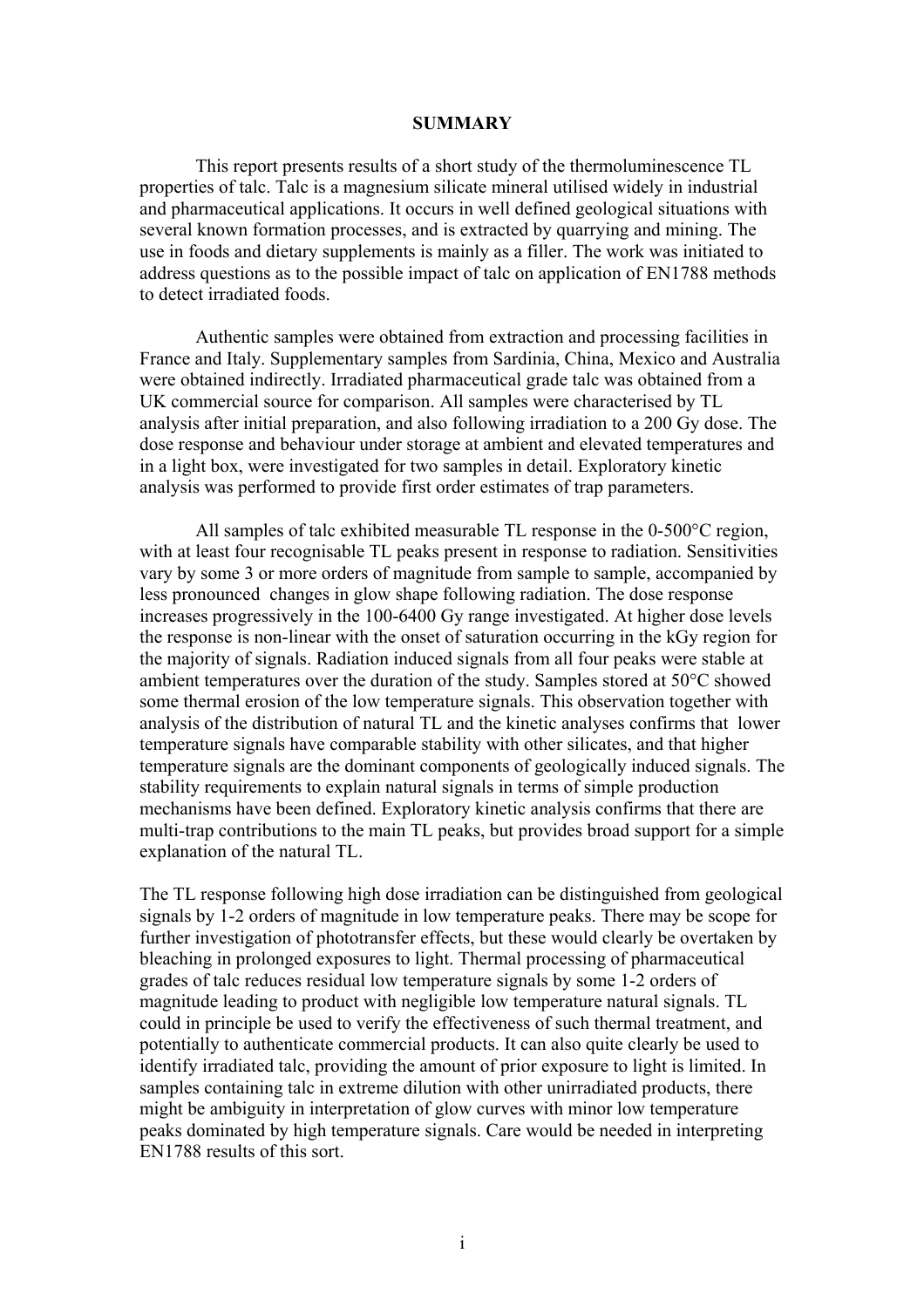# **CONTENTS**

|    | List of Figures                                                                                                                                                                                                                                      | Page                                         | 111                              |
|----|------------------------------------------------------------------------------------------------------------------------------------------------------------------------------------------------------------------------------------------------------|----------------------------------------------|----------------------------------|
|    | List of Tables                                                                                                                                                                                                                                       | Page                                         | 1V                               |
|    | Glossary                                                                                                                                                                                                                                             | Page                                         | $\mathbf{V}$                     |
| 1. | Introduction                                                                                                                                                                                                                                         | Page                                         | $\mathbf{1}$                     |
| 2. | Background                                                                                                                                                                                                                                           | Page                                         | $\mathbf{1}$                     |
| 3. | <b>Fieldwork and Sampling</b>                                                                                                                                                                                                                        | Page                                         | 5                                |
|    | 3.1 Aims of Sampling<br>3.2 Samples from Luzenac<br>3.3 Samples from Val Chisone<br>3.4 Additional Samples<br>3.4.1 Additional sources provided by Luzenac Talc<br>3.4.2 Irradiated and Unirradiated<br><b>Commercial Pharmaceutical Grade Talcs</b> | Page<br>Page<br>Page<br>Page                 | 5<br>5<br>$\overline{7}$<br>9    |
|    | 4. TL Analysis<br>4.1 Methods<br>4.2 TL signals and sensitivities from all samples<br>4.3 Dose Response<br>4.4 Storage Tests<br>4.4.1 Effects of Temperature<br>4.4.2 Effects of Illumination<br>4.5 Signal Stability                                | Page<br>Page<br>Page<br>Page<br>Page<br>Page | 10<br>10<br>10<br>17<br>21<br>26 |
|    | 5. Discussion and Conclusions                                                                                                                                                                                                                        | Page                                         | 31                               |
| 6. | References                                                                                                                                                                                                                                           | Page                                         | 34                               |
|    | Annex A. Implications of Talc for EN 1788 TL analyses                                                                                                                                                                                                | Page                                         | 37                               |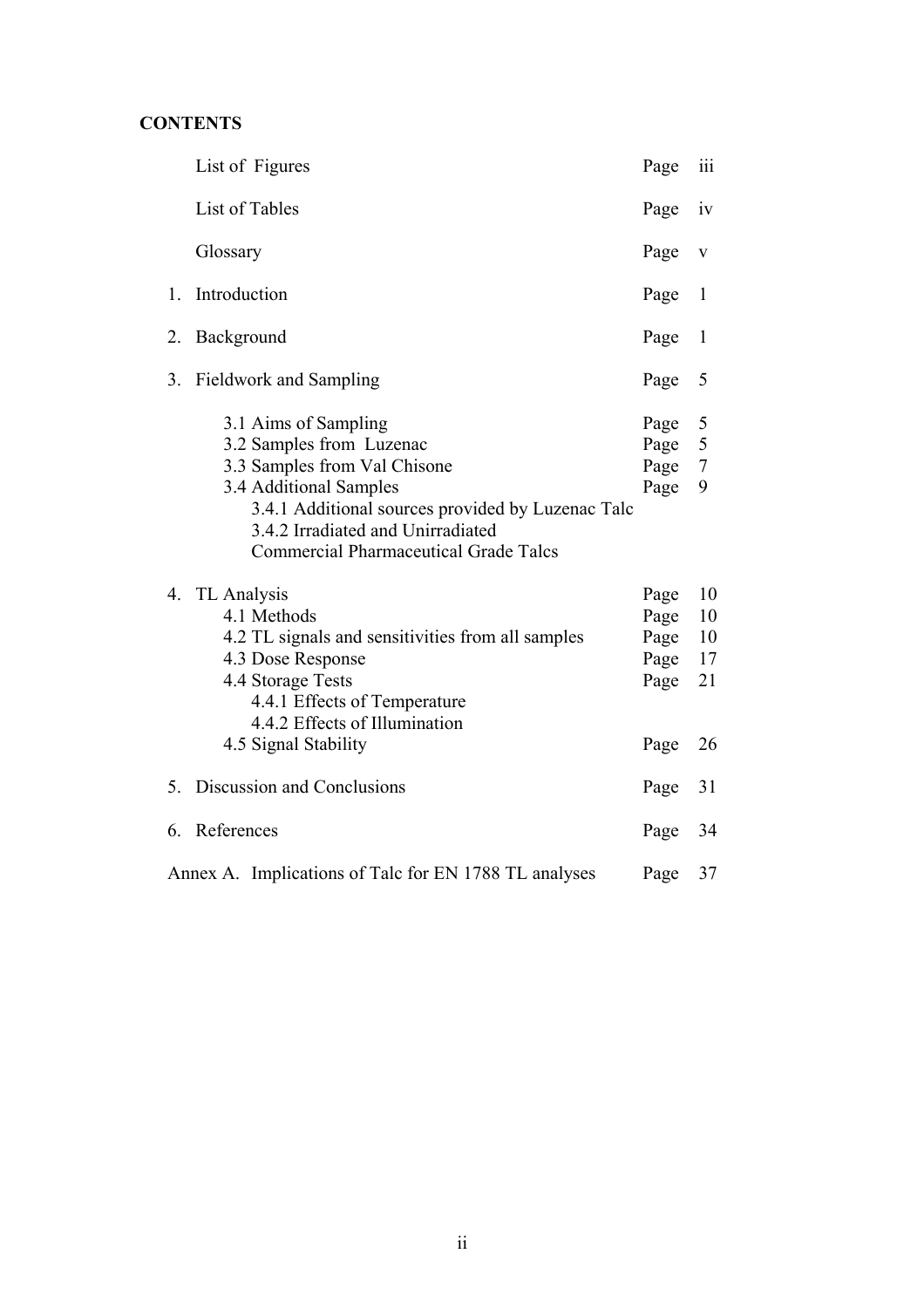# **LIST OF FIGURES**

| Figure 4.1 Glow 1 vs Glow 2 plot for Peak I in all samples                                | Page | 11 |
|-------------------------------------------------------------------------------------------|------|----|
| Figure 4.2 Glow 1 vs Glow 2 plot for Peak II in all samples                               | Page | 12 |
| Figure 4.3. Graph of TL peak intensities against dose,<br>sample B1a.                     | Page | 17 |
| Figure 4.4. Graph of TL peak intensities against dose,<br>sample C <sub>2</sub>           | Page | 18 |
| Figure 4.5. Graph of glow ratio against storage time,<br>sample B1a, peak I               | Page | 22 |
| Figure 4.6. Graph of glow ratio against storage time,<br>sample B1a, peak II              | Page | 22 |
| Figure 4.7. Graph of glow ratio against storage time,<br>sample B1a, peak III             | Page | 23 |
| Figure 4.8. Graph of glow ratio against storage time,<br>sample B <sub>1</sub> a, peak IV | Page | 23 |
| Figure 4.9. Graph of glow ratio against storage time,<br>sample C2, peak I                | Page | 24 |
| Figure 4.10. Graph of glow ratio against storage time,<br>sample C2, peak II              | Page | 24 |
| Figure 4.11. Graph of glow ratio against storage time,<br>sample C2, peak III             | Page | 25 |
| Figure 4.12. Graph of glow ratio against storage time,<br>sample C2, peak IV              | Page | 25 |
| Figure 4.13 Isothermal decay results from sample B1a                                      | Page | 29 |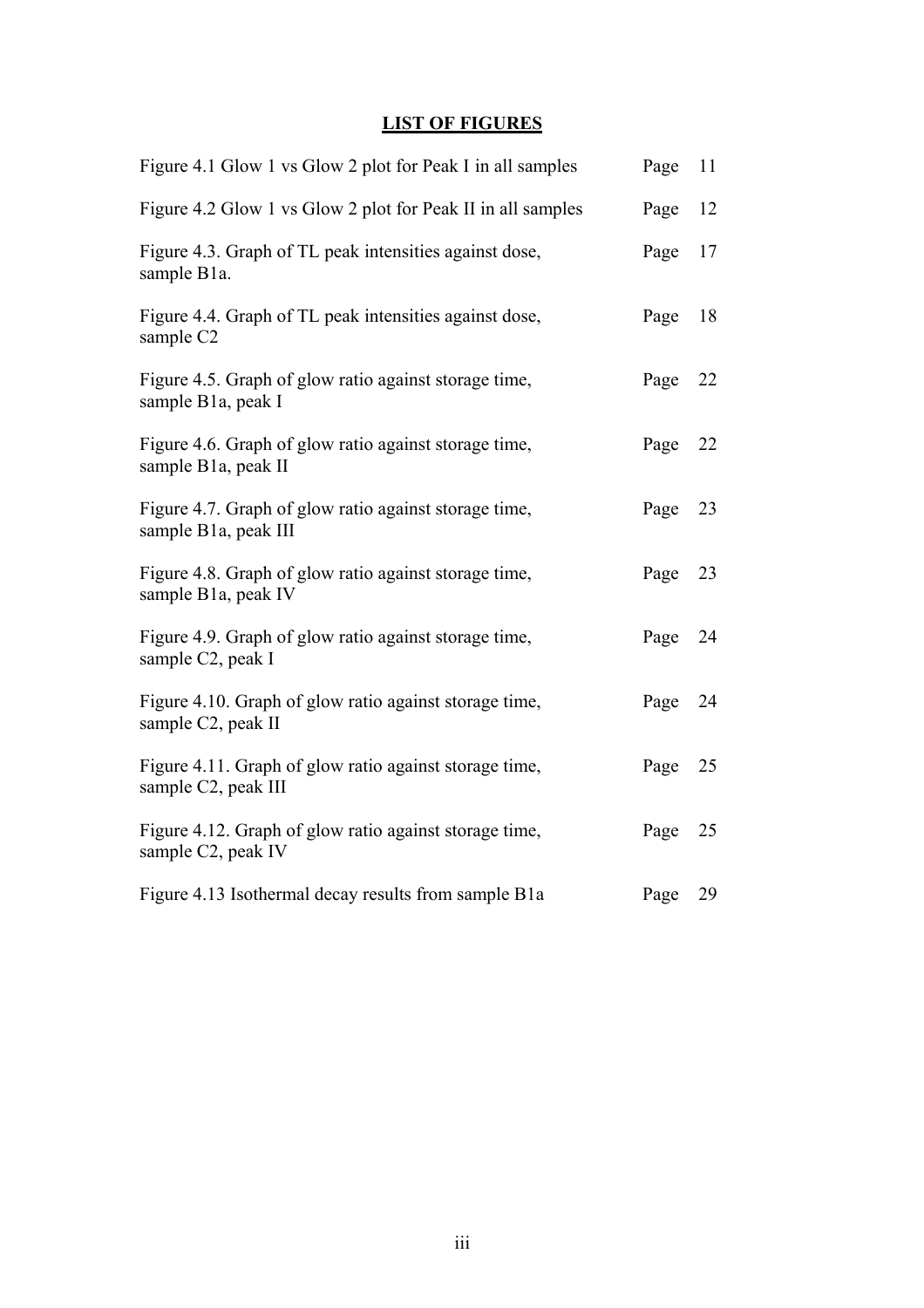# **LIST OF TABLES**

| Table 3.1 Samples obtained from the works at Luzenac                                                                                              | Page | 6  |
|---------------------------------------------------------------------------------------------------------------------------------------------------|------|----|
| Table 3.2 Details of Samples obtained from the Trimouns<br>talc quarry in October 2002                                                            | Page | 6  |
| Table 3.3 Samples collected from the Rodoretto Mine                                                                                               | Page | 8  |
| Table 3.4 Samples obtained from the Luzenac-<br>Val Chisone Processing site October 2002                                                          | Page | 8  |
| Table 3.5 Australian and North American Samples                                                                                                   | Page | 9  |
| Table 3.6 Commercial Irradiated talcs obtained for the study                                                                                      | Page | 9  |
| Table 4.1. Glow 1 intensities from initial screening<br>(Risø DA15 automatic TL reader)                                                           | Page | 13 |
| Table 4.2. Glow 2 intensities from initial screening<br>(Risø DA15 automatic TL reader)                                                           | Page | 14 |
| Table 4.3. Glow Ratios from initial screening<br>(Risø DA15 automatic TL reader)                                                                  | Page | 15 |
| Table 4.4. Notional Glow Ratios for a 1kGy dose<br>from initial screening (Risø DA15 automatic TL reader)                                         | Page | 16 |
| Table 4.5. Exponential fitting parameters for Peaks I to IV in<br>Samples B1a and C2                                                              | Page | 19 |
| Table 4.6. Natural dose levels in peaks I to IV from samples<br>B <sub>1</sub> a and C <sub>2</sub>                                               | Page | 19 |
| Table 4.7. Natural doses for all survey samples based on<br>linear scaling to the initial screening results                                       | Page | 20 |
| Table 4.8 Surviving signal fractions over known thermal<br>exposures.                                                                             | Page | 27 |
| Table 4.9 Kinetic parameters and predicted thermal stabilities for Page<br>peaks I and II based on storage test data and thermal processing data. |      | 28 |
| Table 4.10 Kinetic Parameters obtained using sequential<br>initial rise methods.                                                                  | Page | 30 |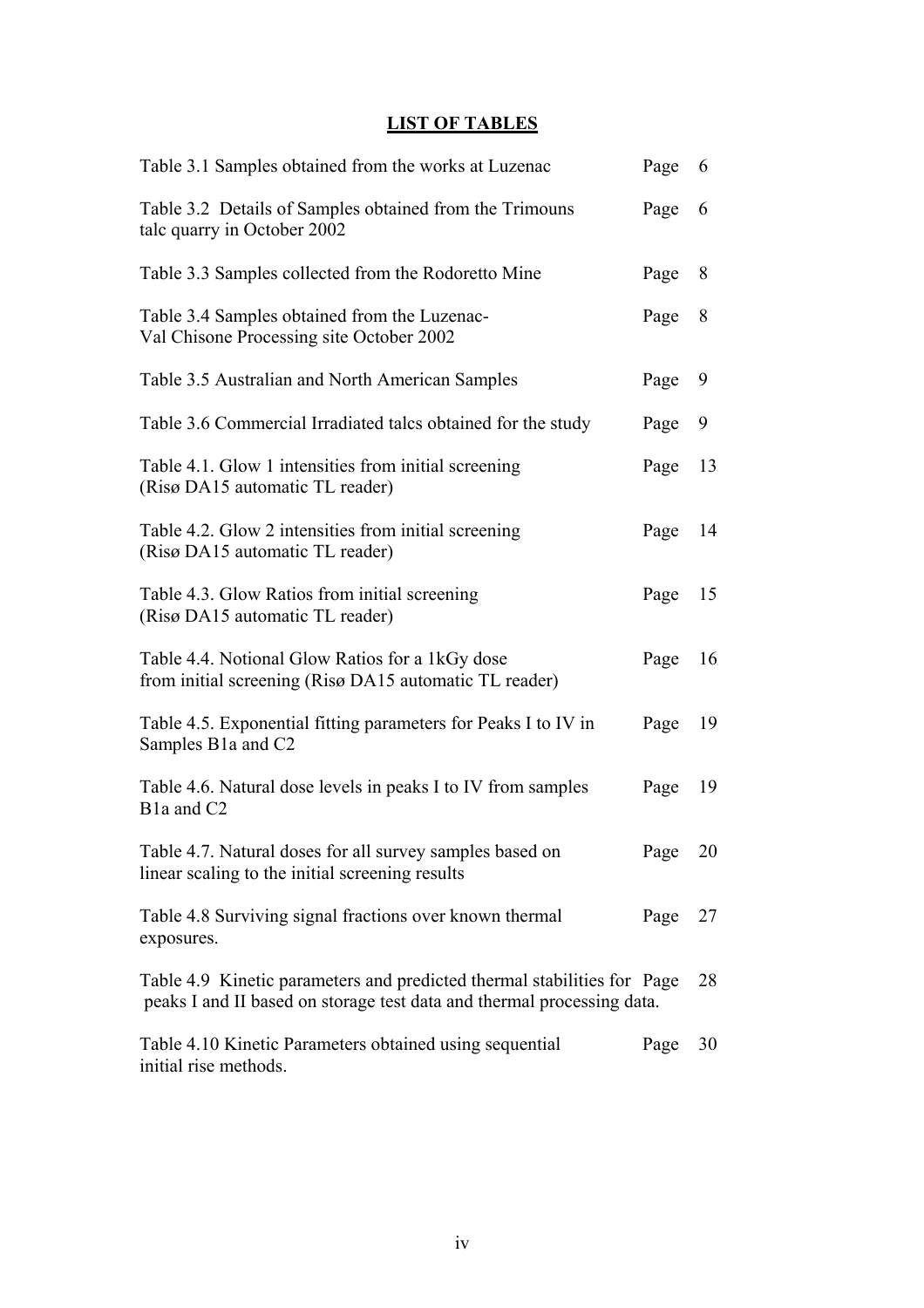# **GLOSSARY**

**Thermoluminescence (TL)** - Light emitted from a heated sample in addition to black body radiation as a result of thermally stimulated release of trapped charge carriers.

**TL intensity –** The amount of light detected over a given temperature interval at a given heating rate, usually expressed in photon counts.

**TL glow curve - Variation of TL intensity with temperature** 

**Photostimulated Luminescence (PSL)** – Light emitted from a sample exposed to optical or photo-stimulation resulting from release of trapped charge carriers from defect centres

**Geological signal –** TL or PSL signal induced by long term exposure to ionising radiation in the natural environment over geological timescales. Note that these signals are observed at high TL glow curve temperatures, since they originate from TL traps with long thermal stabilities.

**Phototransfer** – the transfer of charge from deep to shallow traps arising from photostimulation during optical illumination and subsequent re-trapping at shallow traps.

**Multi-trap systems –** systems or samples whose luminescence signals arise from more than one trapping state. These systems can be expected to show complex kinetics and dose response behaviour.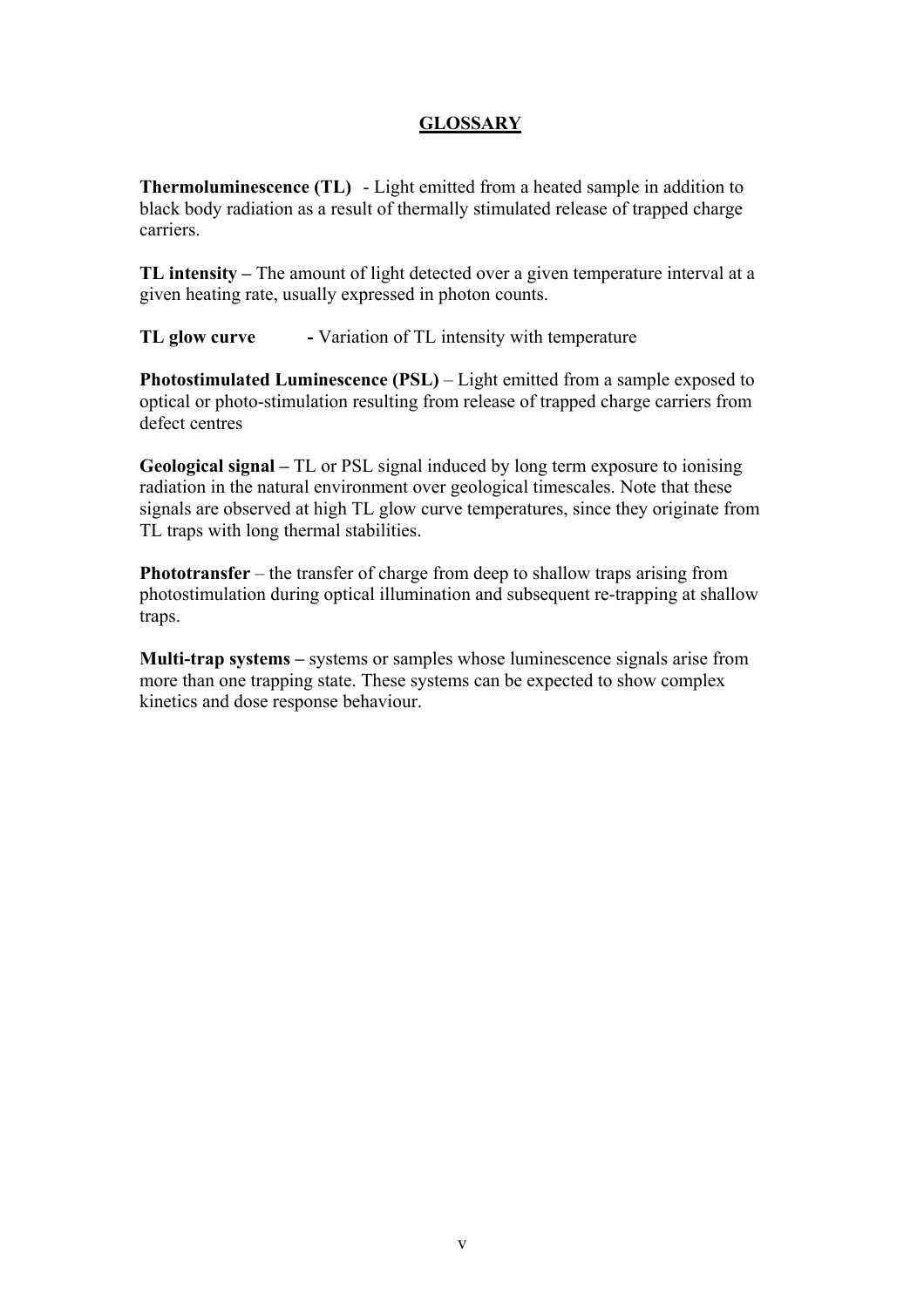#### **1. Introduction**

This reports presents a short investigation of the luminescence properties of talc, a material sometimes used as a filler in the manufacture of dietary supplements. Following the 2001/2 FSA survey of undeclared irradiated foods it was suggested (Schmitt & Hungerbühler, 2002) that thermoluminescence (TL) signals from talc may confound the application of EN1788 methods to dietary supplements containing talc. The purpose of this study was to investigate the TL signals associated with talcs from various origins, including pharmaceutical grades to assess the potential impact on EN1788.

Authentic samples of mined and quarried talcs from a number of sources were obtained and characterised. Processed materials included optically sorted and thermally processed pharmaceutical grades of talc, and also irradiated pharmaceutical talcs. Both natural TL, originating from the accumulated effects of long term exposure to ionising radiation in the natural environment, and artificial TL induced by artificial irradiation were studied. Storage tests were also conducted to evaluate the stability of radiation induced TL signals at different glow-curve temperatures and to assess the effect of illumination during storage of both irradiated and unirradiated samples.

This report describes the background to the study, the samples obtained through fieldwork and supplementary activities, and the TL results of characterisation tests and storage tests. The potential impact of talc on EN1788 analysis is discussed together with an assessment of the use of TL methods to identify irradiated talc.

#### **2. Background**

Luminescence methods have been applied to detection of irradiated foods now for nearly 20 years (eg Sanderson et al, 1989, 1992, 1994,1995,1996, 1998, Sanderson & Carmichael 2000). Thermoluminescence (TL) from minerals associated with herbs, spices, seasonings, fruits and vegetables and shellfish has been studied extensively and validated methods are described in the EN1788 international standard. Photostimulated luminescence (PSL) has been validated for herbs and spices and shellfish, and can be utilised either as a screening technique (screening PSL) to select samples for further analysis, or for certain pure materials as a reference method in its own right (calibrated PSL). EN13751 describes both PSL approaches.

Detection methods for food irradiation are relevant both in respect of verification of commercial activities, and in support of regulations governing the application of ionising radiation to foods and the subsequent labelling of processed products. At time of writing the UK position permits irradiation of certain food classes, subject to licence controls administered by the Food Standards Agency, and to explicit labelling. Only herbs and spices for culinary use have been granted a licence to date, and it is understood that the quantity of material being processed in the UK is very small. European regulations, while currently permitting the diverse national regulations governing food irradiation, effectively only permit the irradiation or herbs and spices across the whole community, and also require full labelling of treated products. There is also a requirement on member states to report the results of national surveillance programmes, based where possible on validated and standardised analytical methods, to the European Commission for compilation and publication on an annual basis.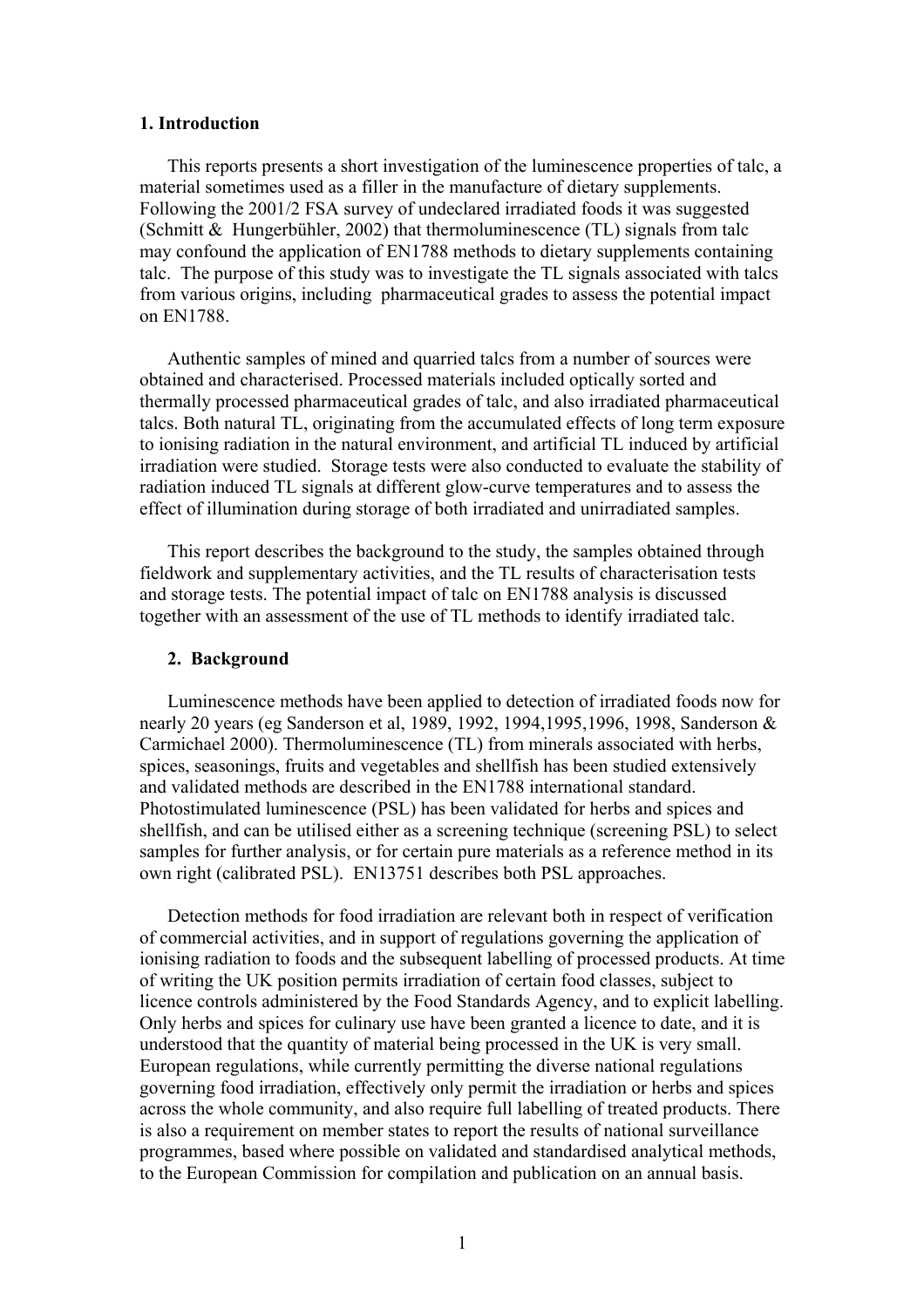A UK survey of some 200 samples of herbs and spices, 200 samples of shellfish and some 150 samples of dietary supplements was undertaken in 2001/2, and published in 2002 (FSA,2002, EC, 2002). Both PSL and TL methods were used in this study, the analyses being undertaken at SUERC. Whereas very few cases of undeclared samples for herbs, spices or shellfish were encountered some 42% of the dietary supplements examined were either irradiated or identified as containing irradiated materials in this study. In the majority of these cases the results indicated that major proportions of the luminescence-sensitive parts of the products tested were irradiated. In a few cases the data implied minor components in a mixed product. This finding reflects an apparently widespread use of radiation in microbiological control of some of the pharmacologically active ingredients (most notably herbal ingredients) used in these products. There is evidence that the issues surrounding the use of irradiation are now more widely appreciated within the dietary supplement industry, and that steps are being taken to improve compliance with UK and EU law, partly in response to the FSA survey. Both FSA and the European Commission have called for follow up studies to monitor this process.

In the case of simple herbal products or ingredients the application of TL and PSL methods to health foods and dietary supplements is relatively straightforward. The techniques have been extensively studied and validated for many varieties of herbs and spices, and the limits of application are quite well known. However within the dietary supplement and health food products sectors there are manufacturing processes and minor ingredients, some of whose luminescence characteristics are less well known, and may require further attention to deal with marginal cases.

This study concerns talc, which is used in some tablet formulations as a filler. The name talc is applied generically to naturally derived products of various purity comprising mainly the mineral talc, a hydrated magnesium silicate  $Mg_3Si_4O_{10}(OH)_2$ , together with accessory minerals. The main formation processes are hydrothermal alterations of ultra-basic rocks, or metamorphic reactions between dolomites and silicates (Bowen & Tuttle, 1949, Bray 1994, Douillard et al, 2002, Read, 1934, Sharer et al 1999, Wiik, 1953). Talc has a variety of industrial uses which exploit its major physical and chemical properties ( Chernovsky, 1973, Sarquis & Gonzales, 1998, Bailey & Holloway, 2000, Stixrude, 2002). As a durable silicate with specific gravity in the same range as the quartz/feldspar clay minerals recovered during standard EN1788 extractions it is likely that talc, if present in the original sample, would be recovered into the polymineral silicate suite on which routine TL analyses are based. Its signal contribution relative to other minerals present will depend on the concentrations and TL sensitivities of talc relative to the other silicates present. Whether or not this affects EN1788 analyses depends both on these considerations, and on the extent to which the TL properties resemble those of more common silicates. Although there is limited literature on cathodoluminescence of talc (Gotze et al 2002), we are not aware of systematic studies of thermoluminescence that would address these matters.

Prior to this study the suggestion that talc was responsible for adverse results obtained in the FSA survey was put forward by Schmitt & Hungerbühler, 2002. Work was undertaken by the Tela laboratory in Berlin on behalf of the Lichtwer Pharma company, whose Kwai garlic tablets had been identified as fulfilling the EN1788 criteria for the presence of minor quantities of irradiated material. TL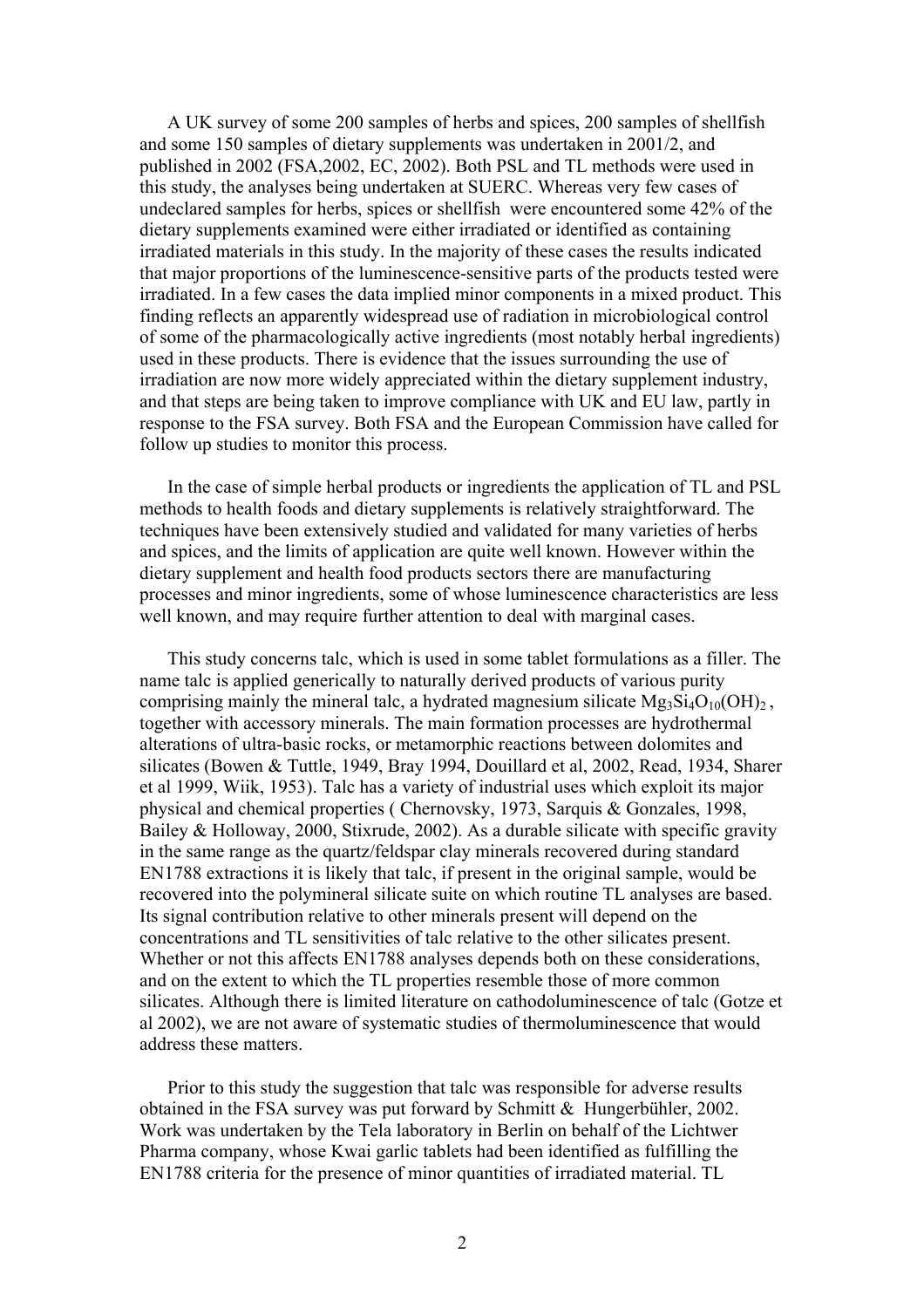analysis of further tablets from the same batch reproduced the FSA result. Samples of the garlic used for production of tablets in 1999, and at later dates, however produced negative EN1788 results for irradiation. Retained samples of calcium carbonate, talc, magnesium stearate, titanium dioxide, silicon dioxide and gum Arabic, which formed part of the tablet formulation were also examined. Of these small low temperature signals and low glow ratios were obtained from the talc sample, leading to the inference that this may have been responsible for the adverse result in the FSA survey. An analysis of the dose represented by the natural signal was performed based on a linear assumption, without at that stage examining the dose response characteristics. A further 10 products, plus three additional talc samples (from Italian and French Luzenac sources) were also examined. These also showed weak TL signals in the 150-250 degree temperature range, and a distinctive series of glow peaks on reirradiation.

SUERC had also conducted additional studies outwith the FSA survey. Pharmaceutical grade talc had been submitted for examination to address the same underlying question. In this case the glow curves as received showed peaks at 260- 270 degrees and from 320 degrees and above. After irradiation a further two peaks at approximately 160 and 220 degrees were also observed. It was recognised that the shapes of the post-irradiation  $4 - 5$  peak structure are atypical of common silicate extractions, and that in the absence of information on the stabilities of signals from all peaks in the glow curve that it would be imprudent to apply EN1788 criteria. The analytical result in this case was indeterminate with respect to irradiation, but it was noted that material of this type (whether irradiated or not) would not interfere with EN1788. Following discussions with FSA additional attention was given to the 5 garlic products tested in the 2001/2 survey. The separated samples used in the survey analyses had been retained, in keeping with practice in the SUERC TL laboratory, and were subjected to Scanning Electron Microscopy and Energy Dispersive X-ray (SEM-EDX) analysis. The glow curves were also reviewed again to assess whether signals from talc may be relevant. The results of this investigation confirmed that talc was present in the Kwai tablet, along with other silicates. The other four garlic products identified as irradiated did not have talc in significant quantities; one was dominated by Calcium Phosphate; the others showed quartz-alumino-silicate mixtures which are very consistent with normal soil derived silicates. Rutile  $(TiO<sub>2</sub>)$  was identified in one case also. Finally some talc samples from non-commercial geological steatite sources in Shetland were subjected to TL analysis (Bray, 1994, Buttler 1989). These did not give signals that would have confounded EN1788. These results are summarised further in Appendix A.

In addition to this information it was known at the outset of the study that pharmaceutical talc is irradiated in some instances; enquiries at the Isotron company and other commercial sources had confirmed that this was the case. Indeed the European Pharmacoepia specifically mentions irradiation in a footnote indicating that this is a suitable method for producing pharmaceutical grades of talc with extremely low bacterial activity. It was thus apparent that further work was needed to ascertain the potential impact of talc as an ingredient in foods on EN1788 analyses by TL. The main objectives of this work were : i) to establish whether authentic talc source materials have TL signals that would potentially interfere with EN1788, (ii) to establish the stability of radiation induced TL signals in talc under dark and light storage and (iii) to assess whether irradiated talc can be identified by TL. A series of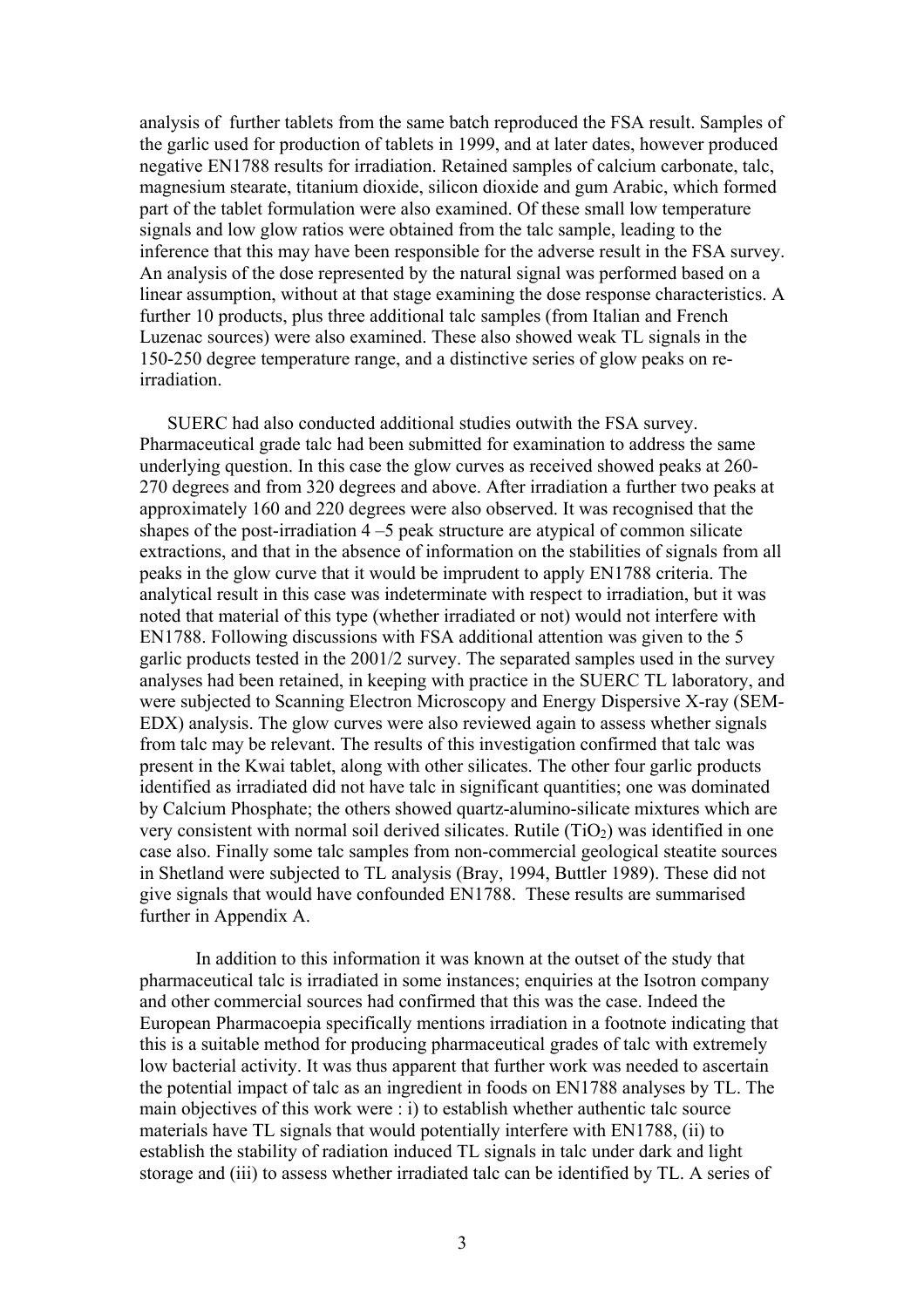samples was assembled to address these aims, focussing on materials relevant to the European sources exploited by the Luzenac talc company, and supplied to Lichtwer Pharma.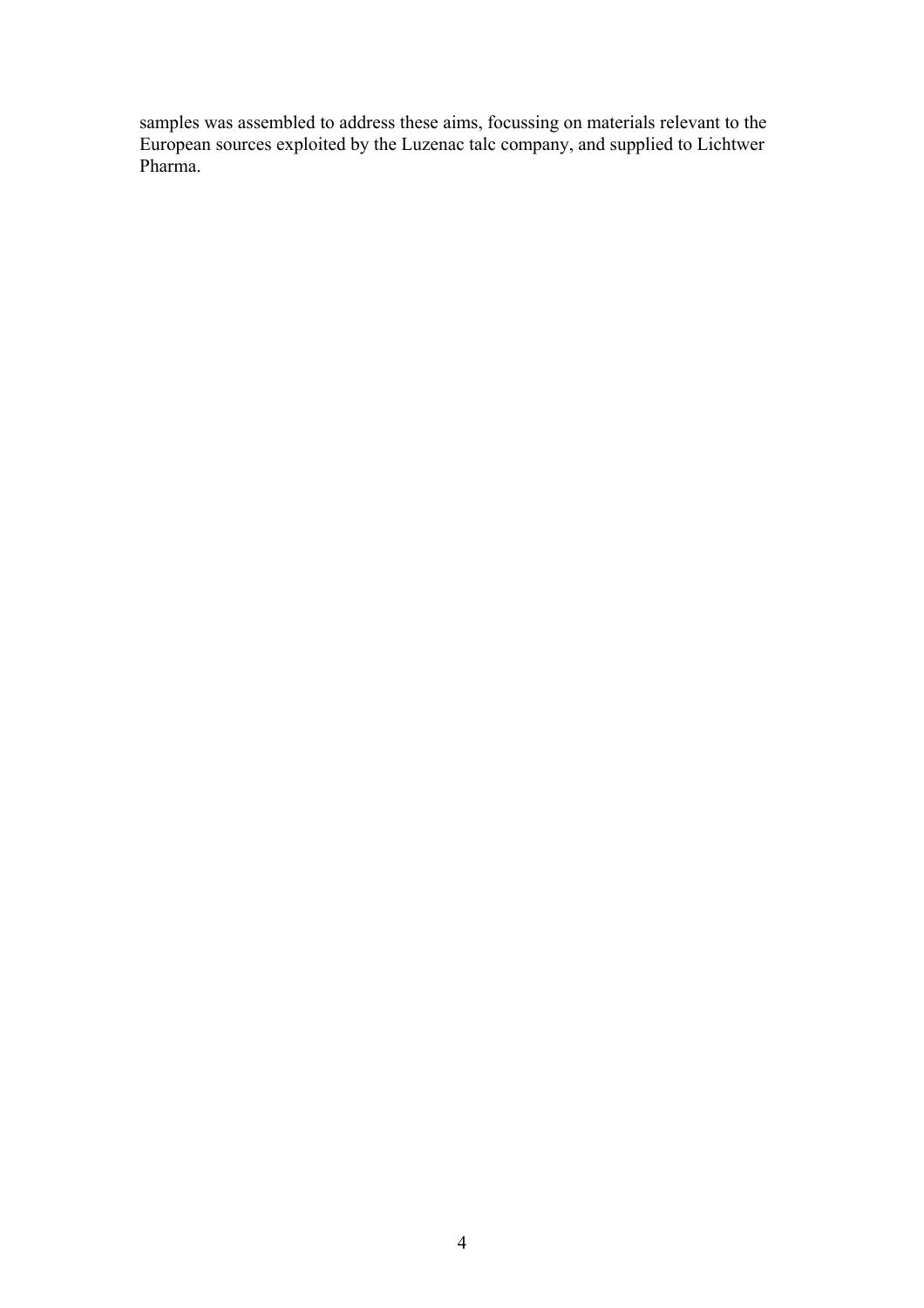### **3. Fieldwork and Sampling**

#### 3.1 Aims of Sampling

To meet the needs of this study a comprehensive set of talc samples of known provenance and treatment was required. Fieldwork was carried out by SURRC staff accompanied by Lichtwer Pharma representatives to obtain authentic quarried samples from Trimouns in France and mined samples from Val Chisone in Italy. These products represent the source materials relevant to the largest European supply of pharmaceutical talcs, based on thermally processed material. To broaden the range of samples studied additional material was obtained through the Luzenac company to represent sources in Sardinia, China, Australia and North America. A further two samples, of material originating in China, were obtained from Richard Baker Harrison Ltd in the UK representing authentic irradiated pharmaceutical grade talc and its source material.

#### 3.2 Samples from Luzenac

The Luzenac Group was formed as the result of the acquisition by the Rio Tinto company of consolidated talc mines and quarries in the French Pyrenees, Canada, Austria,Italy, Sardinia, USA, Mexico, Australia. The result is a group with access to 11 active ore bodies, 19 processing plants and producing some 1.5 million metric tonnes of talc per year. By far the majority of the production is for industrial use. The European operation, based from Toulouse, produces and sells some 800 ktonnes per year from 7 sources and 11 processing plants. Again the industrial uses – mainly as fillers in papers, coatings and paints, ceramics and plastics are dominant. Proprietory grades of Pharmaceutical talc (the "Luzenac Pharma" product) are currently produced (based on information from the company) by selection of material from the Trimouns quarry source near the village of Luzenac in the Pyrenees followed by thermal sterilisation, milling and packing at the Val Chisone plant in Italy. The main selection criteria for pharmaceutical grade product are a high reflectance, coupled with low acid soluble contents. Microbiological controls are undertaken to verify the quality of the final product. The pharmaceutical grades of talc were in the recent past also manufactured from material mined in the North of Italy near Val Chisone. According to the company irradiation is not used as part of the process to produce pharmaceutical talcs. The possibility that products originating from the group are sometimes irradiated on behalf of customers cannot however be ruled out.

To track the production of Luzenac Pharma product through from source to final product it was necessary to sample both in France and Italy. This was accomplished during a short fieldtrip in October 2002, accompanied by representatives of Lichtwer Pharma and the Luzenac group.

The quarry at Luzenac ( eg de Parseval et al, 1991,1994, Larrasoana et al 2003, Martin et al 2000) produces approximately 450,000 tons of talc per year, out of a group total of 1.5 M tons. Material is extracted mechanically, and then roughly sorted into piles of different raw quality. These are sampled and graded prior to transfer to silos where they await transfer to the factory in Luzenac. After rough crushing and first size sorting, the material is transferred to the factory by cable car. The main impurity is chlorite; the main colour is due to particulate graphite. At the factory the material are sorted further producing the following grades : OXO which is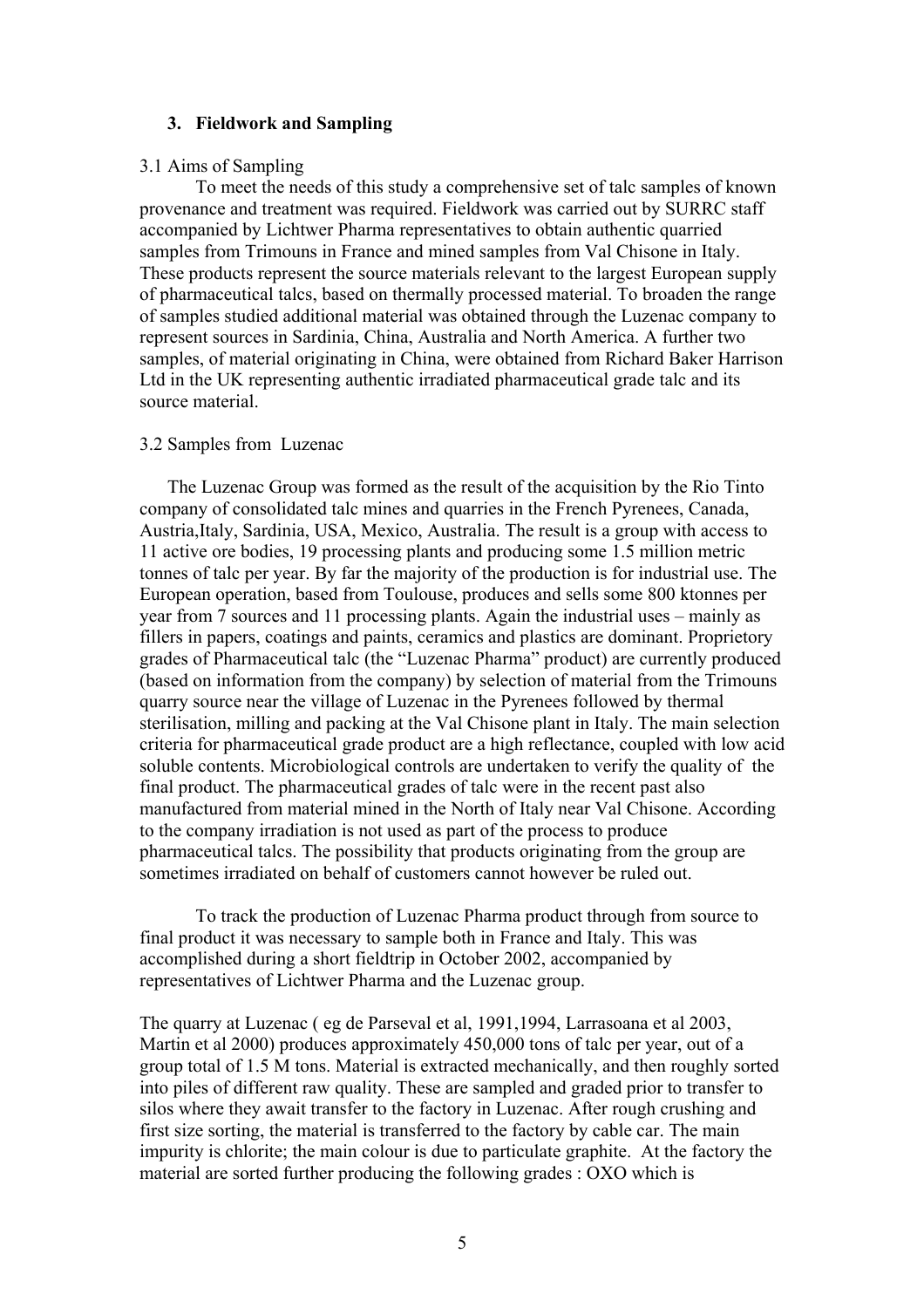approximately 80% talc; OO approximately 90% talc; and OOO which is some 95% talc. Optical sorting is used to separate stones of different colour. During the first pass items >20 mm are sorted by reflectance. Thereafter they are reduced in size and passed through the final CCD sorting stage.

3.2.1 Factory samples

Table 3.1 summarises the samples obtained at the Luzenac processing works. The Luzenac Pharma grade of talc, produced in Val Chisone, uses OOO material selected for low acid solubility. This is shipped to Val Chisone by truck for processing which includes thermal treatment at 140 degrees for a minimum of 20 minutes. Thus sample A4 is the feed material for the pharmaceutical grade of product.

| Sample          | <b>SUERC</b> | Details                                                          |
|-----------------|--------------|------------------------------------------------------------------|
|                 | Reference    |                                                                  |
| A <sub>1</sub>  | SP5726       | $\leq$ 20mm OXO grade talc after optical sorting; light fraction |
| $\overline{A2}$ | SP5727       | $\leq$ 20mm OXO grade talc after optical sorting; dark fraction  |
| $\overline{A3}$ | SP5728       | $\leq$ 20mm OXO feed material prior to sorting                   |
| A <sup>4</sup>  | SP5729       | 20-100mm OOO material awaiting shipment to Val Chisone           |

Table 3.1 Samples obtained from the works at Luzenac

# 3.2.2 Quarry samples

The quarry is located at 1800m above sea level in a slight pass between two mountains. On the eastern side Gneiss outcrops; the west has dolomite. The central area has thermally metamorphosed talc and chlorite. The quarry is worked in 6 areas, 5 out of which were in current operation. Each of these was sampled. Reference numbers, locations and descriptions are summarised below in table 3.2.

| Sample         | <b>SURRC</b> | Latitude  | Longitude | Area         | Details                               |
|----------------|--------------|-----------|-----------|--------------|---------------------------------------|
|                | Reference    | (N)       | (E)       |              |                                       |
| B <sub>1</sub> | SP5730       | 42°48.832 | 1°48.247  | Fraisse      | a: loose rubble; b face; $c - road$ ; |
|                |              |           |           |              | d 3 m further south                   |
| B <sub>2</sub> | SP5731       | 42°48.742 | 1°48.188  | Fraisse      | a: shaded area of recent working;     |
|                |              |           |           |              | b from an exposed area                |
| B <sub>3</sub> | SP5732       | 42°48.681 | 1°48.181  | Alarcon      | a: new face; b: dark material         |
| <b>B4</b>      | SP5733       | 42°48.645 | 1°48.184  | Alarcon      | Chlorite rich                         |
| B <sub>5</sub> | SP5734       | 42°48.602 | 1°48.151  | Praderes     | $A:$ sub-pegmatic; b soft tale        |
| <b>B6</b>      | SP5735       | 42°48.574 | 1°48.128  | Praderes     | Base of 4 m high face                 |
| B7             | SP5736       | 42°48.561 | 1°48.076  | <b>Blazy</b> | No comment recorded                   |
| <b>B8</b>      | SP5737       | 42°48.544 | 1°48.031  | Blazy        | From recently excavated pile          |
| <b>B</b> 9     | SP5738       | 42°48.507 | 1°48.067  | Carrierre    | No comment recorded                   |
| <b>B10</b>     | SP5739       | 42°48.432 | 1°48.033  | Carrierre    | From a 3-4 m smooth face              |
| <b>B11</b>     | SP5740       | 42°48.43  | 1°48.2    |              | Dolomite sample                       |
| <b>B12</b>     | SP5741       | 42°48.889 | 1°48.071  |              | Gneiss Sample                         |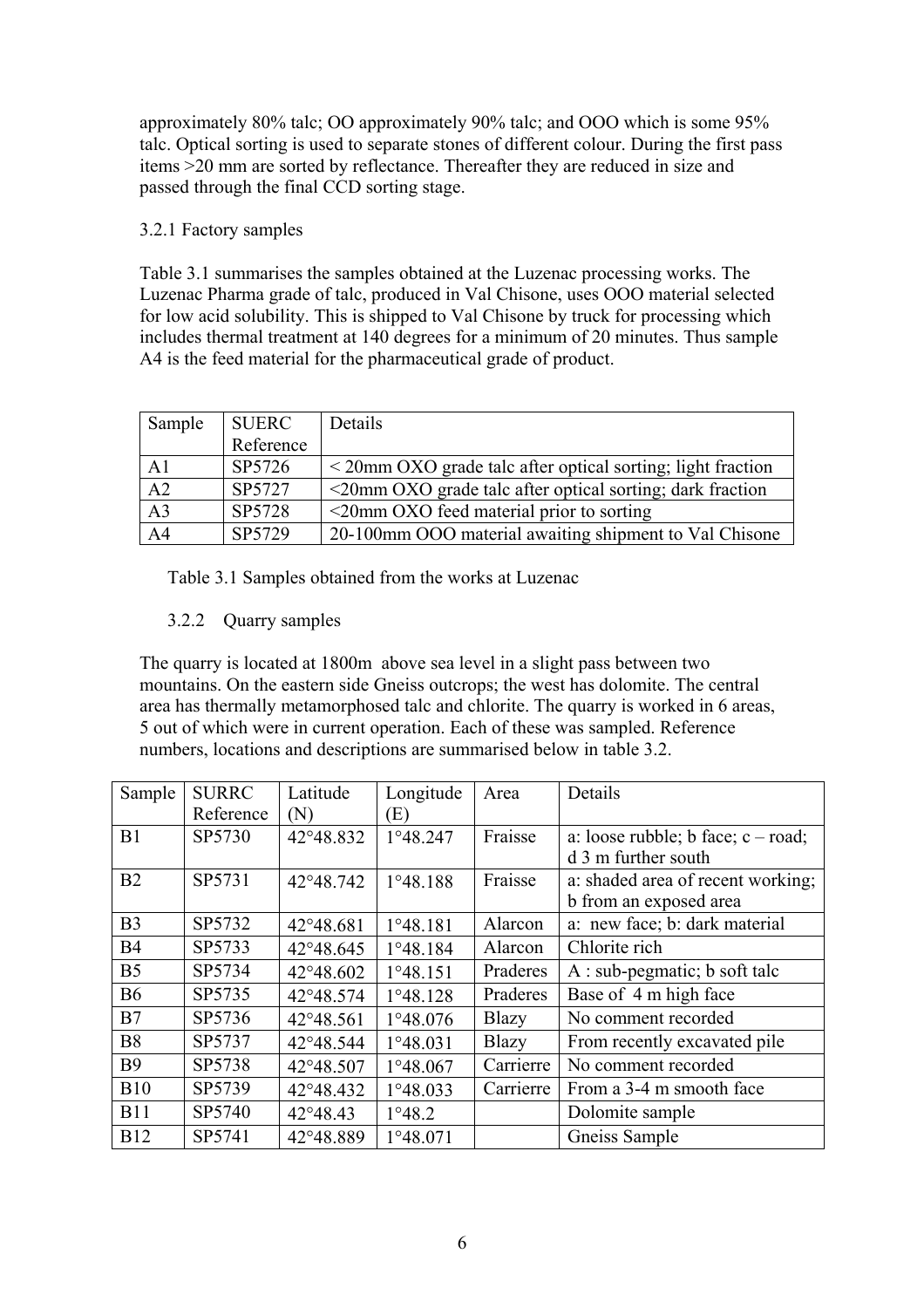Table 3.2 Details of Samples obtained from the Trimouns talc quarry in October 2002

Gamma dose rates recorded at Trimouns varied between 0.25 and 0.75 mGy/a. At present no further assessment of the composition of the natural radioelement assemblage has been attempted, but it is perhaps worth noting that given a typical crustal U,Th ratio and modest K content these gamma dose rates would be accompanied by alpha and beta components giving overall dose rates of some 1-10 mGy/a within the talc matrix, depending on how the alpha dose distributed relative to luminescence sensitivity.

Samples from Luzenac were packed and shipped by courier to SUERC. Two small subsamples of samples A1 and B1 were also shipped back by post to provide an independent control for potential x-ray inspection during shipping.

#### 3.3 Samples from Val Chisone

Having collected quarry and process samples from the Luzenac works, additional material was also collected from Val Chisone, again assisted by personnel from Luzenac talc and Lichtwer Pharma.

### 3.3.1 Samples from the Rodoretto Mine , Val Chisone

 The Luzenac "Pharma" product is currently produced using material delivered from the Pyrenees by truck, approximately 4 times per week. However locally mined product is also subject to the thermal decontamination process at Val-Chisone, and has been used for pharmaceutical grade product in the past. Lichtwer-Pharma had reported higher low-temperature TL signals from the Italian product than from the French material in their internal investigation. For this reason, and with the aim of obtaining authentic geological samples which had not been exposed to significant levels of daylight, samples were collected from the Rodoretto mine at the head of the Val Chisone valley. The Rodoretto mine took over from two earlier extraction facilities at the beginning of 2002; however it is believed to represent a folded extension of the same formations as the mines which had previously been exploited. Should the need arise, the mine used up until the end of 2001 has been turned into a museum, and it may be possible to obtain supplementary samples if needed.

The trip into the mine was facilitated by the mine manager S. Milani, and his colleagues, geologist F. Montecelli, and the shift foreman S. Pascal. Access was via a 2.5 km drift tunnel, leading to two working areas; the southern and northern extraction area .The deposit is formed between mica-schist with Gneiss, and a hanging wall of mica-schist. It is approximately 5 m. high, and contains marbles and granite fragments in places. The presumed dolomite source that preceded talc formation has been completely absorbed into the talc. Small samples were obtained from both southern and northern areas representing (i) light talc, (ii) grey talc, and (iii) impurity mass. They were extracted directly from the two working faces in operation in October 2002, and can therefore be relied on to indicate the natural geologically induced TL from samples which have not been previously exposed to daylight, heat, UV or other processes known to transform TL signals. These samples are described below in Table 3.3 The gamma dose rate recorded in the northern area for 300s, was  $0.63$  mGy/a – of similar magnitude to observations made at the Trimouns quarry.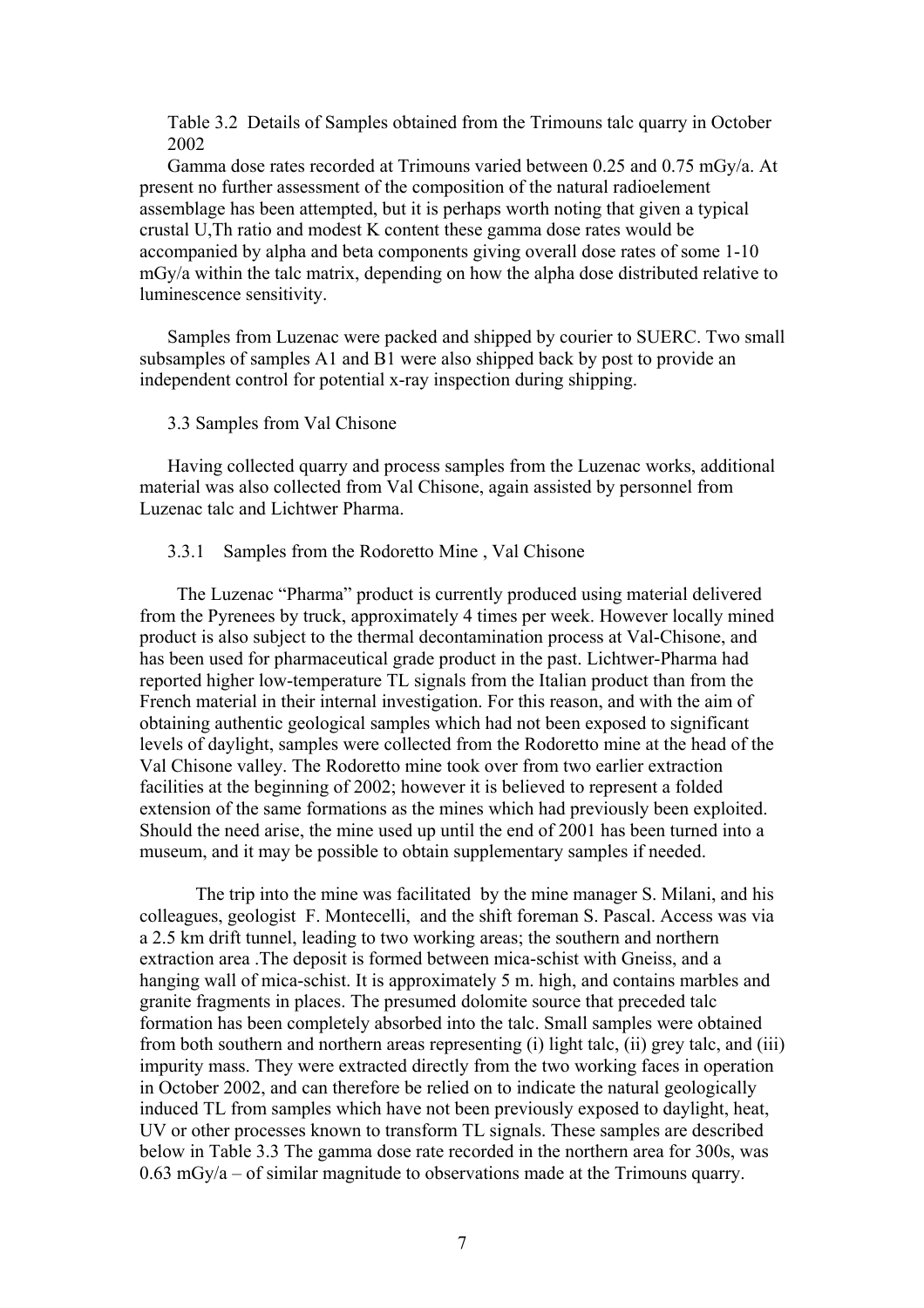| Sample          | <b>SUERC</b> | Details                                           |
|-----------------|--------------|---------------------------------------------------|
|                 | Reference    |                                                   |
| C <sub>1</sub>  | SP5742       | Southern Area (elevation 992 m). Light talc.      |
| $\overline{C2}$ | SP5743       | Southern Area (elevation 992 m). Darker talc      |
| $\overline{C}3$ | SP5744       | Southern Area (elevation 992 m). Impure material  |
| C <sub>4</sub>  | SP5745       | Northern Area – elevation 996.5m. Light talc.     |
| C <sub>5</sub>  | SP5746       | Northern Area – elevation 996.5m. Grey talc       |
| C6              | SP5747       | Northern Area – elevation 996.5m. Impure material |

Table 3.3 Samples collected from the Rodoretto Mine

## 3.3.2 Samples collected from the Val-Chisone processing facility

The processing facilities at Val Chisone were visited in the afternoon of  $9<sup>th</sup>$ October, and a further series of samples obtained. Luzenac OOO grade material is delivered to this facility by truck, 3-4 times per week, and used to produce the Luzenac "Pharma" product. Other talcs are also processed, some of which were also sampled. The "pharma" product is passed through a furnace at a minimum of 140 °C for 20 minutes, for both drying and thermal decontamination. Apparently microbial loads up to  $10^6$  g<sup>-1</sup> can be observed prior to thermal treatment. The material is fed within closed containers to the mill, and also from there to the packing line. Hourly quality control samples are drawn from various parts of the process, and monitored for reflectance. If the reflectance falls below 90%, the process is stopped and the milling is cleaned prior to re-starting.

Details of the samples collected at the Val Chisone works are summarised in table 3.4. Samples code D6 was not used.

| Sample          | <b>SUERC</b> | Details                                                |
|-----------------|--------------|--------------------------------------------------------|
|                 | Reference    |                                                        |
| D <sub>1</sub>  | SP5748       | Chinese pink talc                                      |
| D2              | SP5749       | Chinese green talc                                     |
| D <sub>3</sub>  | SP5750       | Sardinian talc from Luzenac Sammatta source            |
| D4              | SP5751       | Val Chisone talc after crushing                        |
| $\overline{D5}$ | SP5752       | Luzenac OOO talc after crushing                        |
| D7              | SP5754       | Luzenac OOO after heat treatment                       |
| D <sub>8</sub>  | SP5755       | Luzenac OOO after milling                              |
| D <sub>9</sub>  | SP5756       | Packed sample of Luzenac Pharma from the packing line. |

Table 3.4 Samples obtained from the Luzenac-Val Chisone Processing site October 2002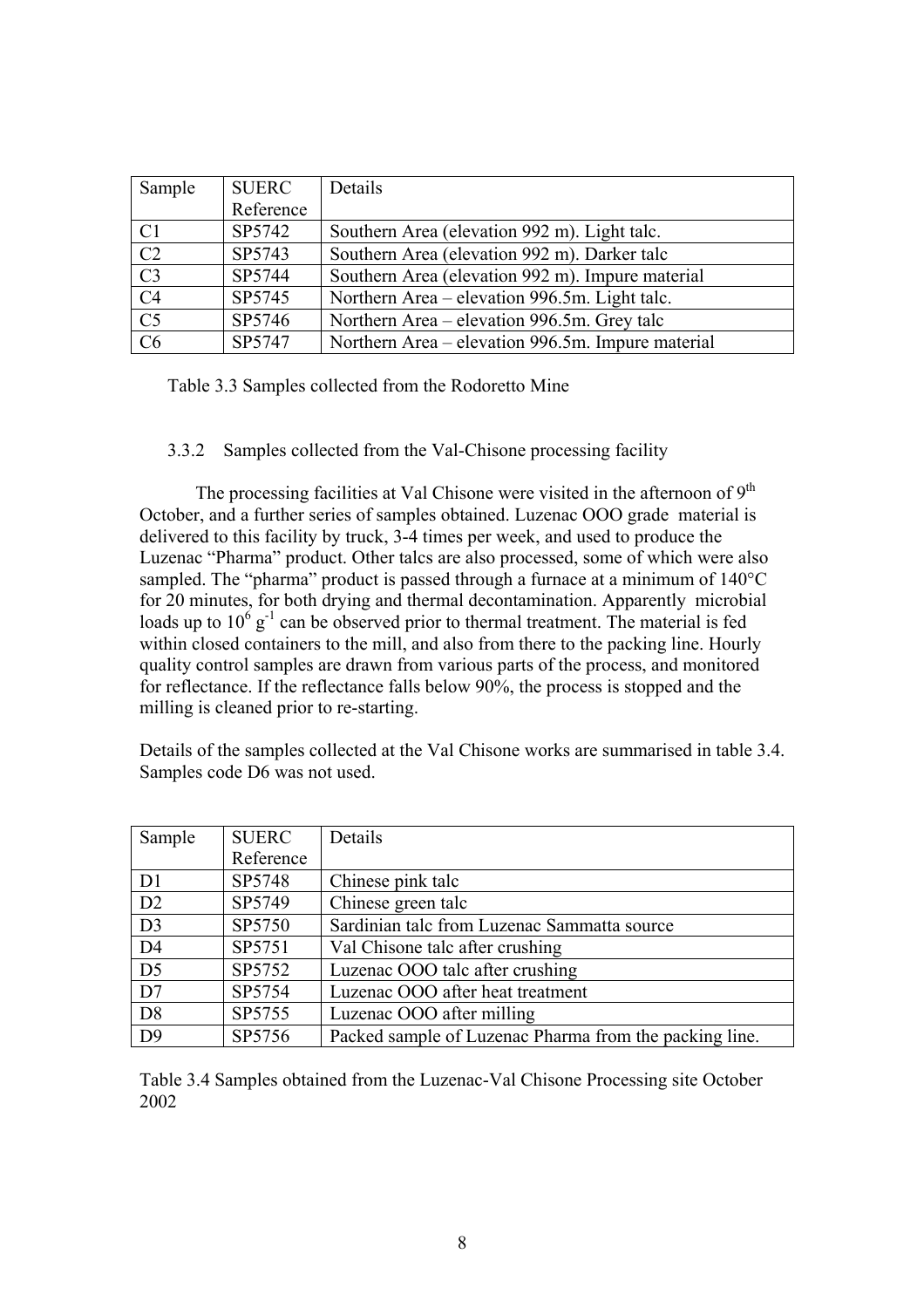Samples from Val-Chisone and Rodoretto were transported back to the UK in checked-in luggage. Two mine samples (C2 and C3) were subsampled and also carried back in hand-luggage.

## 3.4 Additional Samples

## 3.4.1 Additional sources provided by Luzenac Talc

Two additional samples of talc from the Australian and North American sources operated by the Luzenac group were kindly forwarded to SUERC by the Toulouse Office of the company for possible use within the study.

| Sample          | <b>SUERC</b> | Details                                         |
|-----------------|--------------|-------------------------------------------------|
|                 | Reference    |                                                 |
| Australian Talc | SP5757       | Sample of Australian talc sent by LuzenacEurope |
| <b>USA Talc</b> | SP5758       | Sample of North American talc sent by           |
|                 |              | LuzenacEurope                                   |

Table 3.5 Australian and North American Samples

3.4.2 Irradiated and Unirradiated Commercial Pharmaceutical Grade Talcs

It is common knowledge within the dietary supplement manufacturing industry that irradiated pharmaceutical grades of talc are available. Moreover enquiries with the Isotron irradiator confirmed that this material is routinely treated. A pair of samples was obtained from a UK supplier (Richard Baker Harrison) representing commercial material irradiated in hermetically sealed containers to produce material with an extremely high microbiological integrity. The material supplied was a Chinese talc with trade name Magsil Diamond 200. Both unirradiated retained samples and material which had been commercially irradiated at Isotron were supplied.

| Sample             | <b>SUERC Reference</b> | Details                              |
|--------------------|------------------------|--------------------------------------|
| Magsil Diamond     | SP5780                 | Control sample of Magsil Diamond     |
| 200 (Unirradiated) |                        | 200 talc as received from supplier   |
| Magsil Diamond     | SP5781                 | Magsil Diamond 200 talc commercially |
| 200 (Irradiated)   |                        | irradiated in September 2002, 25-45  |
|                    |                        | kGy.                                 |

Table 3.6 Commercial Irradiated talcs obtained for the study.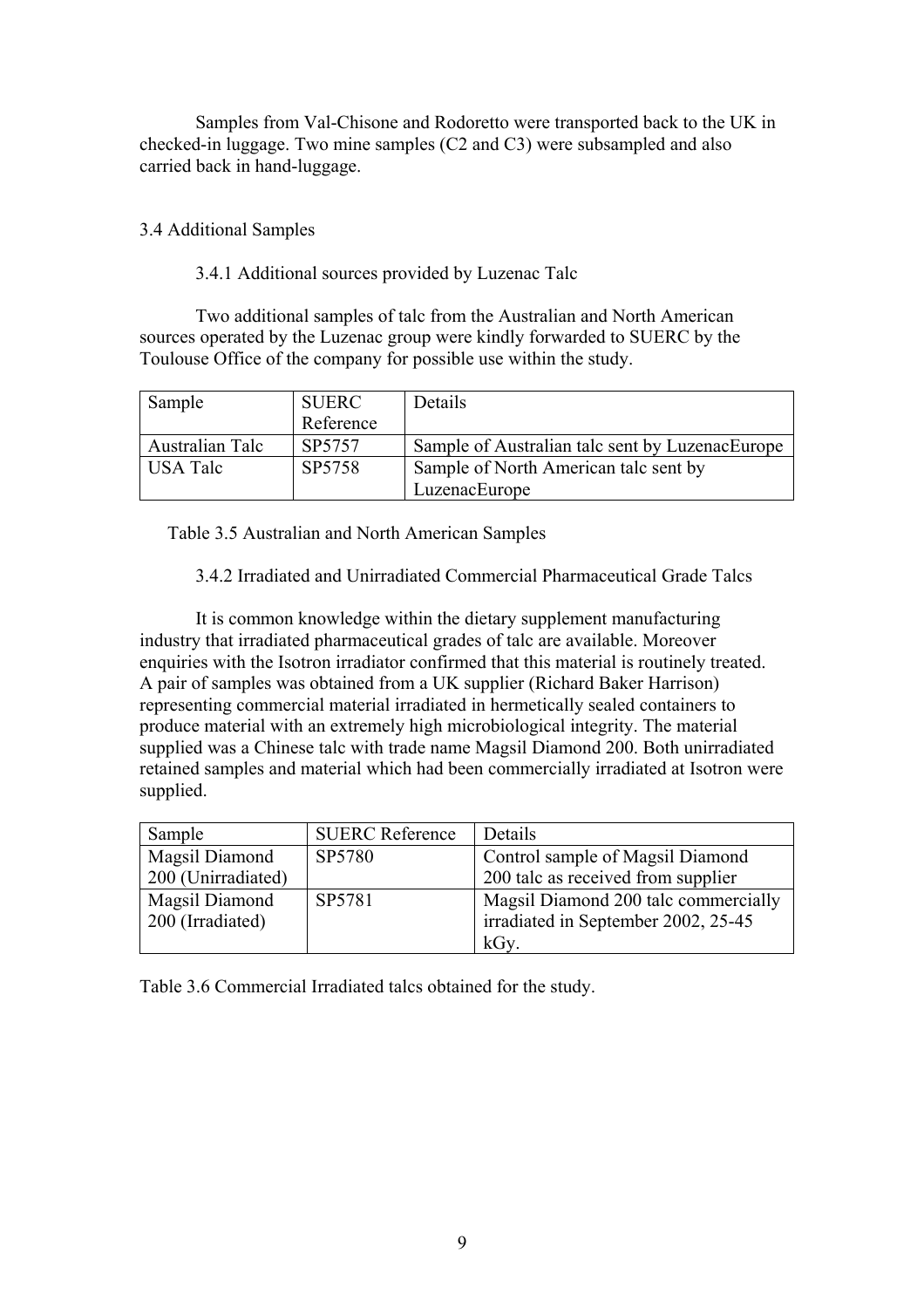### **4. TL Analysis**

#### 4.1 Methods

Each sample was ground with a pestle and mortar, and approximately 1g of ground material subsampled. This was then washed with acetone, shaken and allowed to settle for 5s, allowing large agglomerated fragments to settle out. The solution containing finer talc particles was then decanted to another tube. Following resuspension, portions of the acetone/talc suspension were transferred to settling tubes containing clean 1cm diameter 0.25mm thick stainless steel discs, and the remaining acetone was evaporated off overnight in a 50°C oven. Duplicated aliquots were prepared for each sample from the Luzenac/Val Chisone fieldwork, and also of Magsil Diamond 200. These were used for a survey of TL signals and sensitivities described in section 4.2 below.

Two samples (one from Trimouns, the other from the Rodoretto mine, Val Chisone) were selected for more detailed examination. These were ground and split. One portion of each was irradiated at 5-10 kGy dose level at Isotron in November 2002. Both irradiated and unirradiated pairs were then dispensed as above in sets of 20 or more discs per sample to be used in storage tests.

TL analyses were conducted both using SUERC research TL equipment, with Electron Tubes 9883QB photomultipliers filtered with 3 mm Kopp 7/59 and 3mm of Schott KG1 filter glass,and with a Risø DA15 automatic TL reader. Samples were measured, irradiated with a  $^{90}Sr/^{90}Y$  source (typically at 200 Gy dose) and remeasured. TL curves were recorded to 400°C, 450°C or 500°C at heating rates of 5°C  $s<sup>-1</sup>$  in an atmosphere of oxygen-free nitrogen.

#### 4.2 TL signals and sensitivities from all samples

The TL glow curves for all samples were recorded both on the SUERC PC1 TL reader and the Risoe DA 15 reader. Glow curve plots for the full series are shown in Appendix B; tabulated values of integrated data TL intensities and glow ratios (relative to the 200 Gy normalising dose) are presented for all samples in Appendix C.

In general the radiation induced response for the majority of samples can be described in terms of four main TL glow peaks, henceforth referred to as Peaks I, II, III and IV. The temperatures registered for these peaks differ slightly in raw data recorded on the two instruments as a result of differences in the apparent temperature calibration, and thermal lags of the two systems. Thus peak temperatures recorded by the Risoe instrument are some 15-20 degrees higher than the SUERC PC reader. Checks with LiF TLD-100 (as suggested by EN1788) produce peak V values of approximately 250°C for the SUERC instrument, and approximately 270 °C for the Risoe reader, in keeping with observations from interlaboratory trials. It is believed that the former are slightly closer to the reference value for this material than the latter. The apparent temperatures of peaks I to IV respectively are : Peak I 140-160°C (SUERC instrument); 160-180°C (Risoe); Peak II 190-210°C (SUERC); 220-240°C (Risoe); Peak III 260-280 (SUERC); 280-300°C (Risoe); Peak IV 320-340°C (SUERC); 360-380°C. The different optical filters on the instruments also affect absolute sensitivity.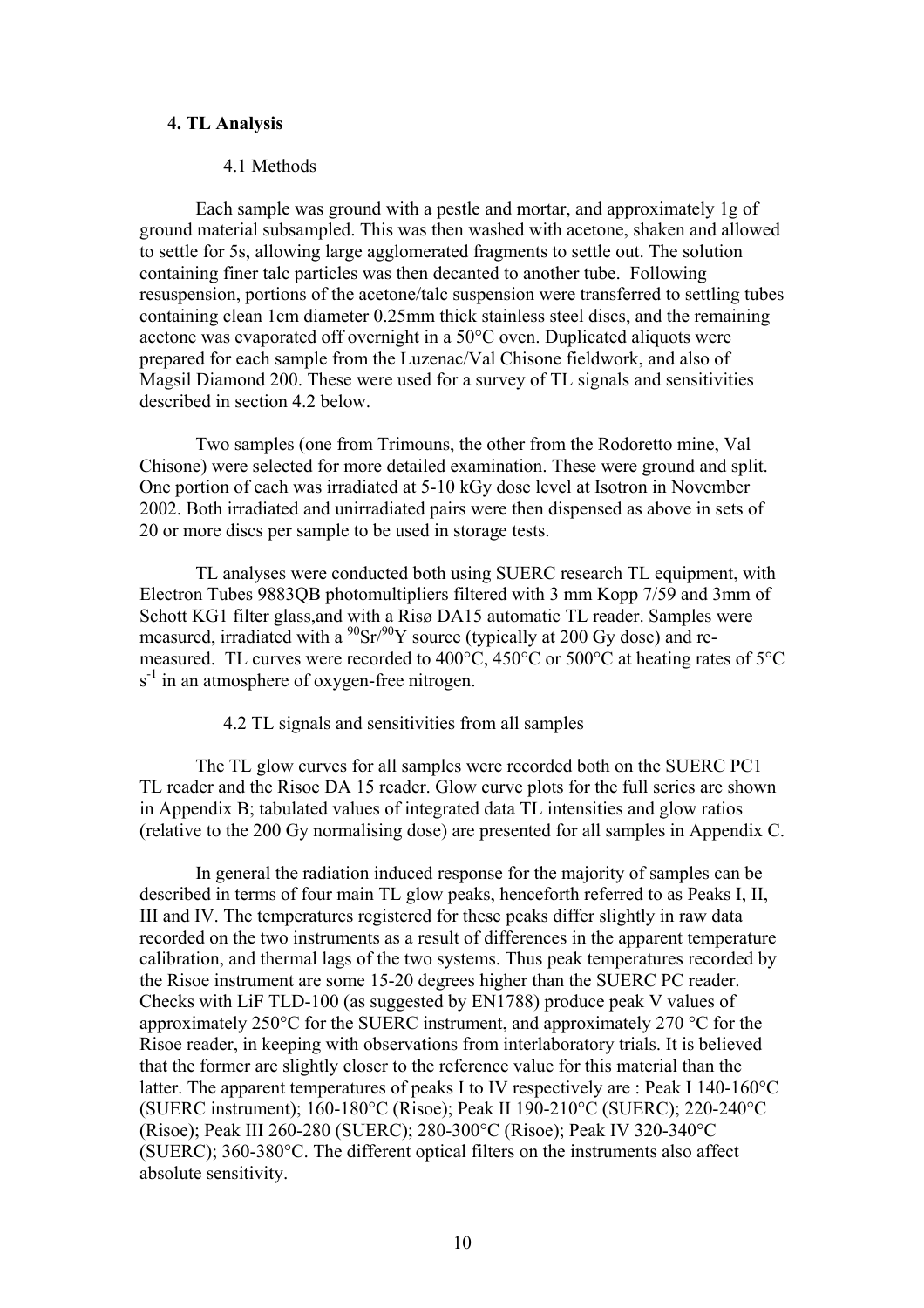

Peak I - Glow 1 vs Glow 2 Plot

Figure 4.1 Glow 1 vs Glow 2 plot for Peak I in all samples

Figures 4.1 and 4.2 summarise the luminescence signals and sensitivities of the wh ole series of samples for the first two peaks, peaks I and II. Tables 4.1 to 4.3 relative to the 200 Gy normalising dose. The sensitivities of the individual peaks recorded in glow 2 (ie after irradiation) vary over some 3 orders of magnitude or more give luminescence signal strengths for glows 1 and 2 plus glow ratios (G1/G2) from sample to sample. There are also subtle changes in the relative proportions of the four peaks in talc samples from different origins, although the first three peaks appear to be highly correlated with each other. Within a single source area (eg the Trimouns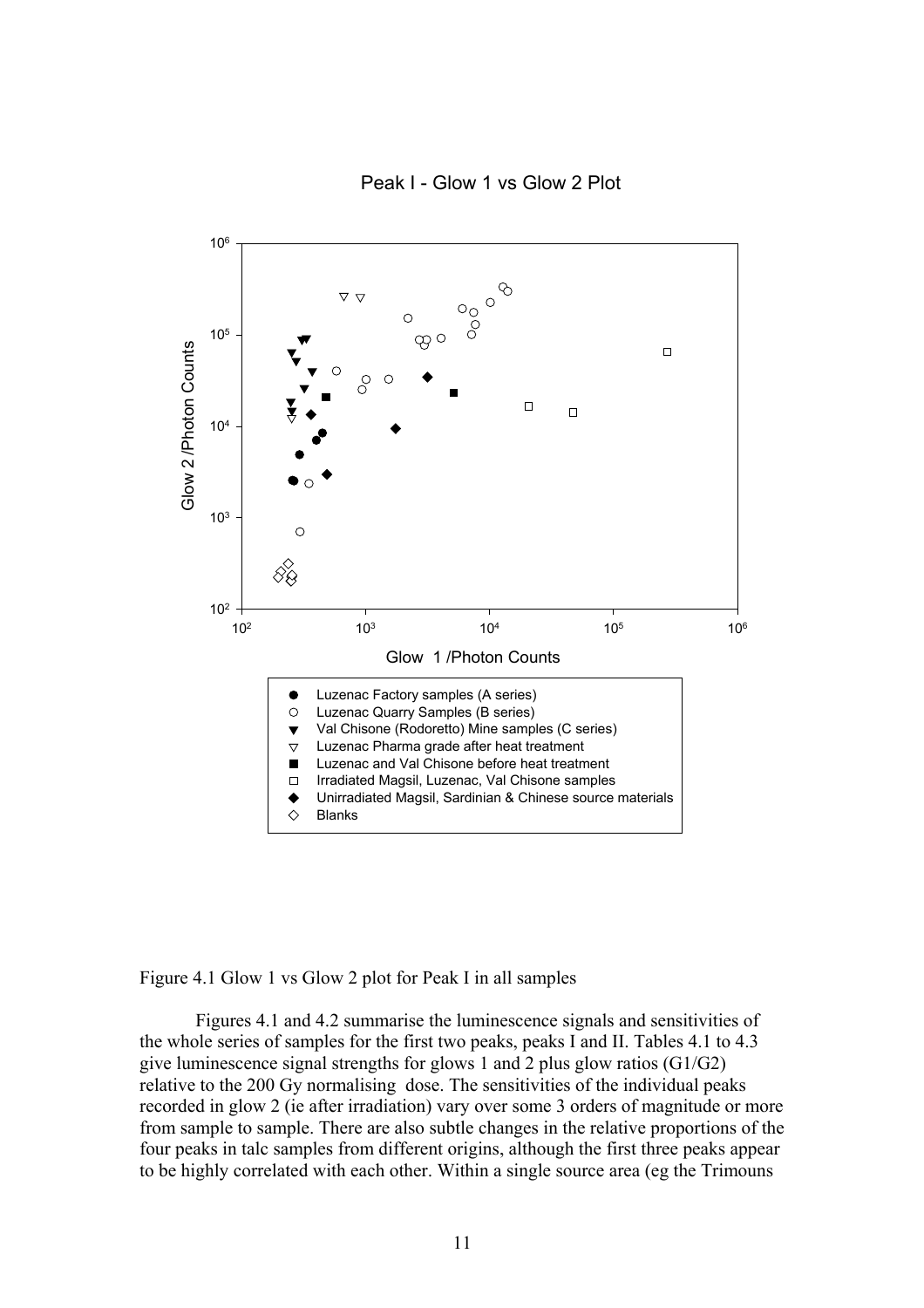quarry) there are sensitivity variations of some 1-2 orders of magnitude from sample to sample. At present the origins of these variations have not be related to any specific mineralogical property; however it is perhaps worth noting that the variation in major mineralogy from sample to sample is not expected to cover such a wide range. The implication is that, in common with other mineral systems, luminescence sensitivity is responding to minor/trace phenomena within the sample – for example the concentrations of structural or impurity defects within crystal lattices. It is li kely that these effects are characteristic of the formation processes and individual qualities of the materials. It is also noted that in some instances the TL glow curves could be considered to reflect a more continuous distribution of trap depths, which is more typical of other alumino-silicates.





Figure 4.2 Glow 1 vs Glow 2 plot for Peak II in all samples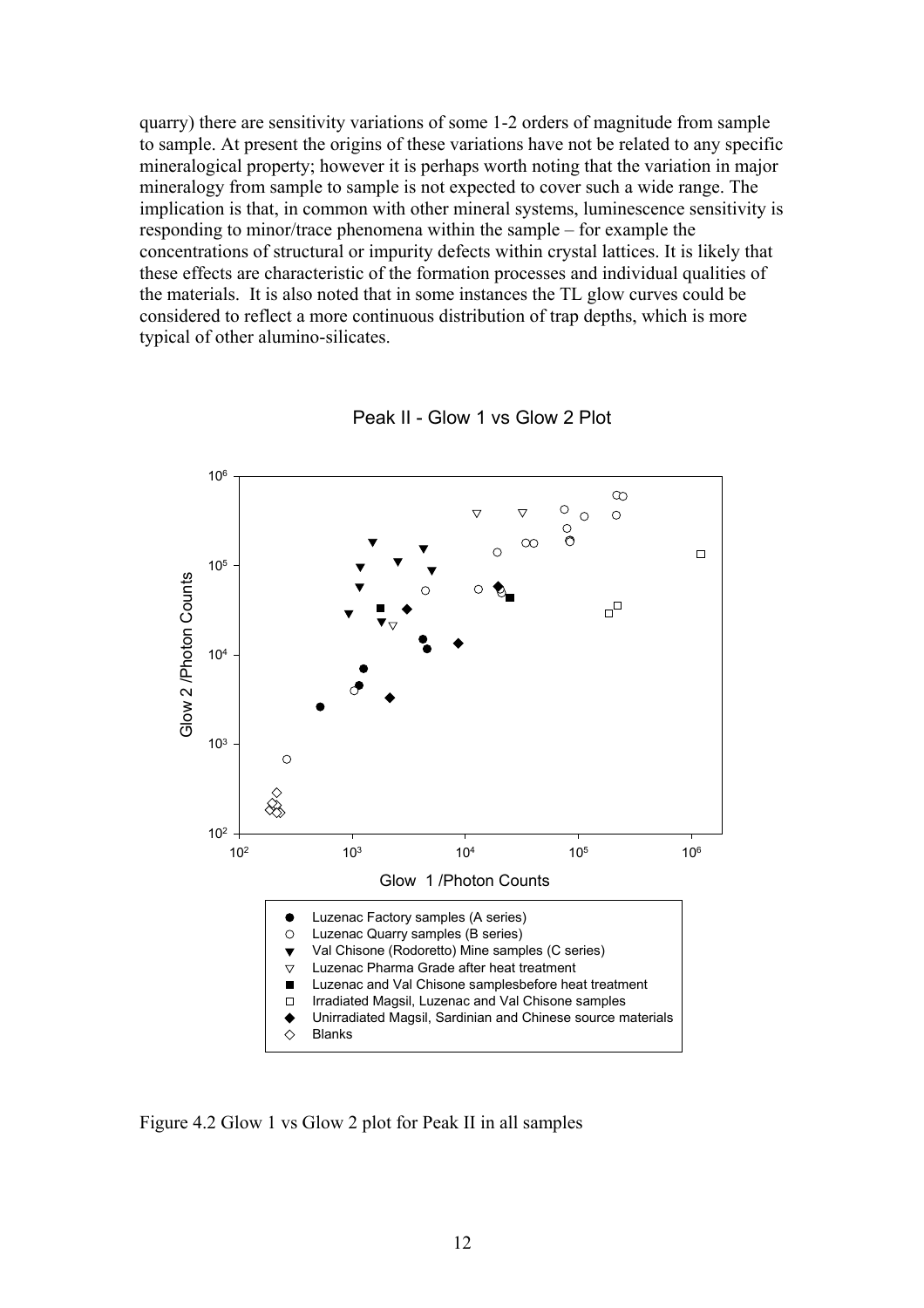| Sample                  |         | PI     | PII     | PIII    | PIV    |
|-------------------------|---------|--------|---------|---------|--------|
| A1                      | SP5726  | 258    | 524     | 2851    | 1898   |
| A2                      | SP5727  | 450    | 4229    | 31837   | 18924  |
| A <sub>3</sub>          | SP5728  | 402    | 4601    | 30817   | 14034  |
| A <sub>4</sub>          | SP5729  | 265    | 1154    | 1035    | 1521   |
| B <sub>1</sub> a        | SP5730a | 940    | 20971   | 131494  | 105669 |
| B <sub>1</sub> b        | SP5730b | 10184  | 75140   | 278180  | 366642 |
| B1d                     | SP5730d | 4085   | 84597   | 413296  | 230420 |
| B <sub>2a</sub>         | SP5731a | 12878  | 217957  | 1097945 | 930616 |
| B <sub>2</sub> b        | SP5731b | 14042  | 247816  | 1124951 | 801392 |
| B <sub>3</sub> a        | SP5732a | 7180   | 83147   | 279832  | 230022 |
| B <sub>3</sub> b        | SP5732b | 6057   | 216348  | 841912  | 667563 |
| <b>B4</b>               | SP5733  | 2991   | 19199   | 15379   | 33452  |
| B5a                     | SP5734a | 3116   | 40405   | 133797  | 175587 |
| B5b                     | SP5734b | 350    | 1044    | 2917    | 2305   |
| <b>B6</b>               | SP5735  | 297    | 265     | 401     | 361    |
| B7                      | SP5736  | 7470   | 112862  | 607631  | 469442 |
| <b>B</b> 8              | SP5737  | 7705   | 79370   | 431813  | 364988 |
| <b>B9</b>               | SP5738  | 1539   | 13080   | 69803   | 50099  |
| <b>B10</b>              | SP5739  | 1012   | 20357   | 108384  | 71002  |
| <b>B11</b>              | SP5740  | 583    | 4450    | 6907    | 9890   |
| <b>B12</b>              | SP5741  | 2205   | 84307   | 408487  | 374186 |
| A1 posted               | SP5726  | 294    | 1265    | 9776    | 6625   |
| B1a posted              | SP5730a | 2719   | 34285   | 179789  | 182861 |
| C1                      | SP5742  | 254    | 2541    | 64681   | 50266  |
| C <sub>2</sub>          | SP5743  | 372    | 5071    | 95277   | 13735  |
| C <sub>3</sub>          | SP5744  | 308    | 1520    | 47783   | 57542  |
| C <sub>4</sub>          | SP5745  | 334    | 4279    | 130147  | 49031  |
| C <sub>5</sub>          | SP5747  | 255    | 1822    | 32459   | 10873  |
| C6                      | SP5748  | 250    | 936     | 23341   | 13673  |
| C2 hand luggage         | SP5743  | 321    | 1167    | 28190   | 8219   |
| C3 hand luggage         | SP5744  | 276    | 1182    | 29666   | 37705  |
| D1                      | SP5748  | 1757   | 8666    | 9501    | 3378   |
| D2                      | SP5749  | 489    | 2159    | 11099   | 2646   |
| D <sub>3</sub>          | SP5750  | 3166   | 19543   | 244013  | 57081  |
| D4                      | SP5751  | 480    | 1782    | 24873   | 16312  |
| D <sub>5</sub>          | SP5752  | 5151   | 24787   | 87710   | 50986  |
| D7                      | SP5754  | 254    | 2292    | 55387   | 17045  |
| D <sub>8</sub>          | SP5755  | 909    | 32080   | 956882  | 368531 |
| D <sub>9</sub>          | SP5756  | 670    | 12649   | 549647  | 267503 |
| Magsil Control          | SP5780  | 364    | 3049    | 14960   | 22166  |
| Magsil 25-45 kGy        | SP5781  | 20649  | 222280  | 293186  | 108231 |
| B1a 5-10 kGy            | SP5730  | 271970 | 1206249 | 1299811 | 556994 |
| C <sub>2</sub> 5-10 kGy | SP5743  | 47237  | 184321  | 77949   | 5381   |

Table 4.1. Glow 1 intensities from initial screening (Risø DA15 automatic TL reader)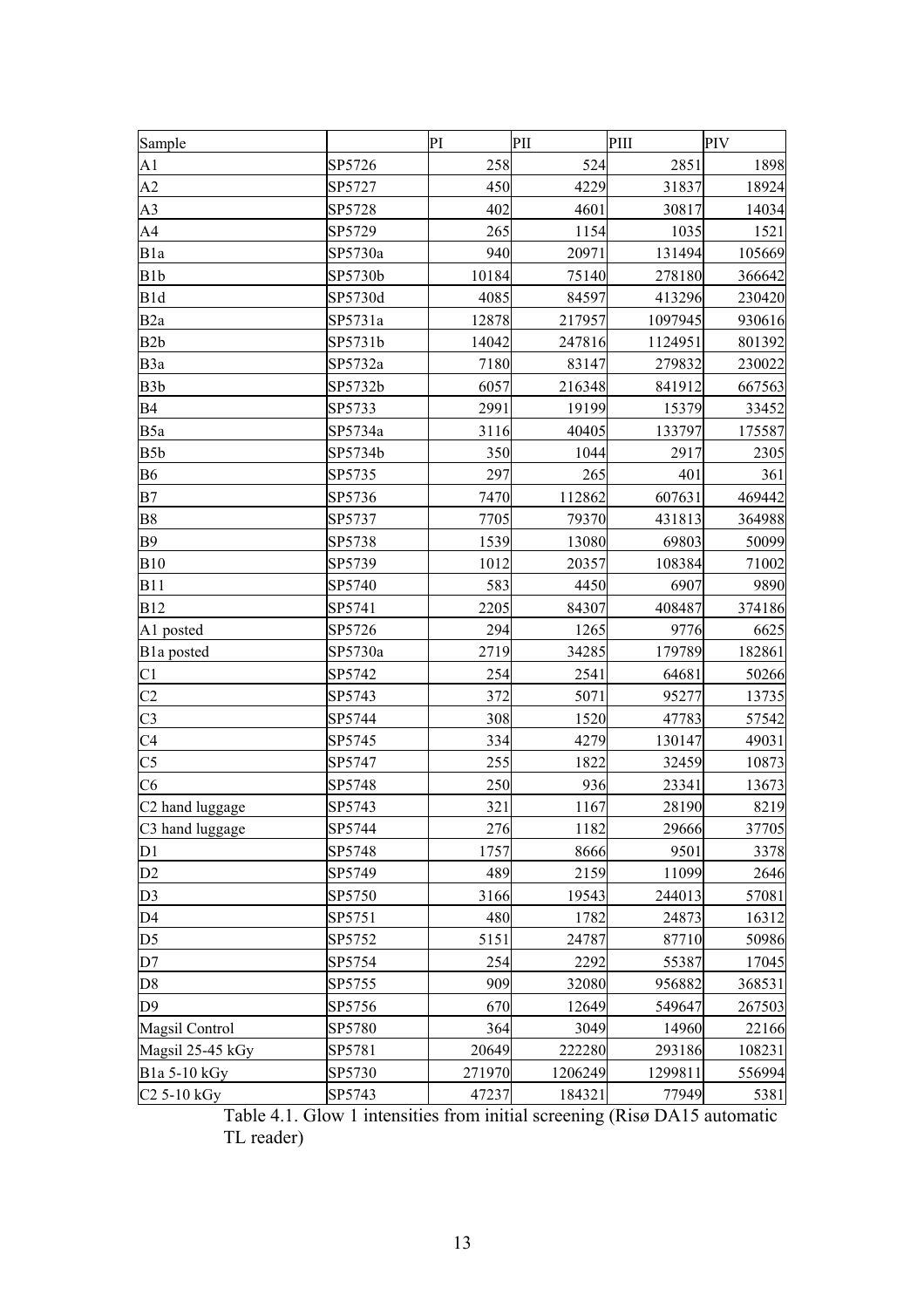| Sample                      |         | PI     | PII    | PIII   | PIV    |
|-----------------------------|---------|--------|--------|--------|--------|
| A <sub>1</sub>              | SP5726  | 2566   | 2634   | 2744   | 1252   |
| A2                          | SP5727  | 8437   | 15029  | 16384  | 6579   |
| A <sub>3</sub>              | SP5728  | 7021   | 11702  | 14611  | 5388   |
| A4                          | SP5729  | 2524   | 4572   | 5827   | 1910   |
| B <sub>1</sub> a            | SP5730a | 25054  | 49536  | 85006  | 25531  |
| B <sub>1</sub> b            | SP5730b | 224758 | 427033 | 613042 | 222630 |
| B1d                         | SP5730d | 91398  | 192980 | 230365 | 74753  |
| B <sub>2</sub> a            | SP5731a | 332170 | 615187 | 917114 | 292029 |
| B <sub>2</sub> b            | SP5731b | 297839 | 597247 | 841169 | 253660 |
| B3a                         | SP5732a | 100354 | 191264 | 273195 | 108290 |
| B <sub>3</sub> b            | SP5732b | 192085 | 367334 | 480615 | 223876 |
| <b>B4</b>                   | SP5733  | 76801  | 141079 | 187466 | 74498  |
| B5a                         | SP5734a | 88121  | 178022 | 307281 | 113599 |
| B <sub>5</sub> b            | SP5734b | 2356   | 3985   | 4847   | 1755   |
| <b>B6</b>                   | SP5735  | 701    | 681    | 768    | 570    |
| B7                          | SP5736  | 174755 | 356054 | 474658 | 146178 |
| <b>B8</b>                   | SP5737  | 128921 | 261472 | 329657 | 106589 |
| <b>B9</b>                   | SP5738  | 32619  | 54415  | 62184  | 25687  |
| <b>B10</b>                  | SP5739  | 32401  | 54525  | 66743  | 27106  |
| <b>B11</b>                  | SP5740  | 40068  | 52495  | 62147  | 24069  |
| <b>B12</b>                  | SP5741  | 151407 | 184935 | 362199 | 212084 |
| A1 posted                   | SP5726  | 4878   | 7024   | 10206  | 4348   |
| B1a posted                  | SP5730a | 87810  | 179645 | 274340 | 76040  |
| C1                          | SP5742  | 64719  | 112586 | 153633 | 35006  |
| C <sub>2</sub>              | SP5743  | 39929  | 89861  | 70004  | 8718   |
| C <sub>3</sub>              | SP5744  | 88392  | 186296 | 244188 | 60945  |
| C <sub>4</sub>              | SP5745  | 91876  | 157583 | 227500 | 31037  |
| C <sub>5</sub>              | SP5747  | 14820  | 23905  | 27494  | 5148   |
| C6                          | SP5748  | 18560  | 29654  | 43112  | 8608   |
| C2 hand luggage             | SP5743  | 26242  | 58686  | 51140  | 6943   |
| C <sub>3</sub> hand luggage | SP5744  | 51858  | 98063  | 116722 | 18237  |
| D1                          | SP5748  | 9426   | 13579  | 14255  | 2103   |
| D2                          | SP5749  | 2982   | 3322   | 7390   | 1578   |
| D3                          | SP5750  | 34372  | 58660  | 152875 | 23470  |
| D4                          | SP5751  | 20891  | 33805  | 47016  | 9749   |
| D <sub>5</sub>              | SP5752  | 23190  | 44264  | 59126  | 21401  |
| D7                          | SP5754  | 12357  | 21786  | 49616  | 6638   |
| D <sub>8</sub>              | SP5755  | 258851 | 397569 | 886267 | 170146 |
| D <sub>9</sub>              | SP5756  | 266721 | 391915 | 608282 | 220074 |
| Magsil Control              | SP5780  | 13394  | 32644  | 38515  | 15165  |
| Magsil 25-45 kGy            | SP5781  | 16534  | 35823  | 50042  | 20583  |
| B1a 5-10 kGy                | SP5730  | 64981  | 134095 | 210051 | 58598  |
| C <sub>2</sub> 5-10 kGy     | SP5743  | 14212  | 29558  | 23925  | 3195   |

Table 4.2. Glow 2 intensities from initial screening (Risø DA15 automatic TL reader)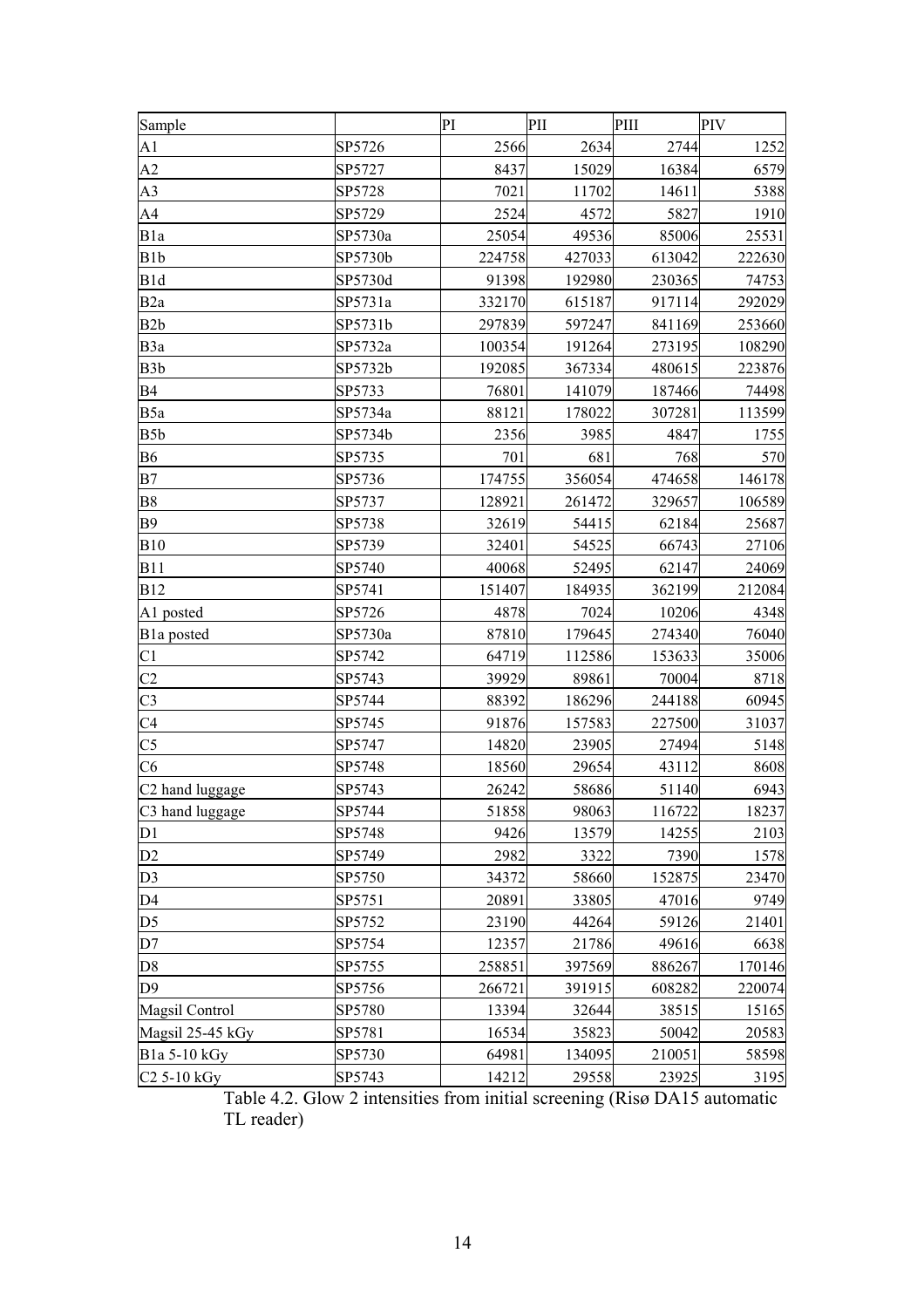| Sample                      |         | PI       | PII      | PIII     | PIV      |
|-----------------------------|---------|----------|----------|----------|----------|
| A <sub>1</sub>              | SP5726  | 0.100546 | 0.198937 | 1.038994 | 1.515974 |
| A2                          | SP5727  | 0.053336 | 0.281389 | 1.943176 | 2.876425 |
| A <sub>3</sub>              | SP5728  | 0.057257 | 0.393181 | 2.109164 | 2.604677 |
| A4                          | SP5729  | 0.104992 | 0.252406 | 0.177621 | 0.796335 |
| B1a                         | SP5730a | 0.037519 | 0.423349 | 1.546879 | 4.138851 |
| B <sub>1</sub> b            | SP5730b | 0.045311 | 0.175958 | 0.45377  | 1.646867 |
| B1d                         | SP5730d | 0.044695 | 0.438372 | 1.794092 | 3.082418 |
| B <sub>2</sub> a            | SP5731a | 0.038769 | 0.354294 | 1.197174 | 3.186725 |
| B <sub>2</sub> b            | SP5731b | 0.047146 | 0.414931 | 1.337366 | 3.159316 |
| B3a                         | SP5732a | 0.071547 | 0.434724 | 1.024294 | 2.12413  |
| B <sub>3</sub> b            | SP5732b | 0.031533 | 0.588968 | 1.751739 | 2.981843 |
| <b>B4</b>                   | SP5733  | 0.038945 | 0.136087 | 0.082036 | 0.449032 |
| B5a                         | SP5734a | 0.03536  | 0.226966 | 0.435422 | 1.545674 |
| B <sub>5</sub> b            | SP5734b | 0.148557 | 0.261982 | 0.601816 | 1.31339  |
| <b>B6</b>                   | SP5735  | 0.42368  | 0.389134 | 0.522135 | 0.633333 |
| B7                          | SP5736  | 0.042746 | 0.31698  | 1.280145 | 3.211441 |
| <b>B</b> 8                  | SP5737  | 0.059765 | 0.303551 | 1.309886 | 3.424256 |
| <b>B9</b>                   | SP5738  | 0.047181 | 0.240375 | 1.122523 | 1.950364 |
| <b>B10</b>                  | SP5739  | 0.031234 | 0.373352 | 1.623901 | 2.61942  |
| <b>B11</b>                  | SP5740  | 0.01455  | 0.08477  | 0.11114  | 0.410902 |
| <b>B12</b>                  | SP5741  | 0.014563 | 0.455874 | 1.127797 | 1.764329 |
| A1 posted                   | SP5726  | 0.060271 | 0.180097 | 0.957868 | 1.523689 |
| B1a posted                  | SP5730a | 0.030965 | 0.190849 | 0.655351 | 2.4048   |
| C <sub>1</sub>              | SP5742  | 0.003925 | 0.022569 | 0.42101  | 1.435925 |
| C <sub>2</sub>              | SP5743  | 0.009317 | 0.056432 | 1.361022 | 1.575476 |
| C <sub>3</sub>              | SP5744  | 0.003484 | 0.008159 | 0.195681 | 0.944163 |
| C <sub>4</sub>              | SP5745  | 0.003635 | 0.027154 | 0.572075 | 1.57976  |
| C <sub>5</sub>              | SP5747  | 0.017206 | 0.076218 | 1.180585 | 2.112082 |
| C6                          | SP5748  | 0.01347  | 0.031564 | 0.541404 | 1.588406 |
| C <sub>2</sub> hand luggage | SP5743  | 0.012232 | 0.019885 | 0.551232 | 1.183782 |
| C3 hand luggage             | SP5744  | 0.005322 | 0.012053 | 0.254159 | 2.0675   |
| D1                          | SP5748  | 0.186399 | 0.638191 | 0.666503 | 1.606277 |
| D2                          | SP5749  | 0.163984 | 0.64991  | 1.501894 | 1.676806 |
| D3                          | SP5750  | 0.09211  | 0.333157 | 1.59616  | 2.432084 |
| D <sub>4</sub>              | SP5751  | 0.022976 | 0.052714 | 0.529033 | 1.673197 |
| D <sub>5</sub>              | SP5752  | 0.222122 | 0.559981 | 1.483442 | 2.382412 |
| D7                          | SP5754  | 0.020555 | 0.105205 | 1.116313 | 2.567792 |
| D <sub>8</sub>              | SP5755  | 0.003512 | 0.08069  | 1.079677 | 2.165969 |
| D <sub>9</sub>              | SP5756  | 0.002512 | 0.032275 | 0.903606 | 1.215514 |
| Magsil Control              | SP5780  | 0.027176 | 0.093402 | 0.38842  | 1.461655 |
| Magsil 25-45 kGy            | SP5781  | 1.248881 | 6.204952 | 5.858799 | 5.258271 |
| B1a 5-10 kGy                | SP5730  | 4.185377 | 8.995481 | 6.188073 | 9.505341 |
| C <sub>2</sub> 5-10 kGy     | SP5743  | 3.323741 | 6.235909 | 3.258056 | 1.684194 |

Table 4.3. Glow Ratios from initial screening (Risø DA15 automatic TL reader)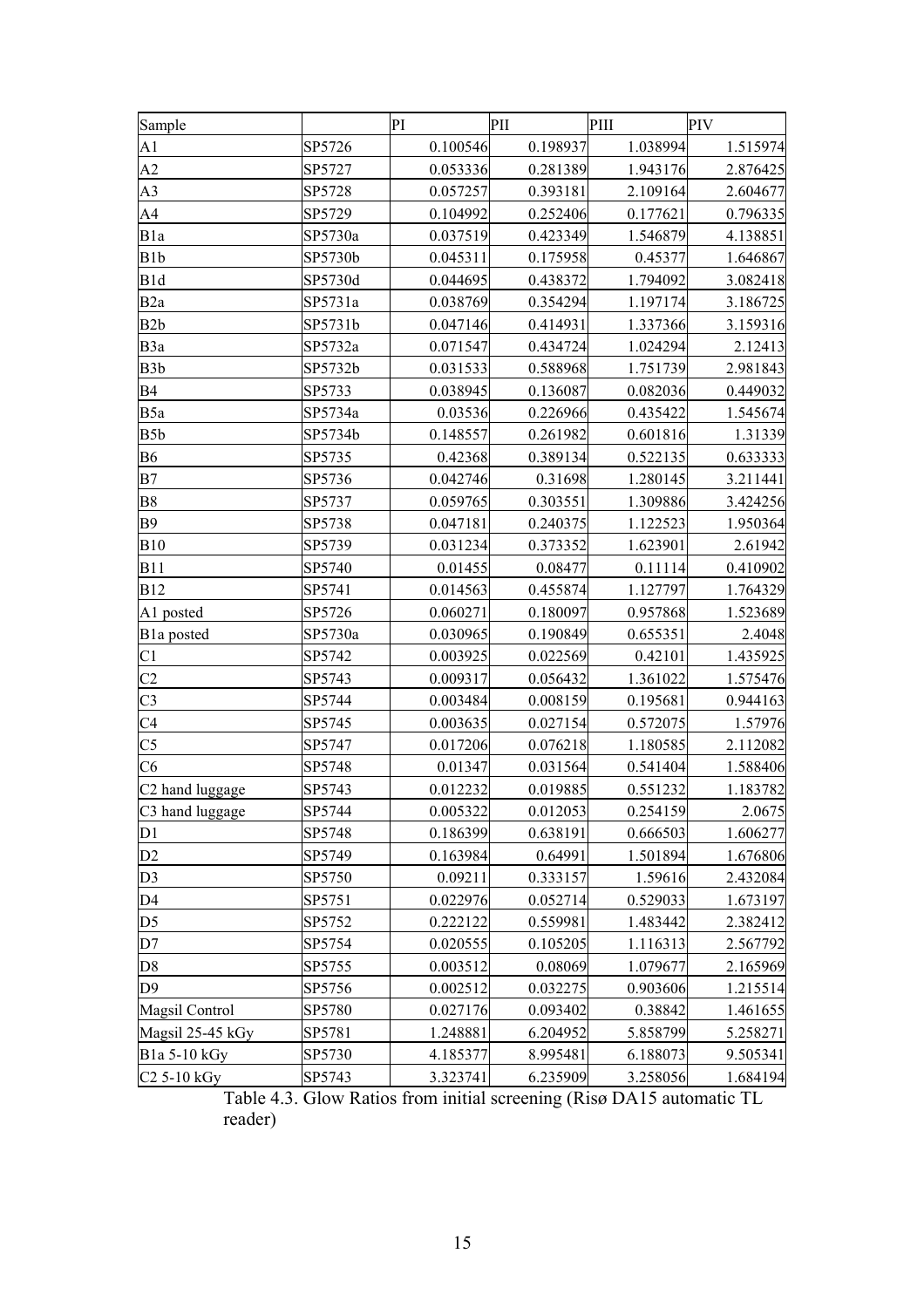The TL glow shapes from individual talc sources are the consequence of the defect structure produced within the talc and impurity mineral lattices by substitional and intrinsic defects. Many of the individual talc sources sampled in this study appear to be visually distinguishable on the basis of the TL glow 2 shape, and there may be further potential for investigating the use of TL sensitivities as a tool for characterising the individual formations. The components of the radiation induced signals which are present in the first glow TL are themselves a response to the treatment condition and thermal and radiation history of each sample. Here the analysis of the data in terms of the four peak model is both convenient and instructive.

The form of the dose response for peaks I to IV is considered in the next section, and equivalent doses represented by the "natural" signals in the samples evaluated. From the glow 1 vs glow 2 plots it is immediately apparent that the relationship between initial and second reading is able to separate the three irradiated samples by 1-2 orders of magnitude despite the high sensitivity variations. For the unirradiated samples the initial contents of peaks I and II are very substantially lower than those induced by even the 200 Gy dose used for normalisation. For the mined samples there is essentially no significant signal in peaks I and II as recovered, making discrimination between irradiated and unirradiated samples of this material very easy. For the Luzenac source materials the first two peaks show low signal levels initially, albeit at rather variable levels in the quarried samples. After thermal processing the first two peaks are eroded by approximately 98-99% (Peak I) and by some 90% (peak II).

| Condition               | Sample           | Peak I  | Peak II | Peak III | Peak IV |
|-------------------------|------------------|---------|---------|----------|---------|
| Unirradiated            | B1a              | 0.038   | 0.423   | 1.547    | 4.139   |
| Irradiated              | B1a 5-10 kGy     | 4.185   | 8.995   | 6.188    | 9.505   |
| Irradiated/Unirradiated |                  | 111.554 | 21.248  | 4.000    | 2.297   |
|                         |                  |         |         |          |         |
| Unirradiated            | Magsil Control   | 0.027   | 0.093   | 0.388    | 1.462   |
| Irradiated              | Magsil 25-45 kGy | 1.249   | 6.205   | 5.859    | 5.258   |
| Irradiated/Unirradiated |                  | 45.955  | 66.433  | 15.084   | 3.597   |
|                         |                  |         |         |          |         |
| Unirradiated            | C2               | 0.009   | 0.056   | 1.361    | 1.575   |
| Irradiated              | $C2$ 5-10 kGy    | 3.324   | 6.236   | 3.258    | 1.684   |
| Irradiated/Unirradiated | 356.757          | 110.504 | 2.394   | 1.069    |         |

Table 4.4 Signal to background ratios for irradiated and unirradiated samples

Table 4.4 shows the glow ratios for all three of the samples that were irradiated at commercial food processing or sterilisation doses, together with the ratio of the irradiated to unirradiated glow ratios for all four peaks. The results show very clearly the importance of signal stability and glow curve temperature in determining both natural signal levels and signal to background ratios following irradiation. Peak I and II, which are at relatively low glow curve temperatures show between 45 and 360 times more signal after irradiation than beforehand (peak I) or between 20 and 110 times more (peak II). By contrast the initial signals in Peaks III and IV are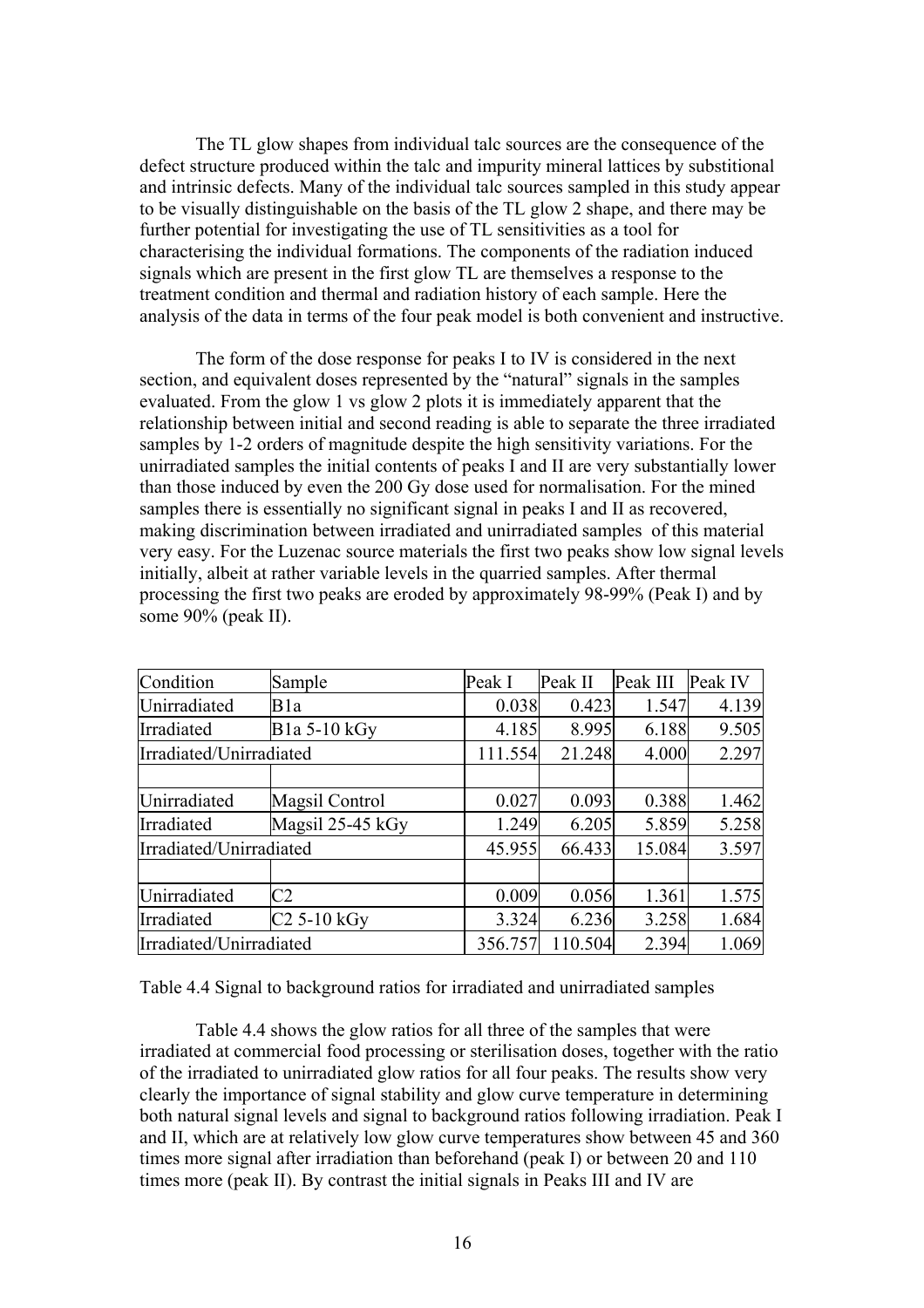systematically higher, leading to lower increments after irradiation. These observa tions can be very readily accommodated by conventional arguments about the be close to dose saturation limits in some cases leaving little "headspace" for sample, which had been irradiated in September 2002, some 1-2 months before the been significant signal losses in peak I. thermal stability and saturation levels of these peaks. Thus lower temperature peaks lack sufficient thermal stability to accumulate large doses from the natural radiation environment, while the more thermally stable peaks at higher temperatures may also detection of extremely high doses. It may be significant that peak I in the Magsil experiments were conducted, shows a lower signal to background ratio after irradiation than peak II – possibly implying that after 1-2 months there had already

#### 4.3 Dose Response

rate of 7 Gy min<sup>-1</sup> on the Risø DA 15 reader. The samples of Luzenac (Trimouns) talc B1a, and the Rodoretto C2 sample were selected for this purpose, since they had also Two samples were investigated for the form of the dose response curve from 100 Gy to 6.4 kGy. Irradiations were performed with a  $\rm{^{90}Sr/^{90}Y}$  beta source at a dose received additional attention through being irradiated and used for storage tests.

TL glow curves were recorded to 500 $^{\circ}$ C at 5  $^{\circ}$ C s<sup>-1</sup>. Figures 4.3 and 4.4 show the TL intensities of peaks I to IV for both samples respectively.



Luzenac - Trimouns Talc (Sample B1a SP5730)

Figure 4.3. Graph of TL peak intensities against dose, sample B1a.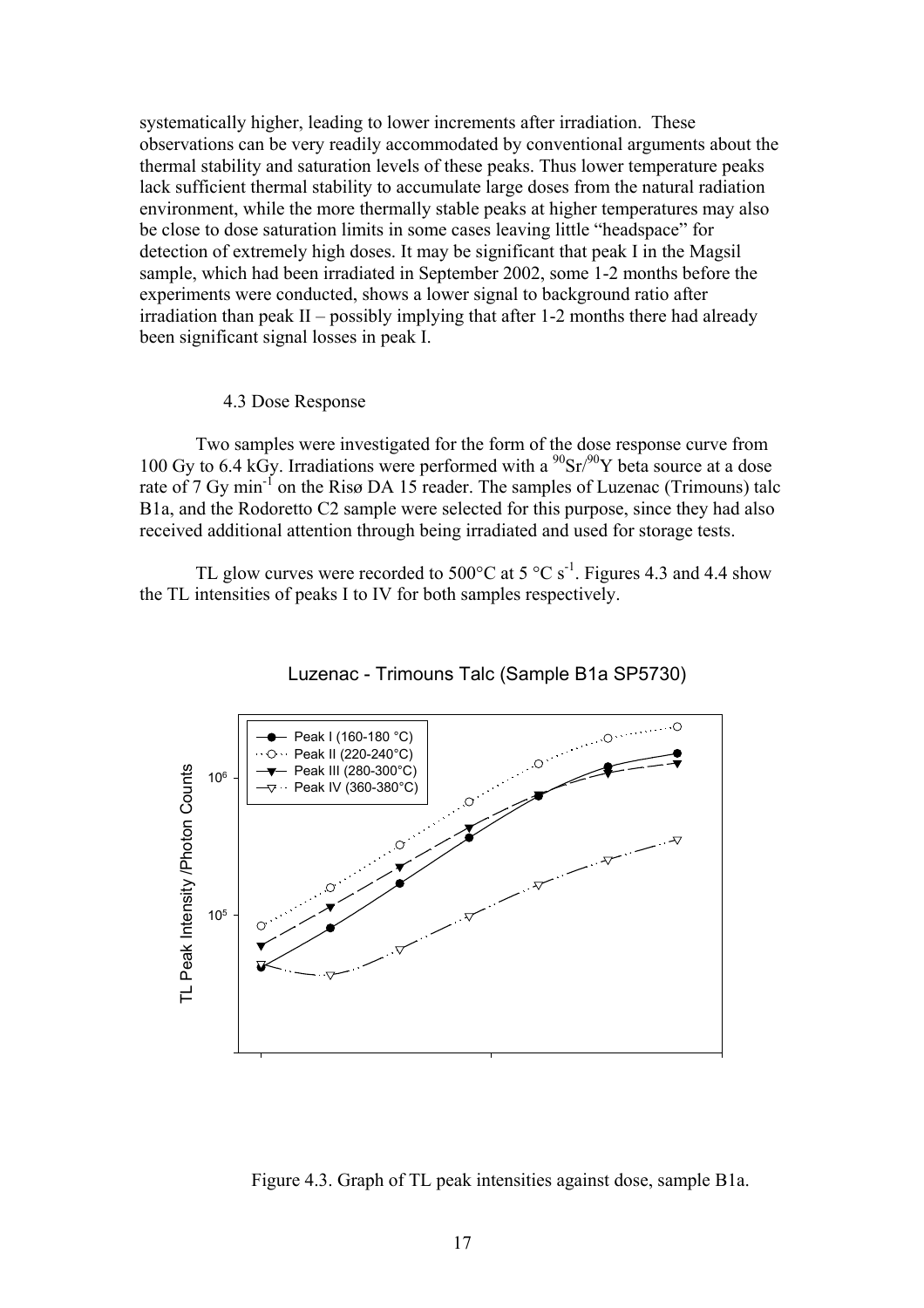#### Val Chisone Talc - Rodoretto Mine (Sample C2 SP5743)



Figure 4.4. Graph of TL peak intensities against dose, sample C2.

The dose response forms for all peaks, and for both samples show similarities and differences. In all cases there is evidence for partial saturation of the growth of TL with dose. The extent and dose level at which this occurs varies from peak to peak and samples to sample. For the Luzenac source sample peaks I and II show very similar forms of dose response with near parallel form on a log-log plot. The saturating component takes most effect in the kGy dose range, with some evidence of progressive growth at a lower gradient beyond this level. Peak III starts with a lower gradient and saturates at slightly lower doses, again with some continuing growth at higher doses. Peak IV by contrast shows a positive dose offset before the TL signal follows a similar dose response form. This may imply the existence of a competing process that suppresses expression of peak IV until a threshold dose is reached, or potential could be interpreted in terms of interactions between two trapping states which are linked together. This may merit further attention. The Val Chisone sample shows very conventional behaviour, with all four peaks showing simple saturating curves with different saturation doses and levels, progressing from 500 Gy up to the kGy level. Again there is some evidence for continued growth beyond the initial saturation stage. While forms of the dose response curves may not fit perfectly to single saturating exponential functions in all cases, implying the contribution of more than one trap, the data sets can be relatively well interpolated using such fits. It is therefore useful to examine the saturation coefficients for comparative purposes, and to assess the approximate doses represented by natural signals. The best fit parameters for curves of the form  $y = a(1-e^{-bx})$  are shown in table 4.5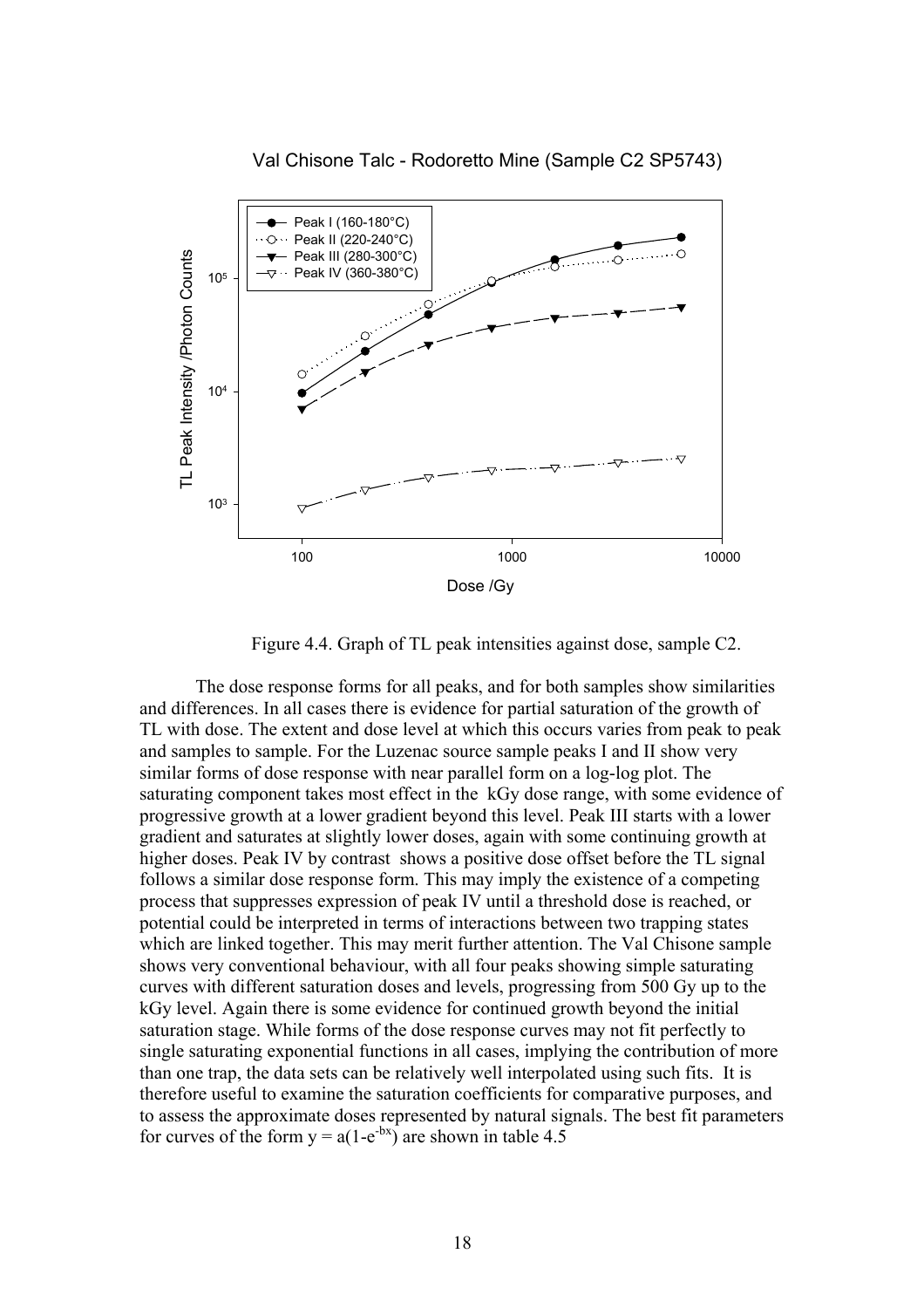| Sample         | Peak     | a                               | b                                | Mean saturation dose |
|----------------|----------|---------------------------------|----------------------------------|----------------------|
|                |          |                                 |                                  | /Gv                  |
| B1 a           | Peak I   | $1.733 \pm 0.09 \times 10^6$    | $3.407 \pm 0.36 \times 10^{-4}$  | 2940±310             |
|                | Peak II  | $2.587 \pm 0.084 \times 10^6$   | $4.081 \pm 0.29 \times 10^{-4}$  | 2450±174             |
|                | Peak III | $1.352 \pm 0.019 \times 10^{6}$ | $5.035 \pm 0.17 \times 10^{-4}$  | 1990±67              |
|                | Peak IV  | $4.139\pm0.24x10^5$             | $2.585 \pm 0.34 \times 10^{-4}$  | 3870±509             |
|                |          |                                 |                                  |                      |
| C <sub>2</sub> | Peak I   | $2.37 \pm 0.04 \times 10^5$     | $5.891 \pm 0.25 \times 10^{-4}$  | $1700 \pm 72$        |
|                | Peak II  | $1.59 \pm 0.04 \times 10^5$     | $1.097 \pm 0.087 \times 10^{-3}$ | $912 \pm 72$         |
|                | Peak III | $5.238 \pm 0.17 \times 10^4$    | $1.553 \pm 0.16 \times 10^{-3}$  | $644 \pm 66$         |
|                | Peak IV  | $2.286 \pm 0.1 \times 10^3$     | $4.202 \pm 0.72 \times 10^{-3}$  | $238 \pm 41$         |

Table 4.5 Exponential fitting parameters for Peaks I to IV in samples B1a and C2

These parameters can be used to estimate the doses equivalent to the natural signals in samples B1a and C2. These are shown below in table 4.6 together with dose estimates based on linear extrapolation of the glow ratios determined relative to a 200 Gy normalising dose. It can be noted that the difference between linear and exponential models is relatively small when using the 200 Gy normalising dose. This would not however be so had the measured glow ratios been evaluated with a 1 kGy dose in keeping with normal EN1788 practice, since this would have put the measurements well into the non-linear response region.

| Sample         | Peak     | $G1/G2$ ratio<br>relative to 200<br>Gy dose | Natural Dose by<br>exponential fitting<br>/ $Gy$ | Natural Dose by linear<br>extrapolation of 200<br>Gy dose $/Gy$ |
|----------------|----------|---------------------------------------------|--------------------------------------------------|-----------------------------------------------------------------|
| B1 a           | Peak I   | 0.03752                                     | 7.26                                             | 7.50                                                            |
|                | Peak II  | 0.42335                                     | 82.69                                            | 84.67                                                           |
|                | Peak III | 1.54688                                     | 318.54                                           | 309.38                                                          |
|                | Peak IV  | 4.13885                                     | 904.75                                           | 827.77                                                          |
|                |          |                                             |                                                  |                                                                 |
| C <sub>2</sub> | Peak I   | 0.00932                                     | 1.76                                             | 1.86                                                            |
|                | Peak II  | 0.05643                                     | 10.19                                            | 11.29                                                           |
|                | Peak III | 1.36102                                     | 290.78                                           | 272.20                                                          |
|                | Peak IV  | 1.57548                                     | 537.72                                           | 315.10                                                          |

Table 4.6 Natural dose levels in peaks I to IV from samples B1a and C2

Clearly the differences between saturation levels in the two samples investigated imply that caution should be taken in extrapolating linear dose estimates to other samples; particularly for higher dose levels. At low dose, providing the saturation levels of the survey samples are not significantly lower than those from sample C2, the dose estimated may, nonetheless be useful. Table 4.7 gives linear dose estimates for the survey samples. It can be seen that for unirradiated samples almost all peak I estimates are below 10-20 Gy, and many below 5 Gy.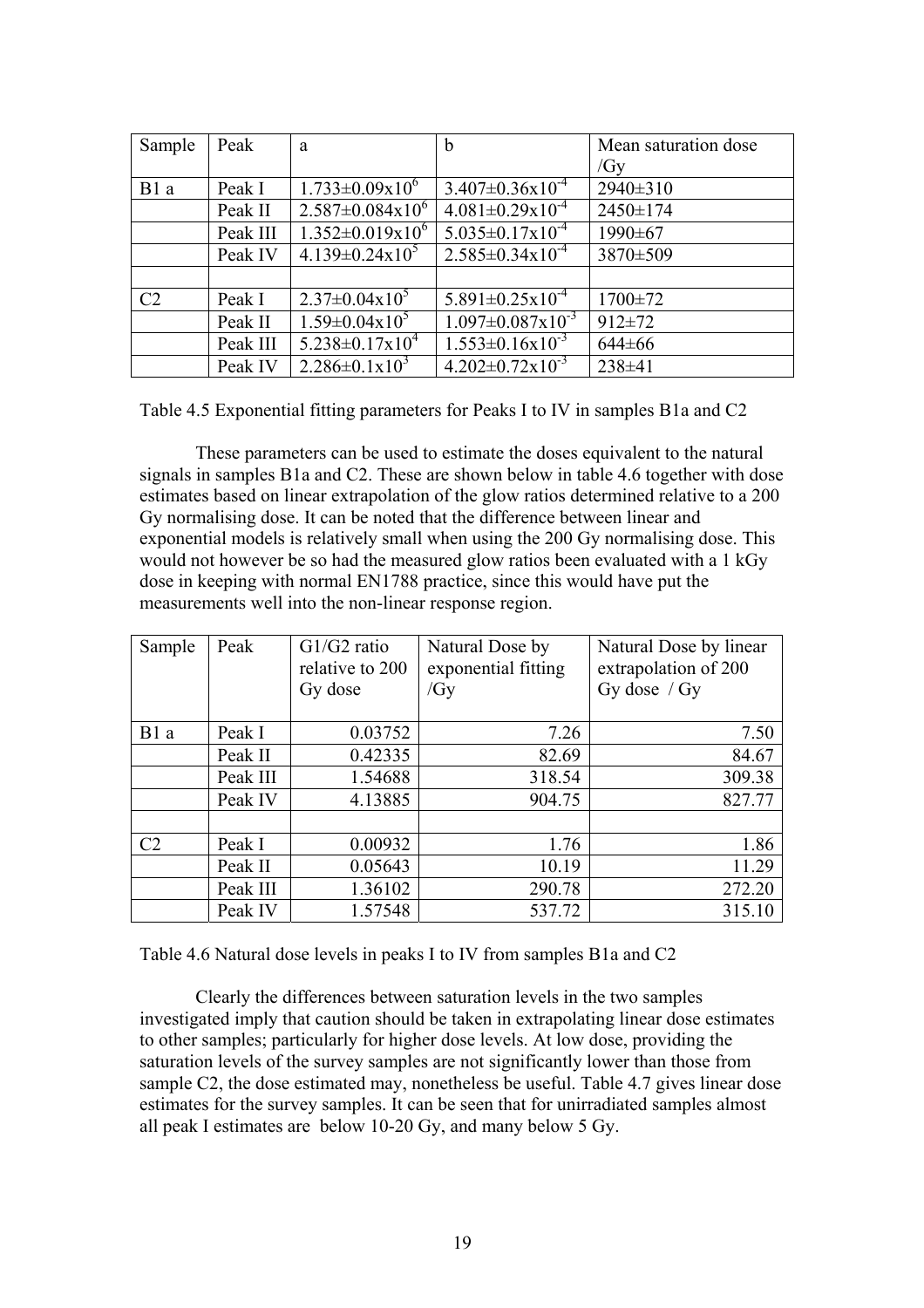| Sample                  | Reference | Peak I | Peak II | Peak III | Peak IV |
|-------------------------|-----------|--------|---------|----------|---------|
| A1                      | SP5726    | 20.11  | 39.79   | 207.80   | 303.19  |
| A2                      | SP5727    | 10.67  | 56.28   | 388.64   | 575.29  |
| A <sub>3</sub>          | SP5728    | 11.45  | 78.64   | 421.83   | 520.94  |
| A4                      | SP5729    | 21.00  | 50.48   | 35.52    | 159.27  |
| B1a                     | SP5730a   | 7.50   | 84.67   | 309.38   | 827.77  |
| B <sub>1</sub> b        | SP5730b   | 9.06   | 35.19   | 90.75    | 329.37  |
| B1d                     | SP5730d   | 8.94   | 87.67   | 358.82   | 616.48  |
| B <sub>2</sub> a        | SP5731a   | 7.75   | 70.86   | 239.43   | 637.35  |
| B <sub>2</sub> b        | SP5731b   | 9.43   | 82.99   | 267.47   | 631.86  |
| B3a                     | SP5732a   | 14.31  | 86.94   | 204.86   | 424.83  |
| B <sub>3</sub> b        | SP5732b   | 6.31   | 117.79  | 350.35   | 596.37  |
| <b>B4</b>               | SP5733    | 7.79   | 27.22   | 16.41    | 89.81   |
| B5a                     | SP5734a   | 7.07   | 45.39   | 87.08    | 309.13  |
| B5b                     | SP5734b   | 29.71  | 52.40   | 120.36   | 262.68  |
| <b>B6</b>               | SP5735    | 84.74  | 77.83   | 104.43   | 126.67  |
| B7                      | SP5736    | 8.55   | 63.40   | 256.03   | 642.29  |
| <b>B8</b>               | SP5737    | 11.95  | 60.71   | 261.98   | 684.85  |
| <b>B9</b>               | SP5738    | 9.44   | 48.08   | 224.50   | 390.07  |
| <b>B10</b>              | SP5739    | 6.25   | 74.67   | 324.78   | 523.88  |
| <b>B11</b>              | SP5740    | 2.91   | 16.95   | 22.23    | 82.18   |
| <b>B12</b>              | SP5741    | 2.91   | 91.17   | 225.56   | 352.87  |
| A1 posted               | SP5726    | 12.05  | 36.02   | 191.57   | 304.74  |
| B <sub>1</sub> a posted | SP5730a   | 6.19   | 38.17   | 131.07   | 480.96  |
| C1                      | SP5742    | 0.79   | 4.51    | 84.20    | 287.19  |
| C <sub>2</sub>          | SP5743    | 1.86   | 11.29   | 272.20   | 315.10  |
| C <sub>3</sub>          | SP5744    | 0.70   | 1.63    | 39.14    | 188.83  |
| C <sub>4</sub>          | SP5745    | 0.73   | 5.43    | 114.42   | 315.95  |
| C <sub>5</sub>          | SP5747    | 3.44   | 15.24   | 236.12   | 422.42  |
| C6                      | SP5748    | 2.69   | 6.31    | 108.28   | 317.68  |
| C2 hand luggage         | SP5743    | 2.45   | 3.98    | 110.25   | 236.76  |
| C3 hand luggage         | SP5744    | 1.06   | 2.41    | 50.83    | 413.50  |
| D1                      | SP5748    | 37.28  | 127.64  | 133.30   | 321.26  |
| D2                      | SP5749    | 32.80  | 129.98  | 300.38   | 335.36  |
| D <sub>3</sub>          | SP5750    | 18.42  | 66.63   | 319.23   | 486.42  |
| D <sub>4</sub>          | SP5751    | 4.60   | 10.54   | 105.81   | 334.64  |
| D <sub>5</sub>          | SP5752    | 44.42  | 112.00  | 296.69   | 476.48  |
| D7                      | SP5754    | 4.11   | 21.04   | 223.26   | 513.56  |
| D <sub>8</sub>          | SP5755    | 0.70   | 16.14   | 215.94   | 433.19  |
| D9                      | SP5756    | 0.50   | 6.46    | 180.72   | 243.10  |
| Magsil Control          | SP5780    | 5.44   | 18.68   | 77.68    | 292.33  |
| Magsil 25-45 kGy        | SP5781    | 249.78 | 1240.99 | 1171.76  | 1051.65 |
| B1a 5-10 kGy            | SP5730    | 837.08 | 1799.10 | 1237.61  | 1901.07 |
| $C2$ 5-10 kGy           | SP5743    | 664.75 | 1247.18 | 651.61   | 336.84  |

Table 4.7. Natural doses for all survey samples based on linear scaling to the initial screening results.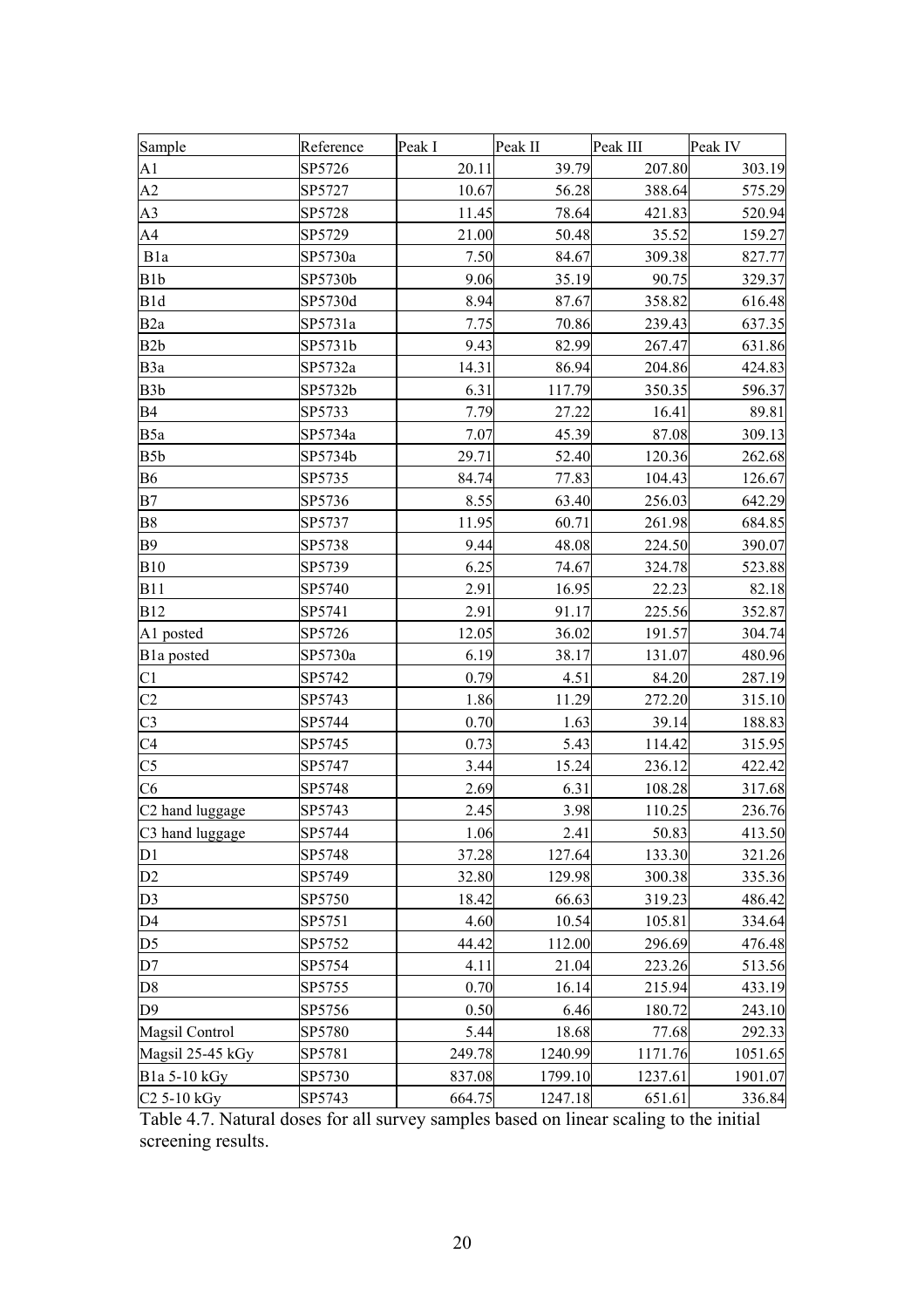Some source materials give higher dose estimates in peak I (most notably sample B6 – whose low sensitivity is believed to play a part in this). It is notable that the mined samples and Luzenac Pharma sources following heat treatment all show stored doses below 5 Gy in Peak I. For peak II natural dose estimates of some 50-100 Gy represent the upper limits; again with mined samples and the processed "Pharma" grade materials giving lower values.

It terms of stability requirements it is notable that peak I would require durations in excess of  $10^2$ - $10^3$  years at the dose rates indicated in section 3 to acquire naturally induced luminescence, and peak II would require some  $10^{3}$  10<sup>4</sup> years or more. The subsequent sections consider how such timescales compare with the stabilities expected for these signals.

#### 4.4 Storage Tests

A series of storage experiments was conducted using two samples :- Luzenac (Trimouns) sample B1a was selected to represent this source, Val-Chisone (Rodoretto) sample C2 was selected for the Italian source. At start of experiment ground mass was split and one portion sent to Isotron for Irradiation at a 5-10 kGy dose. Acetone deposited TL samples were prepared using the method described in section 4.1. Both irradiated samples and unirradiated controls were stored together under the following conditions : dark storage and ambient temperatures; dark storage at 50°C; and storage in an artificial daylight light box (ref- Sanderson et al 1993) with approximately  $7 \text{ mWcm}^{-2}$  total fluence. Thus six combinations of treatment and storage were investigated for two samples. Sub samples were removed from storage in duplicates for TL measurement, both on the Riso DA15 system and the SURRC PC1 reader at fixed intervals after start of experiment (the time of irradiation). Measurements were made after delays of 2, 3,8,16 and 34 days. The data sets are tabulated in Appendix D and summarised here.

Data have been examined both in  $50^{\circ}$ C bands, and as 20  $^{\circ}$ C integrals broadly centred on the four peaks described above. The Val-Chisone sample, as previously noted, shows signals in the four peak temperature bands, but in this case the peaks are less well resolved, and peak IV in particular is rather insensitive. Glow ratios relative to the 200Gy normalising dose have been evaluated and are discussed further here.

Figure 4.5 to 4.8 show the results for peaks I&II and peaks III and IV respectively for the Luzenac sample. Similar plots for the Val-Chisone sample are shown in figure  $4.9$  to  $4.12$ .

It is immediately apparent from the dark-stored irradiated samples that all four peaks are thermally stable over the period of these storage tests at ambient temperatures, and that at  $50^{\circ}$ C there are some losses in peak I particularly, but still sufficient signal retention to permit discrimination between irradiated and unirradiated samples for more than the duration of this experiment. The unirradiated controls show progressively higher initial signals with elevated glow curve temperatures but again it l unirradiated samples is possible using all four peaks. However the increasing residua geological signals for peaks III and IV reduces the separation from some 2-3 orders of magnitude (cf peak I) to approximately a single order of magnitude. is notable that for dark-stored samples the discrimination between irradiated and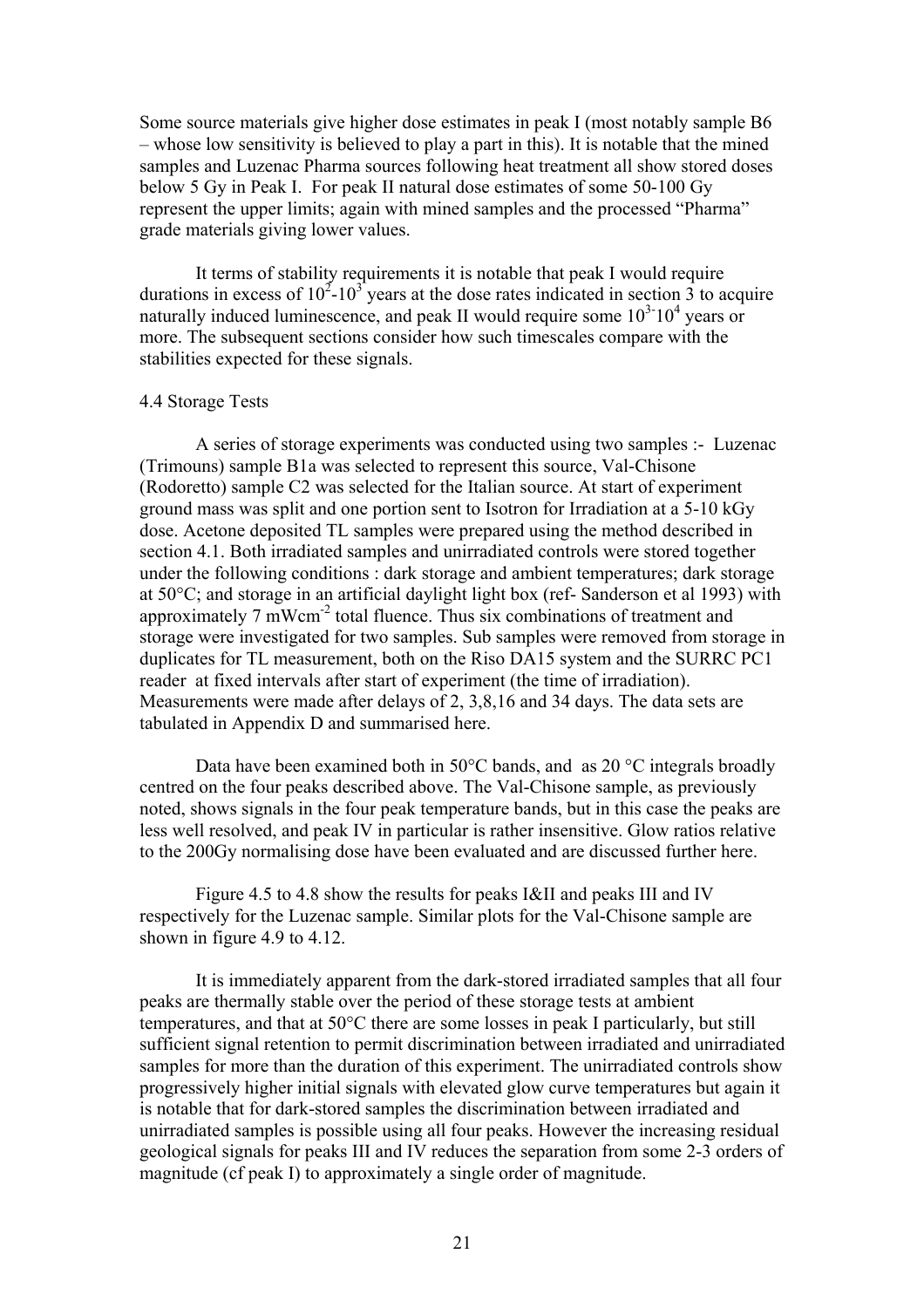Luzenac Sample B1a - Peak I



Figure 4.5. Graph of glow ratio against storage time, sample B1a, peak I

Luzenac Sample B1a - Peak II



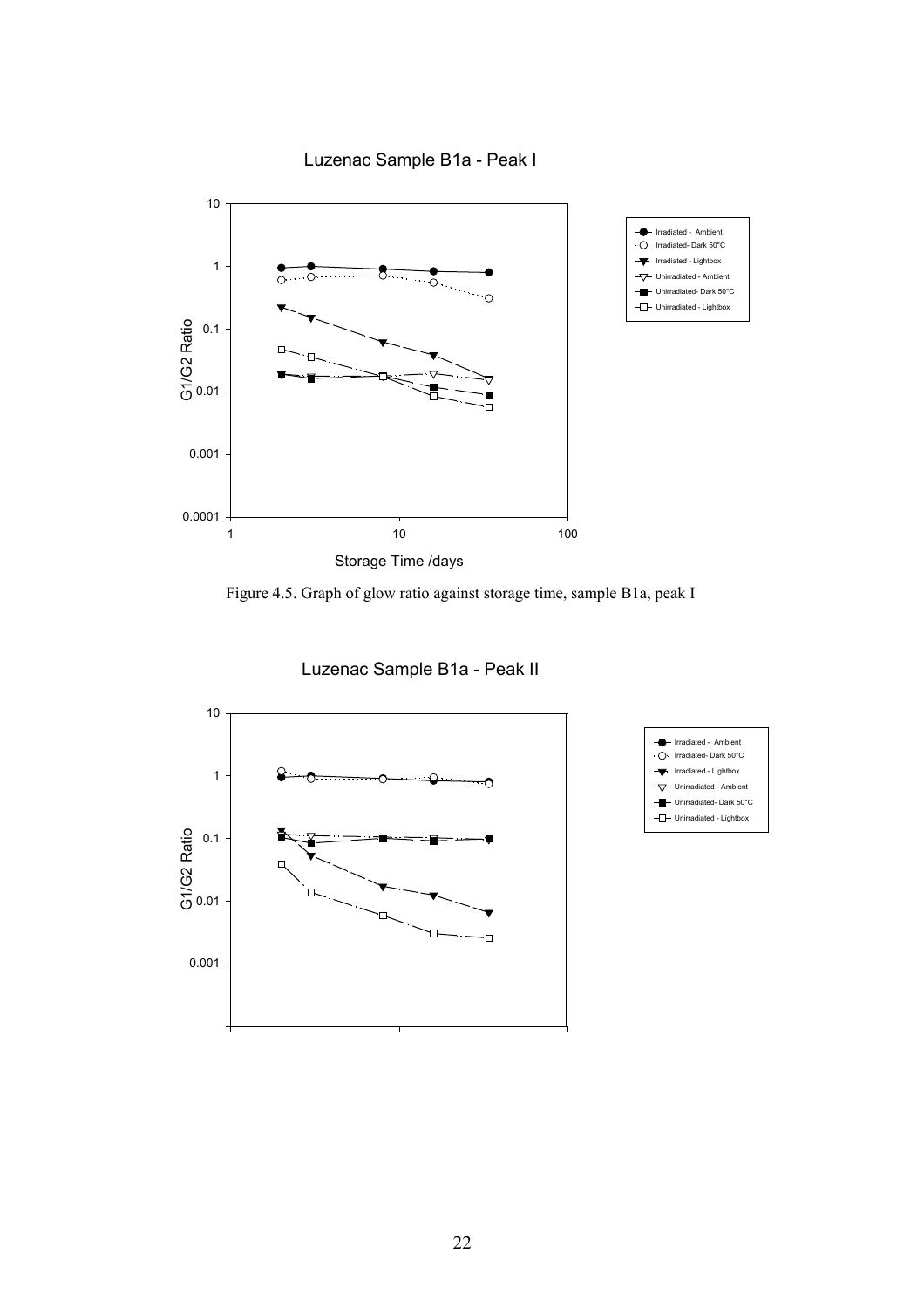

Figure 4.7. Graph of glow ratio against storage time, sample B1a, peak III

Luzenac Sample B1a - Peak IV



Storage Time /days

Figure 4.8. Graph of glow ratio against storage time, sample B1a, peak IV

### Luzenac Sample B1a - Peak III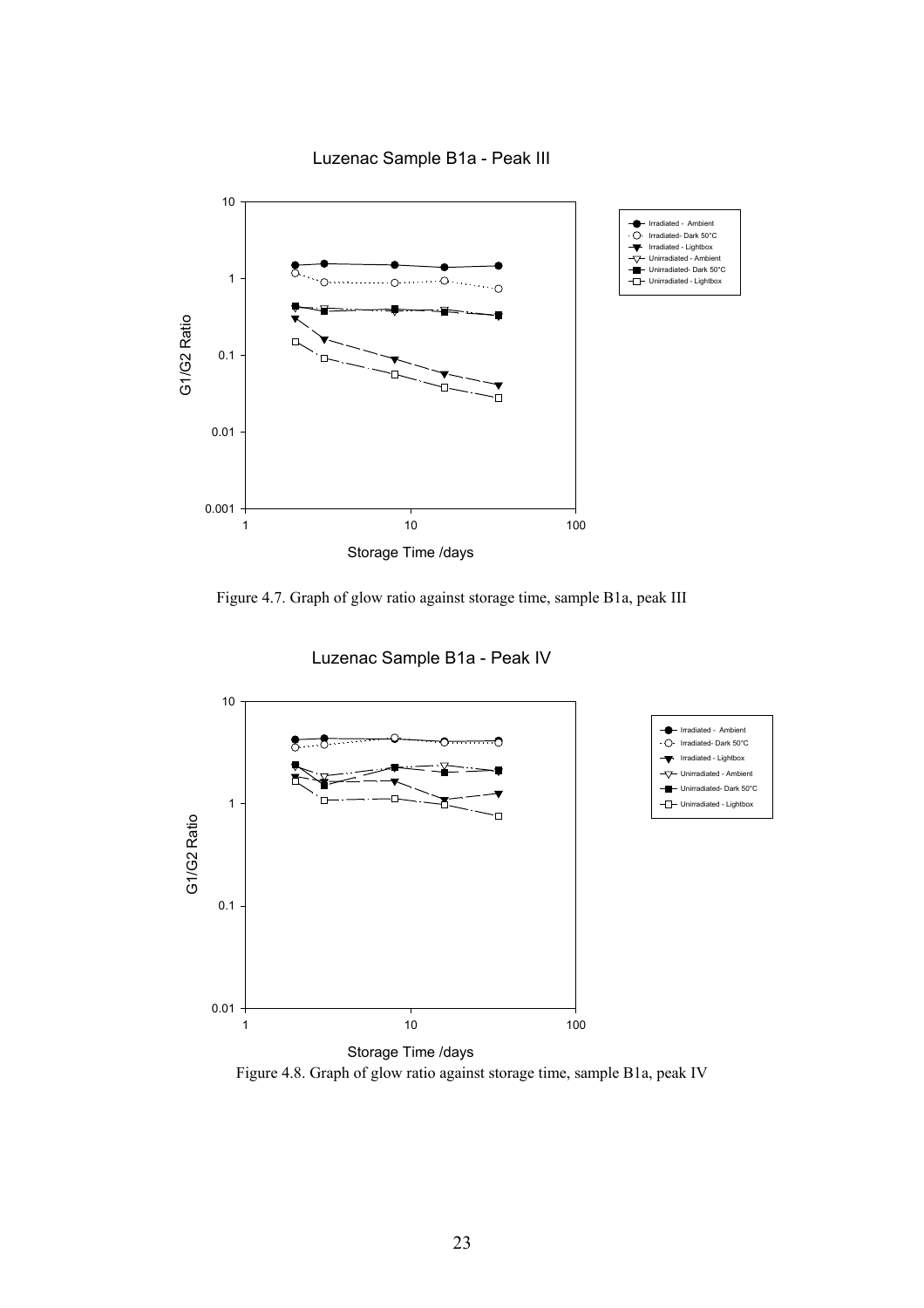



Figure 4.9. Graph of glow ratio against storage time, sample C2, peak I



Val Chisone SampleC2 - Peak II

Figure 4.10. Graph of glow ratio against storage time, sample C2, peak II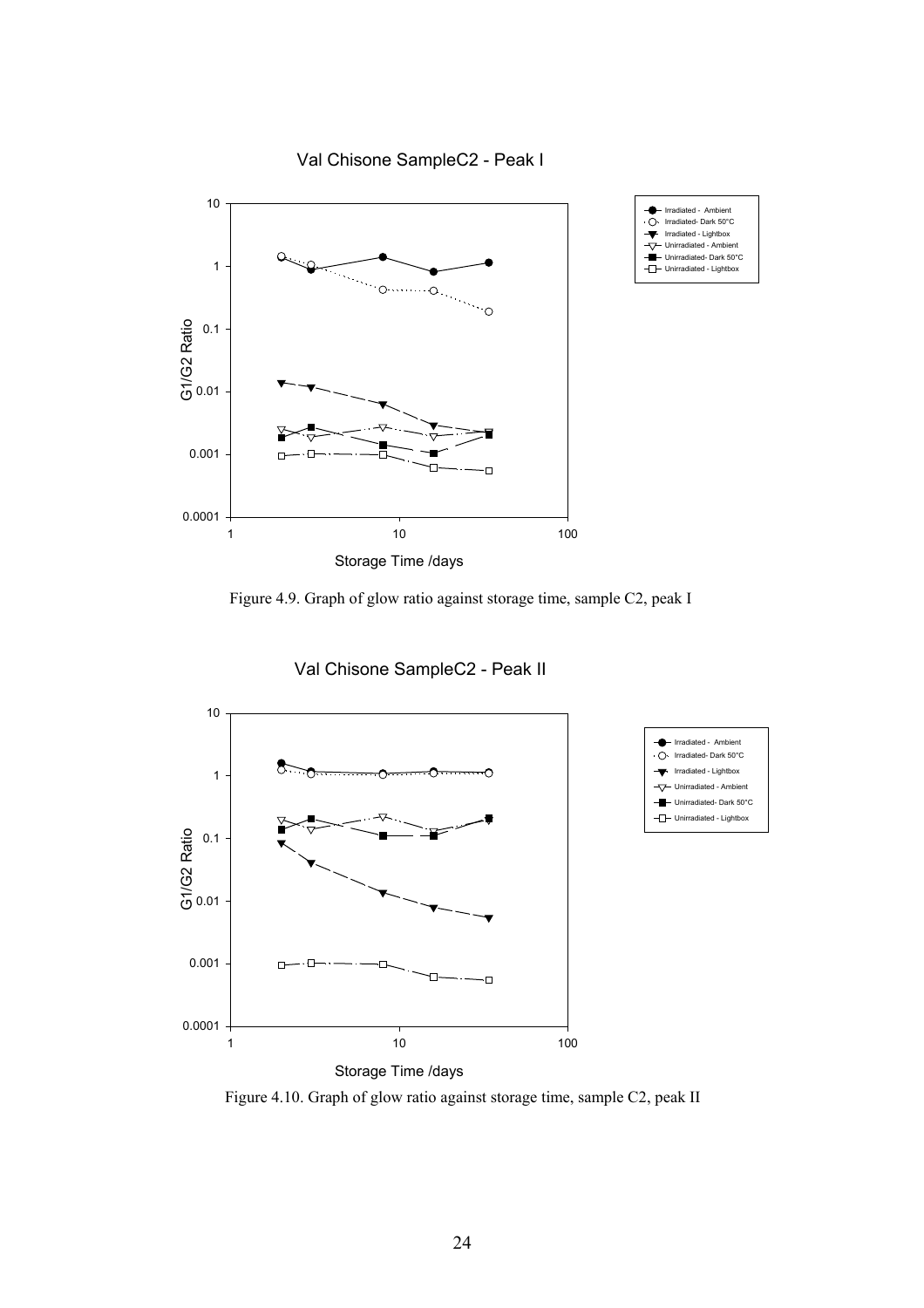



Figure 4.11. Graph of glow ratio against storage time, sample C2, peak III

Irradiated - Ambient Irradiated- Dark 50°C Irradiated - Lighthorn Unirradiated - Ambient Unirradiated- Dark 50°C Unirradiated - Lightb

 $\bigcirc$ 





Figure 4.12. Graph of glow ratio against storage time, sample C2, peak IV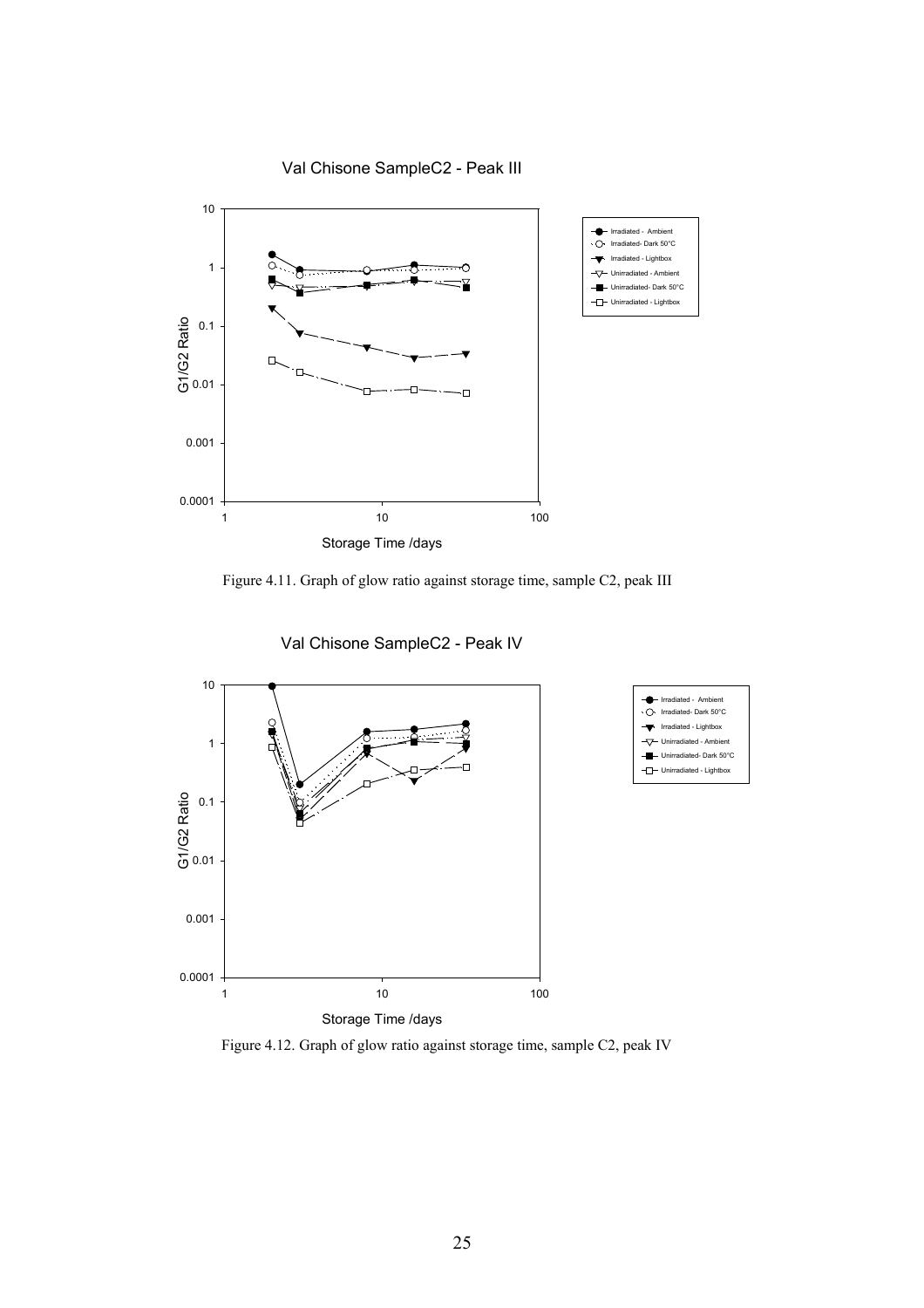Light exposure has a profound bleaching effect on the luminescence signals, most markedly on the lower temperature peaks (I and II) which are extremely sensitive to bleaching. By the time of the first measurement point the bleached samples have already lost the first two orders of magnitude of their initial radiation induced signals. Prolonged light exposure also reduces the levels of luminescence signals in the unirradiated samples, however a couple of important observations emerge from the two samples. For the Trimouns sample, which has been exposed to light in the natural environment, the implied amount of bleaching within the first day of the experiment differs between the natural background signal and the signal induced by artificial irradiation. The latter is reduced by nearly two order of magnitude, whereas the former starts out intriguingly with slightly higher levels of luminescence in peak I than it had prior to exposure the the light box. Thereafter both samples are bleached at a remarkably similar rate. This behaviour contrasts markedly with that of the Val-Chisone mined sample which had not been previously exposed to light. In this case both natural and artificial luminescence signals experience very similar proportions of post-illlumination signal reduction. It is not clear why the Trimouns sample shows an initial increase in TL following the first 24 hours or the experiment. The implication is that the may be partially influenced by prior optical exposure history of this material, in contrast with the mined sample. However the subsequent observation that the low temperature peaks are especially sensitive to optical bleaching, and therefore that prolonged light exposure would, if anything shift the natural glow curve shapes to higher temperatures, does not readily offer and explanation for the very small signals present in peaks I and I in some of the natural Trimouns samples.

Other than this observation the experiments seem to confirm that the thermal stability of talcs increases with increasing TL glow temperatures, in a manner which follows simple conventional behaviour.

### 4.5 Signal Stability

Signal stability is clearly relevant both to the use of TL for detection of irradiation, and also to help to interpret the origins of the residual natural signals in terms of geological irradiation at natural dose rates. Clearly the results of the work reported so far place constraints on the stabilities of the underlying TL trapping systems responsible for the main signals detected. From the survey evidence and storage tests it appears that peaks I and II could be considered as metastable over periods of interest to food irradiation, with peaks III and IV effectively stable at ambient temperatures. Light exposure is the main loss mechanism for irradiated samples and this clearly effects peaks I and II to a great extent. There is evidence in TL glow peak shape, and also in the storage test and dose response data to suggest that the peaks are not simply the product of single valued discrete traps, but that more than one component may be present within a given temperature range. It is nonetheless useful to conduct relatively simple analyses to ascertain the kinetic parameters associated with the majority signals. There are three potential indicators available here. Firstly th e 50°C storage test and response to the Val Chisone 140°C 20 minute thermal tr eatment had measurable effects on luminescence in peaks I and II. It is possible to obtain first order estimates of kinetic parameters from these data. Secondly exploratory measurements of isothermal decays rates at elevated temperatures were conducted using samples B1 and C2 in an attempt to specify parameters for all four main peaks. Thirdly some exploratory progressive heat-stop measurements were made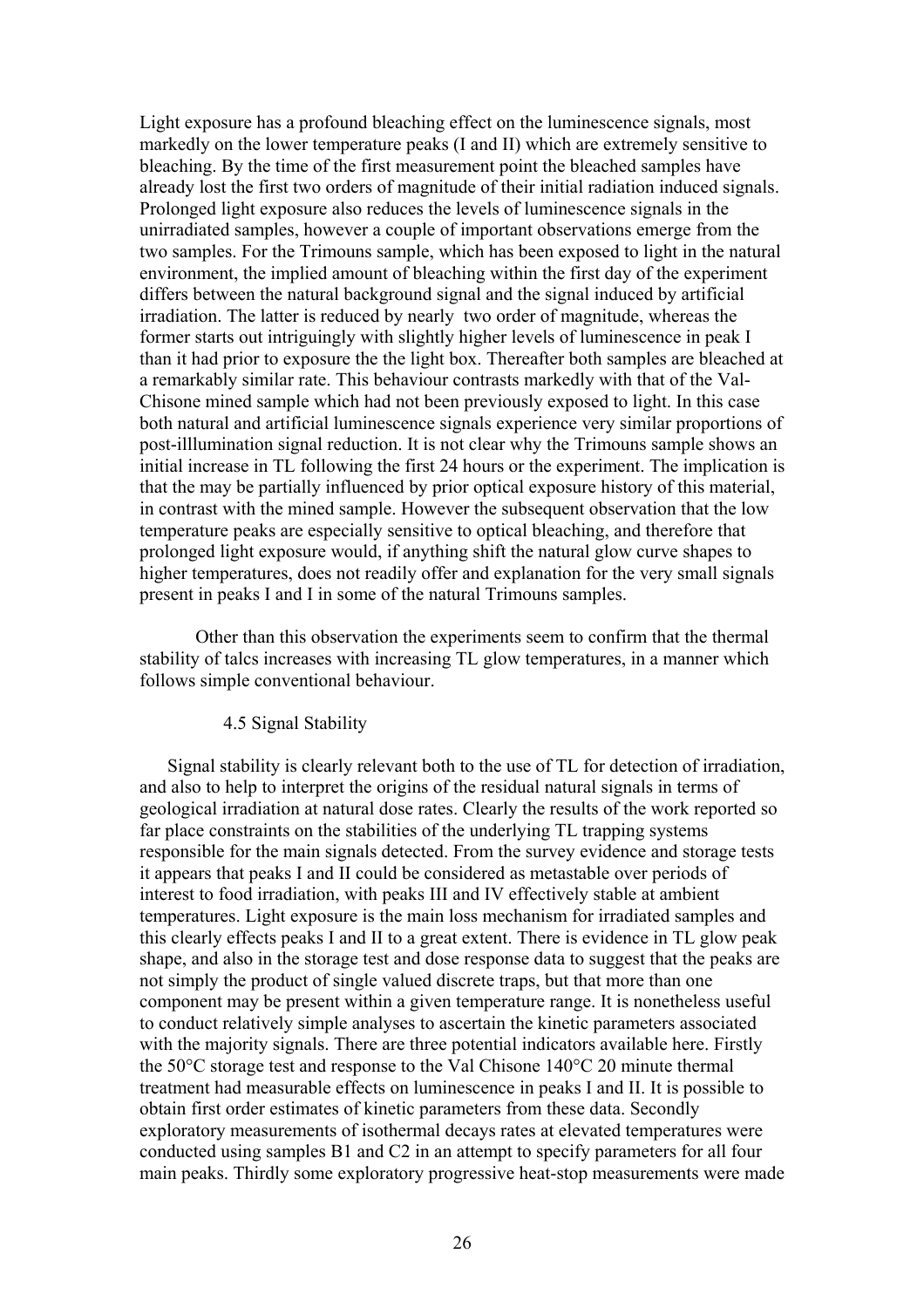from these two samples whereby each peak was glowed out sequentially, permittin g application of the initial rise method for activation energy determination. The results of these approaches are summarised here. The methods used follow standard luminescence kinetic approaches (eg Chen & Kirsh, 1981).

#### 4.5.1 Storage tests and thermal processing.

For a single trap of thermal activation energy  $E$  (eV) and frequency factor s (s<sup>-1</sup>), the mean-life of trapped charge carriers is given by  $\tau = s^{-1} \exp(E/kT_s)$  where k is Boltzmanns constant  $(8.617 \times 10^{-5} \text{ eV K}^{-1})$ , and T<sub>s</sub> is the storage temperature in K. Providing relaxation processes, including luminescence production, are the most likely outcome of de-trapping, both charge carrier concentrations in a trap, and the remaining TL signal would follow simple exponential decay with mean-life τ. Thu s knowledge of the values of E and s for traps associated with each TL peak can be us ed to estimate thermal stability at a range of storage temperatures.

From the empirical observations for samples C2 and B1a at 50°C it can be seen that there was an initial post-irradiation relaxation of peak I over the first 2-3 days, followed by a smoother signal loss. The proportions of signal remaining between 3 and 34 days (ie 31 day time interval) are tabulated below in table 4.8. Also shown are the measured signal survival in the Luzenac Pharma production following the first stages of thermal processing at Val Chisone . These were obtained by comparing samples D5 and D7. It was noted that samples D8 and D9 also show ed continuing thermal erosion during the milling and packing stages. The product clearly continues to expe rience elevated temperatures during these processes, however their duration and magnitude are less well constrained than the thermal treatment at 140°C for 20 minutes.

| Sample           | Temperature | Duration   Peak I |       | Peak II | Peak III | Peak IV |
|------------------|-------------|-------------------|-------|---------|----------|---------|
|                  |             |                   |       |         |          |         |
| C2               | 323         | 2678400           | 0.179 | 1.027   | 1.302    | 17.078  |
| B <sub>1</sub> a | 323         | 2678400           | 0.456 | 0.825   | 0.863    | 1.044   |
| D5/D7            | 413         | 1200              | 0.093 | 0.188   | 0.753    | .078    |

Table 4.8 Surviving signal fractions over known thermal exposures.

For each storage temperature  $T_{s}$ ,  $\tau$  can be obtained as  $\tau = -t/\ln(I/I_o)$ , where  $I/I_0$ is the surviving signal fraction, and t the duration. For two storage temperatures  $T_1$ and  $T_2$ , with corresponding mean lives  $\tau_1$ ,  $\tau_2$  the thermal activation energy can then be obtained from E= k.ln  $(\tau_2/\tau_1)/(1/T_1-1/T_2)$ . By substitution of E into the mean life expression given above, the value of s can then be obtained. Taking the B1a s ample as potentially representative of Luzenac talc, and the D5/D7 pair as related to this these expressions can be used to evaluate E and s estimates for peaks I, and II. Peak III shows somewhat unstable estimates due to the close similarity between the mean life estimates for the two temperatures. Table 4.9 gives the estimated activation energies (E/eV), frequency factors  $(s/s^{-1})$  and mean life estimates at 0°C and 5°C for peaks I and II based on these observed values. It can be seen that thermal stability of some  $10<sup>2</sup>$ years at ground temperatures is predicted for Peak I and of some  $10<sup>3</sup>$  years for Peak II on this basis.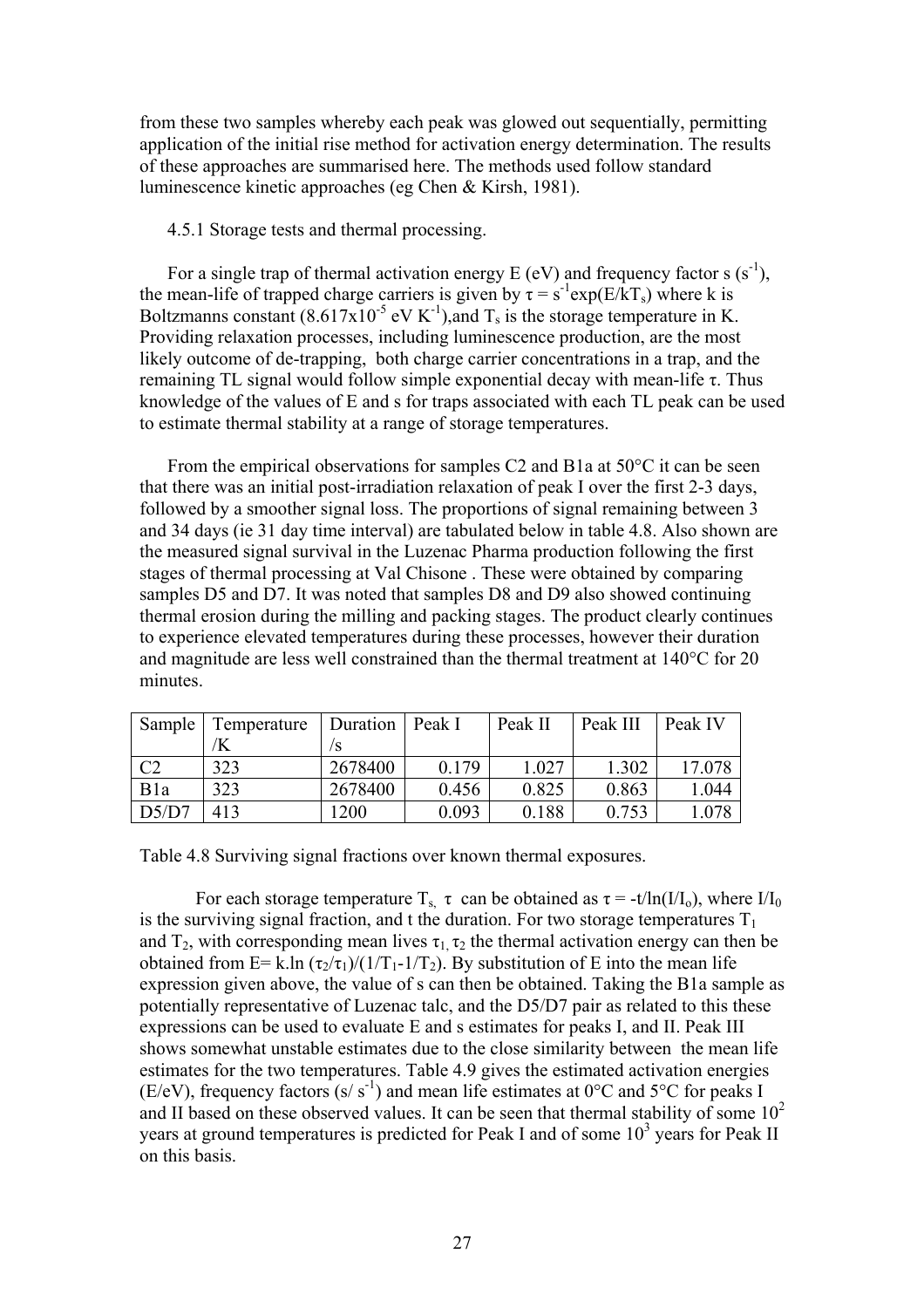|         | 1 $323 / S$ | $\tau$ 413 / S | E / eV | $S/S^{-1}$     | $\tau_{273}$<br>/years | $\tau$ <sub>278</sub><br>/year |
|---------|-------------|----------------|--------|----------------|------------------------|--------------------------------|
| Peak I  | 3413567     | 504            | 1.13   | $1.11x10^{11}$ | 179                    | 76                             |
| Peak II | 13928322    | 718            | .26    | $3.41x10^{12}$ | 1772                   | 676                            |

Table 4.9 Kinetic parameters and predicted thermal stabilities for peaks I and II bas ed on storage test data and thermal processing data.

### 4.5.2 Isothermal decay experiments

phosphorescence. The decay curves were fitted with exponential curves to determine Experiments were conducted for samples C2 and B1a to extend the range of parameter estimates using isothermal decay methods. The measurements were taken with the SUERC PC1 TL reader which is believed to have a more accurate temperature calibration than other available equipment. Samples were held at increasing temperatures from 40°C to 400 °C in 20 °C while recording mean lives at each storage temperature. In practice the decay curves recorded were not well described by single exponential decays, implying that the signal contributions originated from more than one trap. Fitting double exponential curves produced reasonably good fits,yielding two mean life parameters for each temperature.

The next step was to plot  $ln(\tau)$  vs 1/kT which for single trapping states should yield a slope of  $-E$  (where E is the thermal activation energy) and an intercept equal to ln (s). Unfortunately the outcome was more complex. As shown in figure 4.13 for the B1a sample, the individual states were not sufficiently well resolved to permit unambiguous determination of kinetic parameters. A similar outcome was observed for sample C2. It may well be possible by using a combination of careful pre-heating, finer temperature increments and longer analysis times to apply the isothermal phosphorescence decay method to this material, however it appears that this may not be a particularly effective approach for separating the main traps responsible for the TL peaks.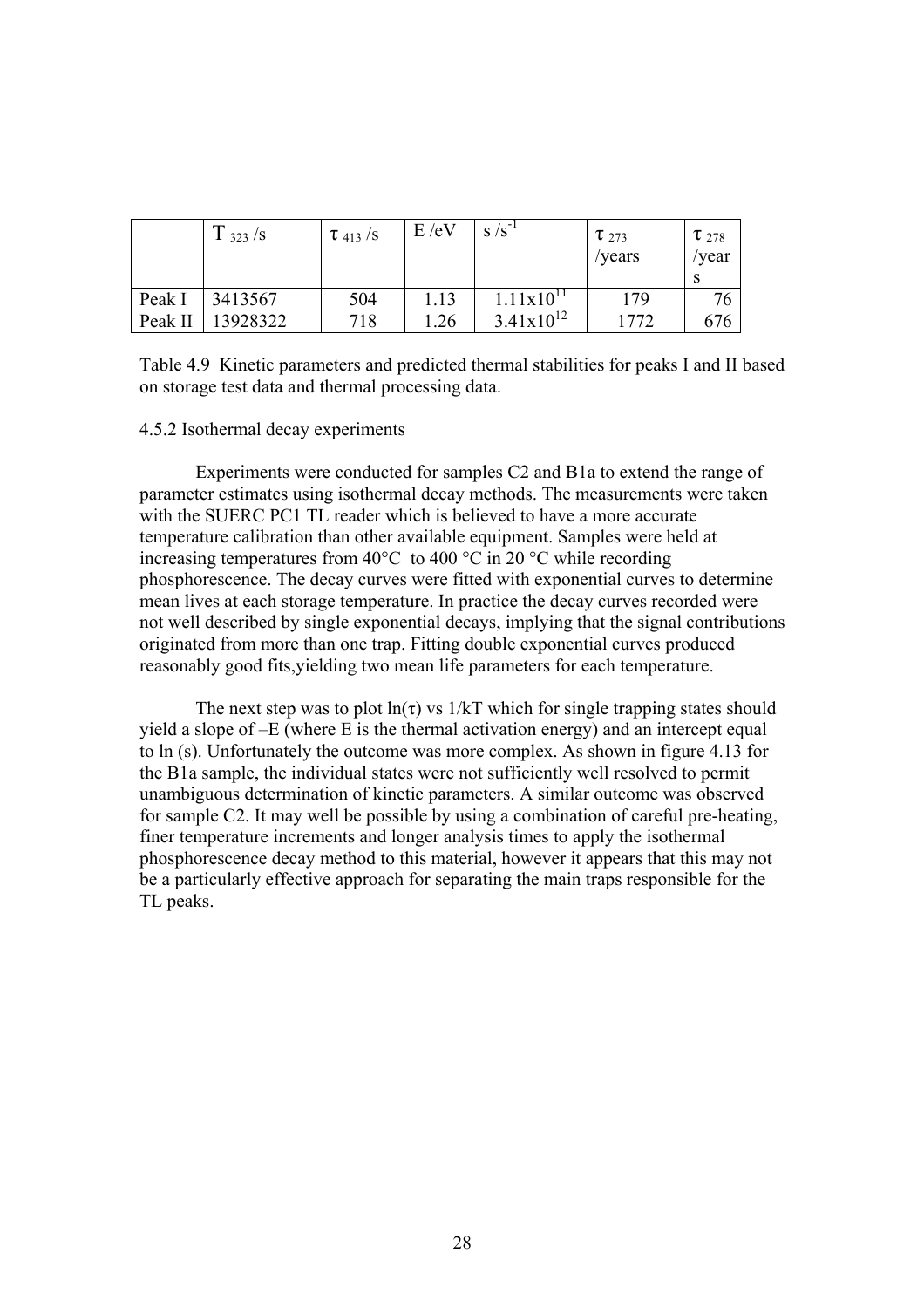

### Isothermal decay results sample B1a

Figure 4.13 Isothermal decay results from sample B1a

#### 4.5.3 Initial rise methods

The final approach investigated was sequential initial rise determination of the glows was recorded from each sample heating only up to the temperature of each peak, holding the sample at steady temperature for a short period (to anneal each component), and then cooling followed by re-heating and recording TL again until the next peak. This process was repeated sequentially throughout the glow curve for each sample. The underlying principle is that the initial part of a TL rise curve approximates Boltzmann dependence. By fitting an Arrhenius plot to the initial rise the thermal activation energy can be determined irrespective of the kinetic order of the process. This technique is extremely useful for dealing with materials with overlapping or interfering TL peaks. It was possible to obtain parameter estimates for both samples using this technique. The results for peaks I and II are reasonably consistent, both from sample to sample, and with the results obtained by storage tests and the thermal processing data. Peak I is the least stable peak in the system, followed by peak II, which by contrast has thermal lifetimes in the  $10^4$ - $10^5$  year region. The higher temperature behaviour of the two samples differs in that whereas sample B1a thermal activation energy, coupled to estimation of s from the observed peak maximum temperature. Once again both samples were investigated. A series of TL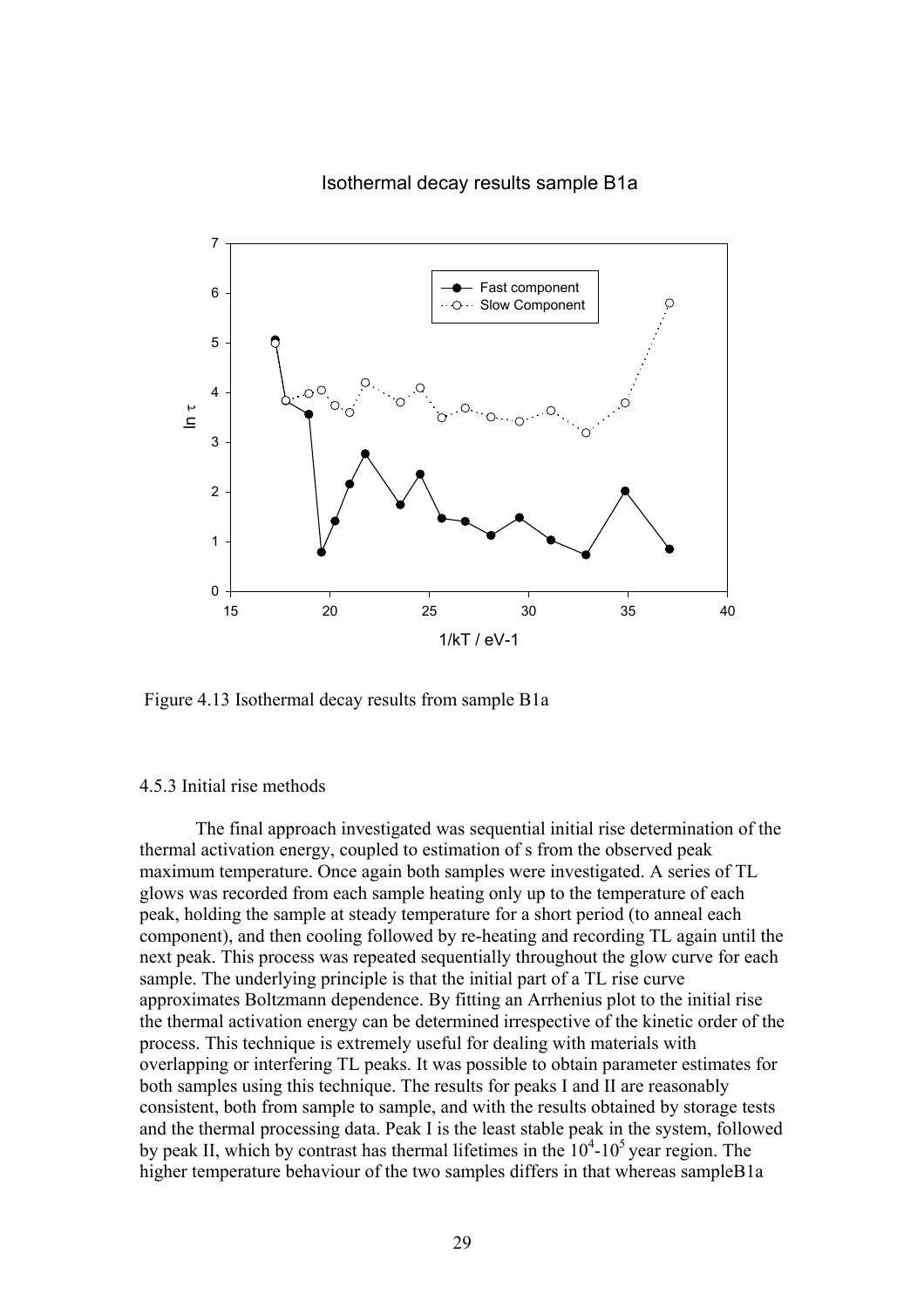shows sufficient stability to record geological doses, that of C2 appears somewhat limited, and potentially insufficient to account for the several hundred Gy doses inferred in section 4.3. The empirical observation that sample C2 can in fact deliver higher geological doses from its Peak IV temperature region despite the outcome of the kinetic analysis is itself an indicator that this temperature region has TL emission from more than one trapping system, offering a range of mean lives. More detailed kinetic analysis would be needed to produce a better model for the process.

| Sample           | Peak     | E / eV           | $S/S^{-1}$             | $\tau_{273}$ /year |
|------------------|----------|------------------|------------------------|--------------------|
| B <sub>1</sub> a | Peak I   | $1.18 \pm 0.007$ | $2.49x10^{13}$         | 3.3                |
|                  | Peak II  | $1.49 \pm 0.006$ | $7.06x10^{14}$         | 144000             |
|                  | Peak III | $1.67 \pm 0.007$ | $1.38 \times 10^{15}$  | $1.56x10^{8}$      |
|                  | Peak IV  | $1.62 \pm 0.012$ | $3.76x10^{13}$         | $6.8x10^{8}$       |
|                  |          |                  |                        |                    |
| C <sub>2</sub>   | Peak I   | $1.05 \pm 0.007$ | $9.02 \times 10^{10}$  | 10                 |
|                  | Peak II  | $1.23 \pm 0.009$ | $2.08 \times 10^{11}$  | 7730               |
|                  | Peak III | $1.21 \pm 0.03$  | $8.42 \times 10^{9}$   | 72200              |
|                  | Peak IV  | $0.89 \pm 0.03$  | $\overline{1.57}x10^6$ | 478                |

Table 4.10 Kinetic Parameters obtained using sequential initial rise methods.

It is arguable that the use of a simplified 4 peak model to discuss these talcs is an oversimplification of the underlying processes, and this is partly the reason why kinetic parameters have shown some ambiguities by different methods. However the combination of stability analysis and kinetic analysis does in general provide support for the observed distributions of higher natural doses in the higher glow curve temperatures. Peak II appears to have sufficient stability to account for the natural doses observed between 10 and 100 Gy. Peak I may well consist of several overlapping states, in which case the more stable subset is most probably able to store signals in the 1-10 Gy region observed. At present it is hard to judge whether those few samples showing initial stored doses above 10 Gy are exhibiting additional phenomenon, or merely represent the limiting cases for natural radiation effects.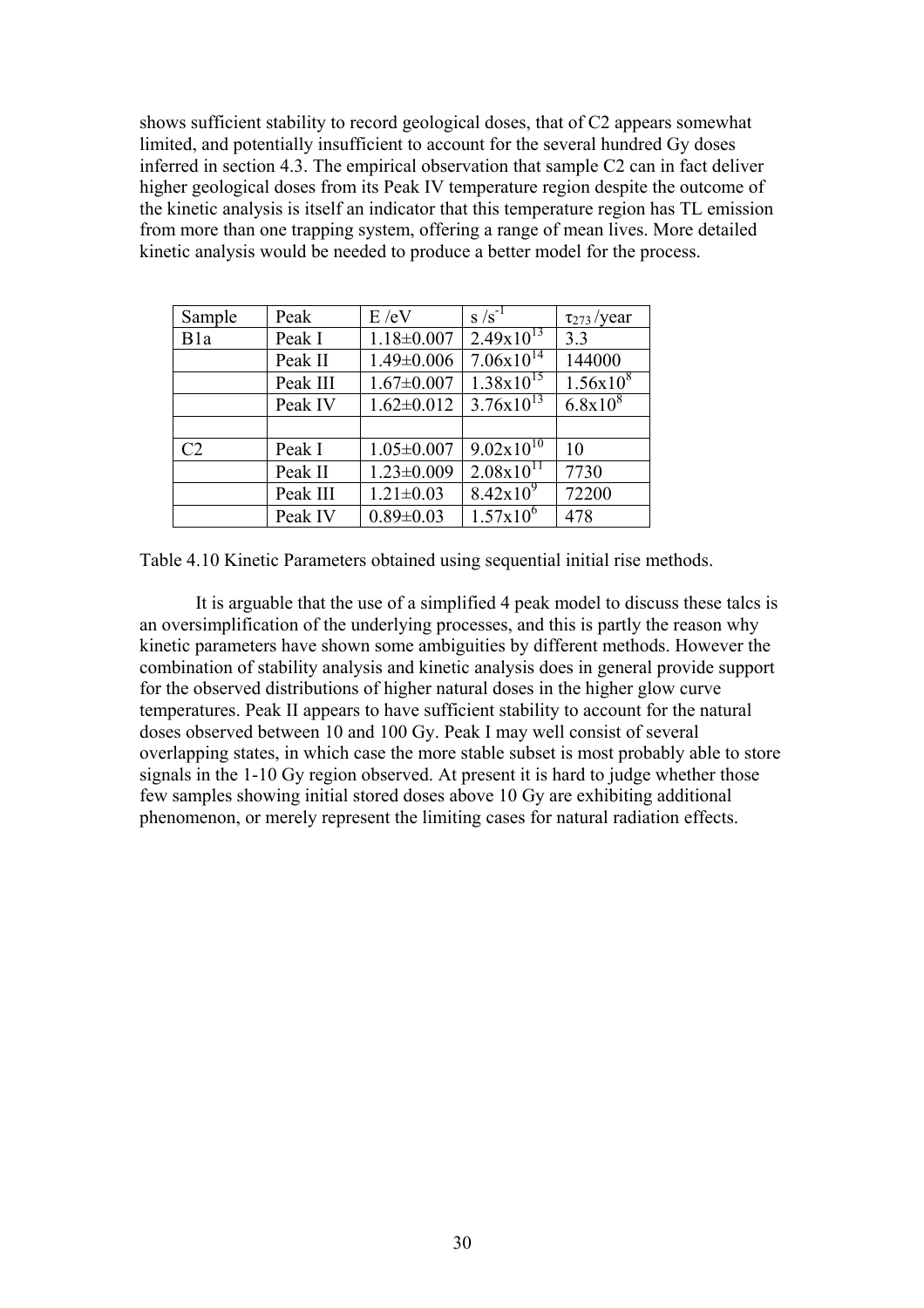#### **5. Discussion and Conclusions**

At the outset of the study, while there was sufficient data through the work conducted at SUERC and by Tela laboratories on behalf of Lichtwer Pharma to be aware that talc exhibited thermoluminescence, there were significant knowledge gaps in the nature and distribution of TL signals in talc and its associated materials. It wa s known that there were potentially source specific differences both in natural luminescence signals and in sensitivities. It was also known that talc is routinely irradiated in some countries. The effects on source materials used by Lichtwer Pharma of the various processes utilised by their suppliers were arguably less well characterised, as were the origins of signal detected in finished products.

The work conducted in this study has significantly added to our knowledge of the thermoluminescence of talcs. More than 40 new samples have been analysed systematically in this study, representing some of the major sources utilised for industrial, pharmaceutical and food related applications. Significantly the study included authentic raw materials recovered from primary extraction sites as well as processed materials following the selection and treatments used to produced thermally decontaminated pharmaceutical grade talc. Samples of commercially irradiated talc were also obtained, for comparison, and additional experimental irradiations were performed using a commercial facility. The data sets obtained from the broad suite of samples confirm that while TL sensitivity of individual talc samples covers some 3 or more orders of magnitude, there are broad similarities between the radiation induced within each broad peak. The irradiated samples have TL signals which are 1-2 orders TL responses of the majority of samples. The response can be broadly described in terms of four major peaks,although luminescence emission between the peaks is also observed, and there are other indicators of multi-trap contributions to the response of magnitude higher than any of the source materials studied in the lower two temperature peaks.

saturating behaviour with saturation coefficients giving mean dose values ranging levels in each peak, and between the two samples. The non-linear dose responses can be used to quantify the dose equivalent to natural signals in all peaks. It can also be used to investigate the magnitude of the errors introduced by making a linear approximation to dose estimation. Providing a normalising dose below the saturation limits is used, it is possible to obtain first-order estimates of the stored doses in samples using simple re-generation and linear scaling. The 200 Gy normalising dose used in screening measurements from all samples was thus utilised to define the dose levels equivalent to the natural signals. The higher levels of stored dose observed in the high temperature peaks are consistent with the expectation that these peaks originate from more stable trapping systems. In the lower temperature regions the majority of samples tested showed very low natural signals in peaks I and II, inmost cases corresponding to doses in the <<5-10Gy, and 10-100 Gy region in most cases. These values, taken together with natural dose rates suggest stabilities in the  $10^2$ - $10^3$ year region for peak I at ambient temperatures, and  $10^{4}$ - $10^{5}$  year range for peak II. The dose response of two samples has been investigated in detail, and shows from several hundred Gy to a few kGy. There are differences between saturation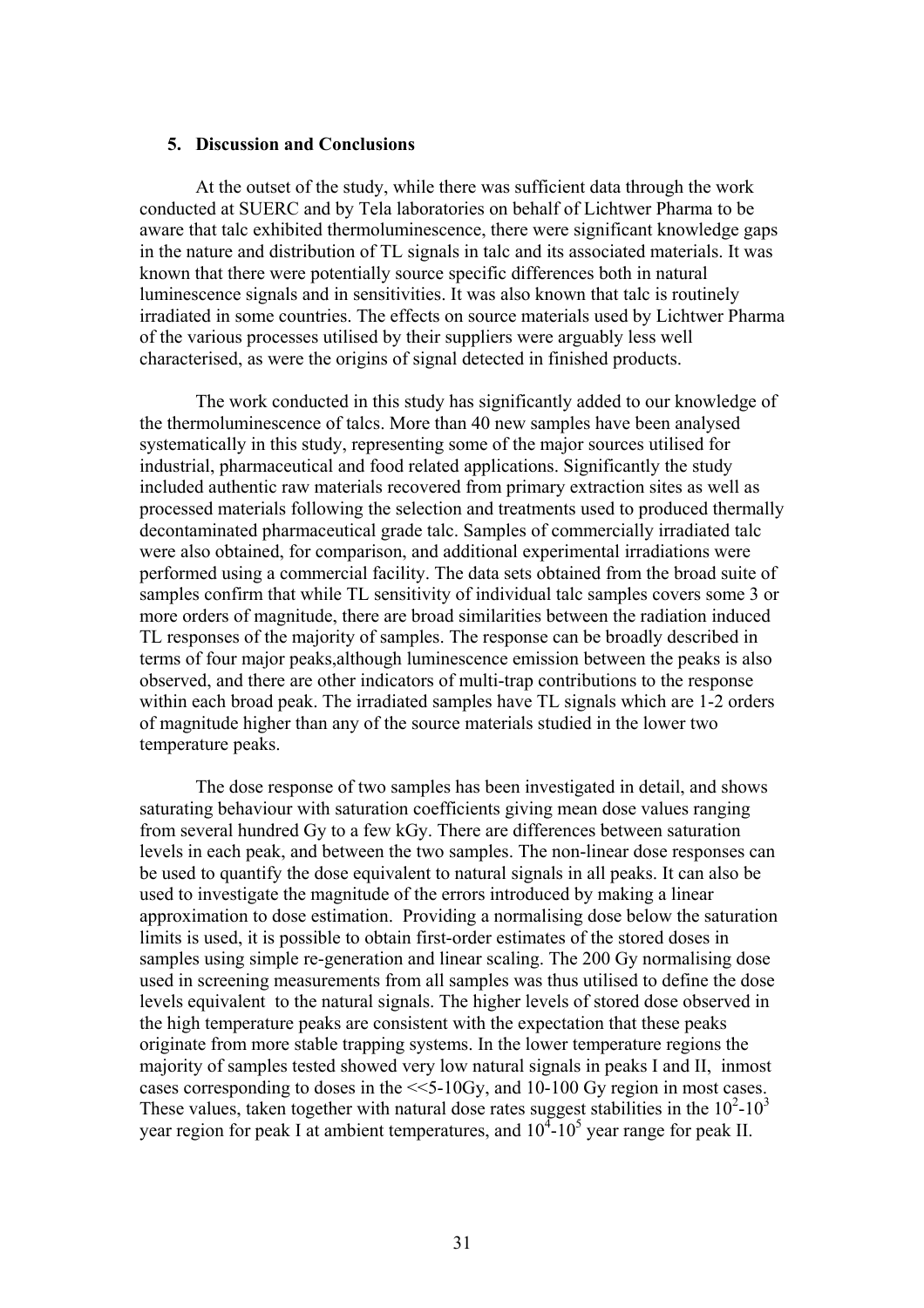Storage tests with both irradiated and unirradiated controls at ambient tem peratures and  $50^{\circ}$ C, plus light exposure tests, have provided verification of the short term ambient stabilities of peaks I and II under dark conditions. There is some short term thermal erosion of peak I at 50°C under dark conditions, and to a very samples from Luzenac that had received greater levels of light exposure than those taken straight from faces did not have higher levels of natural luminescence. It was Luzenac talc for pharmaceutical production reduced the levels of residual TL by a limited extent of peak II; the higher temperature signals are thermally stable. Prolonged exposure to artificial daylight evidently has a strong bleaching effect, particularly on the lower temperature peaks. Quarry samples and optically sorted also noted that the thermal processing used in Val Chisone to dry and decontaminate further 1-2 order of magnitude in the lower temperature peaks.

have been undertaken by three methods with a view to estimating thermal stabilities on on theoretical grounds. Both initial rise analyses and isothermal TL decay based data from the storage tests and processing information produce roughly consistent peak II it is clear that there is sufficient thermal stability from these modelled states to photo-transfer in the very first stages of light exposure following natural extraction) cannot be ruled out at this stage, but there is no firm evidence to point to these mechanisms, not a clear need to invoke them. Estimates of kinetic parameters from the Luzenac and Val Chisone materials parameter estimates . There is evidence for multi-trap contributions from isothermal phosphorescence measurements which implies a range of lifetimes within each peak. Therefore the estimated thermal stabilities can only be taken as a general guide. For account for the observed natural distributions. For peak I this is also arguable for the majority of samples, however it might be argued that for some of the natural samples either higher natural dose rates at micro-level may be encountered (eg due to heterogeneity of alpha and beta emitting nuclides in the natural sources), or there are more stable states available in some samples than implied by the kinetic analyses performed so far. The possibility of a mechanism for transferring charge carriers from deep to shallow traps (for example by a tunnelling like mechanism, or potentially by

produced by Luzenac, the processed material sampled at the thermal processing plant does not exhibit TL signals that would interfere in any way with the application of of the source materials which are removed by thermal processing is interesting, and that products made with these materials would lead to adverse analytical outcomes. It might be useful for manufacturers to verify the TL character of supplied talcs prior to As far as the practical questions are concerned it is clear that irradiated talc can be detected by TL, providing the signals have not been fully bleached by sustained exposure to bright lights. Regarding the pharmaceutical grades of talc EN1788 methods. The presence of small scale, low-dose equivalent, signals in some should certainly be taken into account in interpreting TL data from EN1788 analyses. However providing the thermal processing is conducted correctly, and the materials are not subsequently mixed with talcs from other sources, there is no reason to expect utilisation, both for quality control purposes on the supply, and to ensure as a precautionary step that there are no processes incurring after distribution that could introduce additional signals.

For pure talc samples the data so far do not suggest that EN1788 would be adversely affected by natural signals in talcs, especially if they had been subject to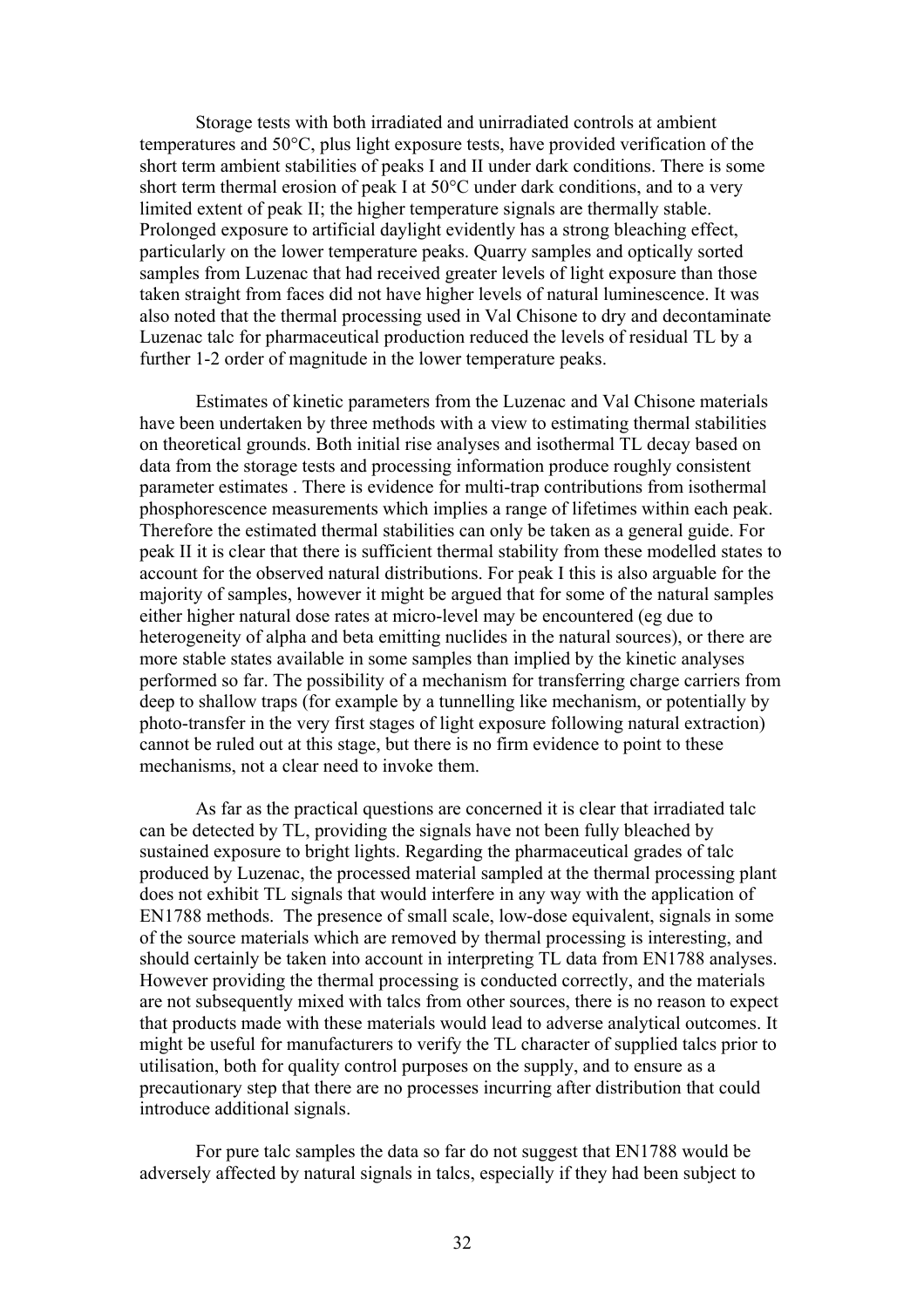effectiv e thermal decontamination as had been observed in this study. Clearly irradiation has a very readily distinguishable effect on this product, in both low and high temperature regions; whereas the natural geological signals are primarily concentrated in high temperature glow regions. In this respect talc does not differ qualitatively from other silicates encountered in food samples.

The situation with blended products is more challenging. EN1788 recognises that in compound foods the TL glow ratios will be diluted in blended products, but that glow curve shapes may still indicate the presence of irradiated components. In cases where e geological signals in high temperature zones, and low glow ratios are obtained in th  $150-250^{\circ}$ C region, there could in principle be ambiguity between the analytical signature of low level incorporation of irradiated material to a mixture, and the residua l geological signal. low temperature signals are the minor TL peak, accompanied by much larger

peaks can be taken as indicative of irradiation. In cases of doubt it may be helpful to Research has been undertaken by FSA to define the limits of both TL and PSL methods under conditions of extreme dilution (Sanderson et al 1999). Work is also ongoing to explore new approaches to imaging luminescence to enhance capabilities for sorting out complex mixtures. In the mean time it would be prudent to exercise caution in the interpretation of TL data from products where talc may be present. If the glow 1 peak shape is dominated by high temperature TL, then supplementary analysis of the components of the product would be useful prior to reaching an analytical conclusion. On the other hand glow curves dominated by low temperature accompany EN1788 analyses with mineralogical investigation and possibly further separation.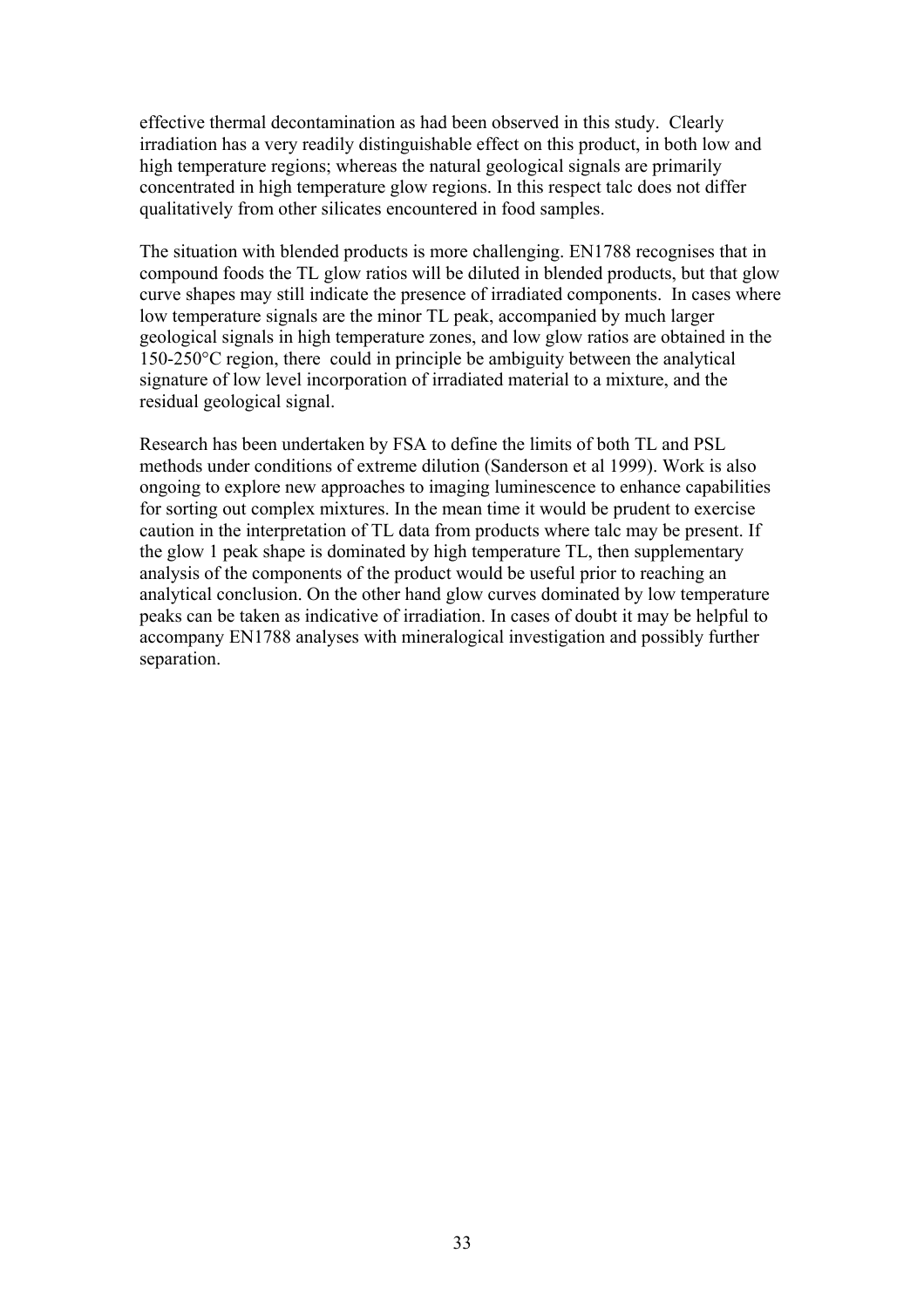### **6. References**

Bailey, E., Holloway, J.R., 2000, Experimental determination of elastic properties of talc to 800°C, 0.5 GPa; calculations of the effect on hydrated pe ridotite, and implications for cold subduction zones, *Earth and Planetary Science Letters* 183, 487-498

Bowen, N.L., and Tuttle, O.F., 1949, The system MgO-SiO<sub>2</sub>-H<sub>2</sub>O, *Bull. Geol. Soc. Am.* **60**, 439-460

Bray, I.S.J. 1994, Geochemical methods for provenance studies of steatite. PhD thesis, University of Glasgow

Buttler, S.J., 1989, Steatite in Norse Shetland, *Hikuin*, 15, 193-206

Chen, R., and Kirsh, Y., 1981, Analysis of Thermally stimulated Processes, Pergamon Press, Oxford.

Chernosky, J.V., 1973, The stability of crysotile,  $Mg_3Si_2O_5(OH)_4$ , and the free energy of formation of talc, Mg3Si4O10(OH)2, *Geol. Soc. Am. Abstract Program* **5**, 575

de Parseval, P., Amouric, M., Baronnet, A., Fortune, J.P., Moine, B., Ferret, J., 1994, HRTEM study of the chloritization of micas in the talc-chlorite deposit at Trimouns (Pyrenees, France), *European Journal of Mineralogy* **6**, 123-132

de Parseval, P., Fournes, L., Fortune, J.P., Moine, B., Ferret, J., 1991, Iron distribution in chlorites by Mossbauer-spectroscopy ( $Fe^{57}$ ) – tetrahedral  $Fe^{3+}$  in chlorites from the rimouns talc-chlorite deposit (Pyrenees, France), *Comptes Rendus de l'academie des*  T *ciences Serie II* **312**, 1321-1326 *S*

Douillard, J.M., Zajac, J., Malandrini, H., Clauss, F., 2002, Contact angle and film pressure: study of a talc surface, *Journal of Colloid and Interface Science* **255**, 341- 51 3

EC, 2002, Report from the Commission on Food Irradiation, September 2000 to December 2001, Official Journal of the European Communities, COM (2002) 549, 2002/C 255/02

EN1788:2001, Foodstuffs – Thermoluminescence detection of irradiated food from which silicate minerals can be isolated.

FSA, 2002, Survey For Irradiated Foods :Herbs and Spices, Dietary Supplements and Shrimps and Prawns, Food Survey Information Sheet 25/02, Food Standards Agency, London

Gotze, J., Plotze, M., Gotte, T., Neuser, R.A., Richter, D.K., 2002 Cathodoluminescence (CL) and electron paramagnetic resonance (EPR) studies of clay minerals, *Mineralogy and Petrology* **76**, 195-212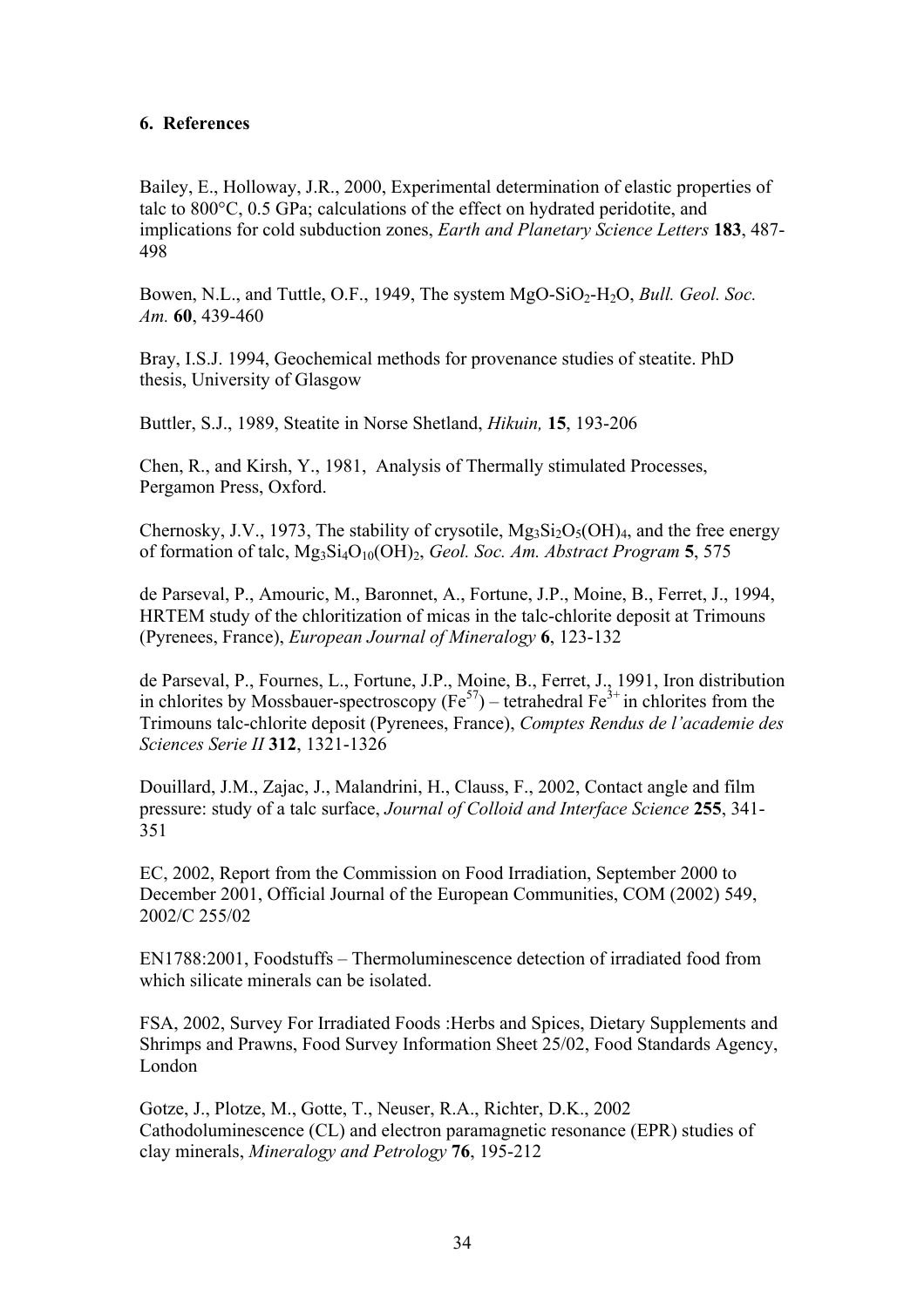Larrasoaña, J.C., Parés, J.M., del Valle, J., Millán, H., 2003, Triassic paleomagnetism from the Western Pyrenees revisted: implications for the Iberian-Eurasian Mesozoic plate boundary, *Tectonophysics* **362**, 161-182

Martin, F., de Parseval, P., Micoud, P., Mari, A., and Ferret, J., Mössbauer study of presence of  ${}^{IV}Fe^{3+}$ chlorite and talc from Trimouns deposit (Pyrenees, France): Evidence for systematic

, Martin, F., Le Dred, R., de Parseval, P., Mari, A., Fortune, J.P., Salvi, S., Beziat, D. Grauby, O., Ferret, J., Micoud, P., Delmotte, L., Marichal, C., 2000, The structural formula of talc from the Trimouns deposit, Pyrenees, France, *Canadian Mineralogist* **37**, 997-1006

Read, H.H., 1934, On zoned associations of antigorite, talc, actinolite, chlorite and 540 biotite in Unst, Shetland Islands, *Mineralogical Magazine,* **23**, 519-

Sanderson, D. C. W., Carmichael, Clark, P.A. and Clark, R.J., Development of luminescence tests to identify irradiated foods, 1992, *Final Report N1701*: *entification of irradiated of Irradiated Fruits and Vegetables, MAFF N1701 Id*

Sanderson, D. C. W., Carmichael, L.A., 2000, Using luminescence methods to detect irradiated foods, Proceedings of International Symposium on Luminescence and its *Applications, 7-10 Feb.2000, M.S. University of Baroda, India* ed. by Murthy, K.V.R. et al. 216-228

Sanderson, D. C. W., Carmichael, L.A., Fisk, S., 1998, Establishing luminescence methods to detect irradiated foods, *FSTT,* **12**, 97-102

luminescence and thermoluminescence techniques for the detection of irradiated food, *STT,* **9**, 150-154 *F* Sanderson, D. C. W., Carmichael, L.A., Naylor, J.D., 1995, Photostimulated

thermoluminescence and photostimulated luminescence detection methods for irradiated foods, *Detection methods for irradiated foods*, ed. by McMurray, C.H., Sanderson, D. C. W., Carmichael, L.A., Naylor, J.D., 1996, Recent advances in Stewart, E.M., Gray, R and Pearce, J. 124-138

Sanderson, D. C. W., Carmichael, Ni Riain, S., Naylor, J., Spencer, J.Q., 1994, uminescence studies to identify irradiated food, *Food Science and Technology*  L *Today,* **8**, 93-96

Sanderson, D. C. W., Slater, C. and Cairns, K. J. 1989, Thermoluminescence of foods: Origins and implications for detecting irradiation**,** *International Journal of Radiation Applications and Instrumentation. Part C. Radiation Physics and Chemistry,* **34***,* 915- 924

Sarquis, P.E. and Gonzales, M., 1998, Limits of the use of industrial talc – the carbonate effect. *Minerals Engineering* **11**, 657-660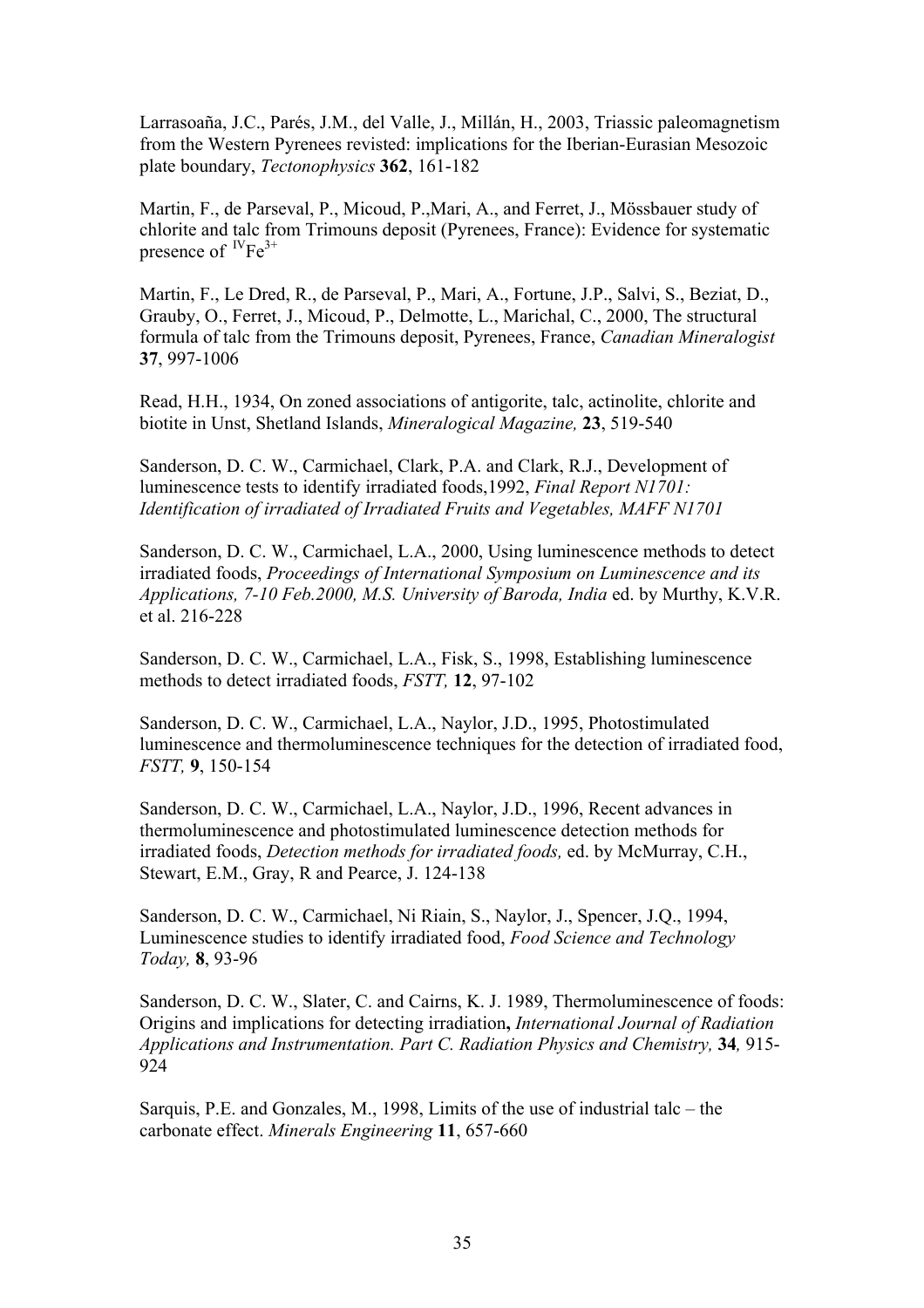Schärer, U., de Parseval, P., Polvé, M., de Saint Blanquant, M.,1999, Formation of the Trimouns talc-chlorite deposit (Pyrenees) from persistent hydrothermal activity between 112 and 97 Ma, *Terra Nova* **11**, 30-37

Schmitt R. and Hungerbühler, 2002, Statement on the irradiation problem by Dr. discussion paper presented to the Food Standards Agency in 2002. Schmitt, Lichtwer Pharma and by Dr. Hungerbühler, Tela GmbH, Unpublished

Shin, D., and Lee, I., 2002, Carbonate-hosted talc deposits in the contact aureole of an relationships, and stable isotope studies, *Ore Geology Reviews* 22, 17-39 igneous intrusion (Hwanggangri mineralised zone, South Korea): geochemistry, phase

elasticity, and structure, *Journal of Geophysical Research-Solid Earth* **107** art. No.2327 Stixrude, L.,2002 Talc under tension and compression: Spinoidal instability,

Wiik, H.B., 1953, Composition and origin of soapstone, *Bull. Comm. Geol. Finlande*, 165